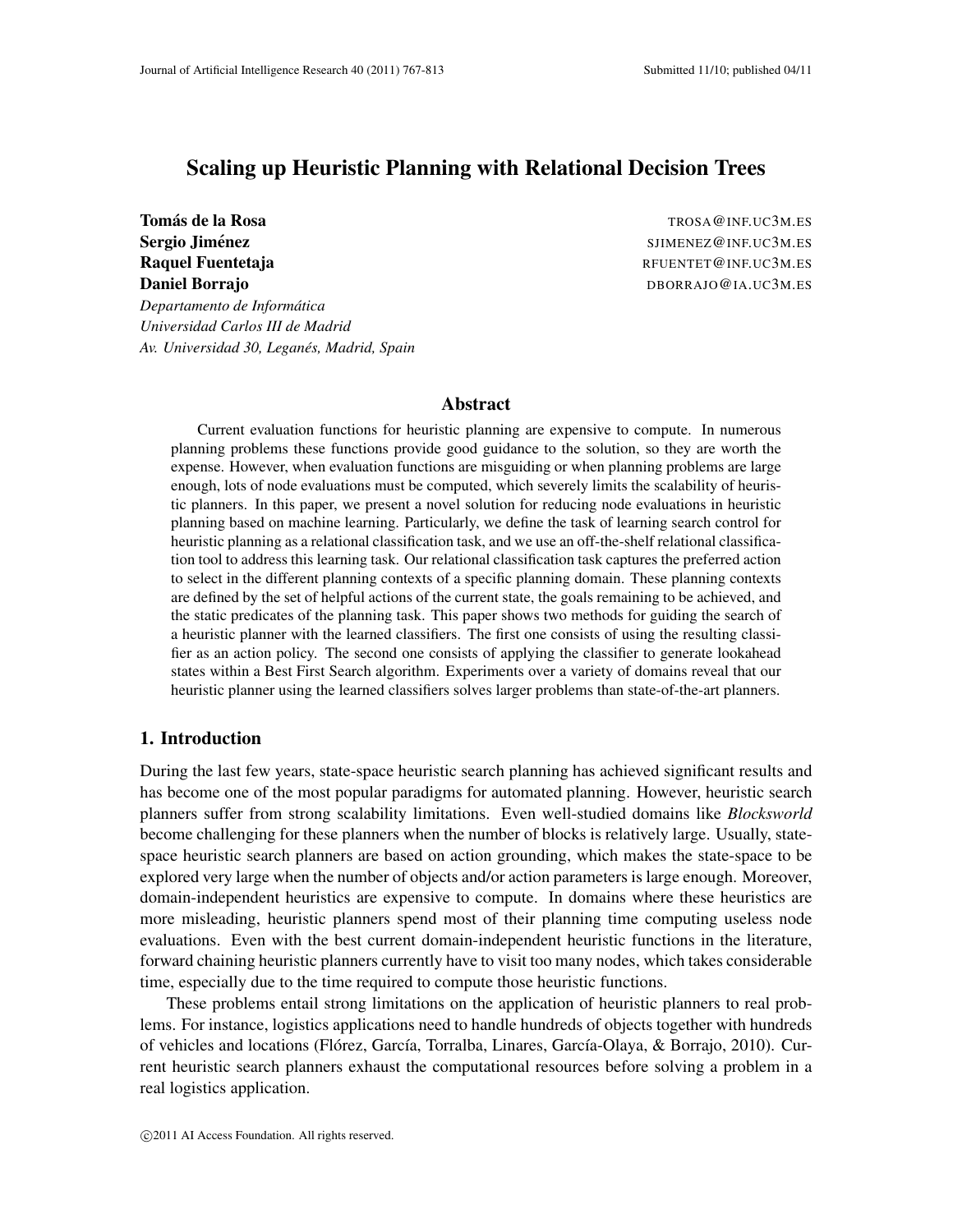A classic approach for dealing with planning scalability issues is assisting the search engines of planners with Domain-specific Control Knowledge (DCK). Examples of planning systems that benefit from this knowledge are TLPLAN (Bacchus & Kabanza, 2000), TALPLANNER (Doherty & Kvarnström, 2001) and SHOP2 (Nau, Au, Ilghami, Kuter, Murdock, Wu, & Yaman, 2003). Nevertheless, hand-coding DCK is a complex task because it implies expertise in both, the planning domain and the search algorithm of the planning system. In recent years there has been a renewed interest in using Machine Learning (ML) to automatically extract DCK. Zimmerman and Kambhampati (2003) made a comprehensive survey of ML for defining DCK. As shown in the first *learning for planning* competition held in 2008 (Learning Track), this renewed interest is specially targeted at heuristic planners.

This paper presents an approach for learning DCK for planning by building domain-dependent relational decision trees from examples of good quality solutions of a forward-chaining heuristic planner. These decision trees are built with an off-the-shelf relational classification tool and capture which is the best action to take for each possible decision of the planner in a given domain. The resulting decision trees can be used either as a policy to solve planning problems directly or to generate lookahead states within a Best First Search (BFS) algorithm. Both techniques allow the planner to avoid state evaluations, which helps in the objective of improving scalability. The approach has been implemented in a system we have called ROLLER. This work is an improvement of a previous one (De la Rosa, Jiménez, & Borrajo, 2008). Alternatively, a ROLLER version for repairing relaxed plans (De la Rosa, Jiménez, García-Durán, Fernández, García-Olaya, & Borrajo, 2009) competed in the Learning Track of the 6th International Planning Competition (IPC) held in 2008. ROLLER improvements presented in this article are mainly a result of lessons learned from the competition, which will be discussed later.

The paper is organized as follows. Section 2 introduces the issues that need to be considered when designing a learning system for heuristic planning. They will help us to clarify which decisions we made in the development of our approach. Section 3 describes the ROLLER system in detail. Section 4 presents the experimental results obtained in a variety of benchmarks. Section 5 discusses the improvements of the ROLLER system compared to the previous version of the system. Section 6 revises the related work on learning DCK for heuristic planning. Finally, the last section discusses some conclusions and future work.

## 2. Common Issues in Learning Domain-specific Control Knowledge

When designing an ML process for the automatic acquisition of DCK, one must consider some common issues, among others:

1. The representation of the learned knowledge. Predicate logic is a common language to represent planning DCK because planning tasks are usually defined in this language. However, other representation languages have been used aiming to make the learning of DCK more effective. For instance, languages for describing object classes such as the *Concept Language* (Martin & Geffner, 2000) or *Taxonomic Syntax* (Mcallester & Givan, 1989) have been shown to provide a useful learning bias for different domains.

Another representation issue is the selection of the feature space (i.e., the set of instance features used for representing the learned knowledge and for training the system.). The feature space should be able to capture the *key* knowledge of the domain. Traditionally, the feature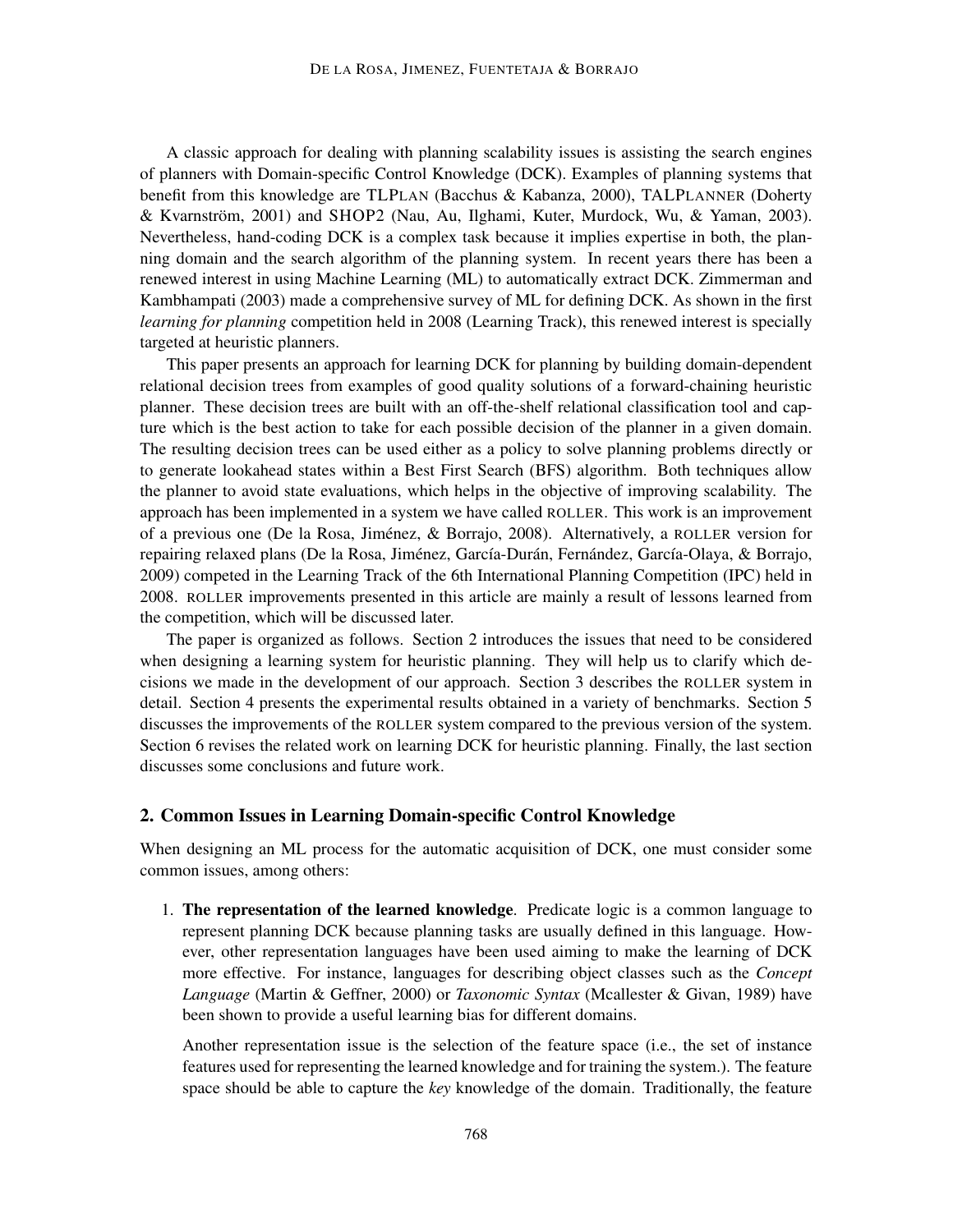space consisted only of predicates for describing the current state and the goals of the planning task. The feature space can be enriched with extra predicates, called *metapredicates*, which capture extra useful information of the planning context such as the applicable operators or the pending goals (Veloso, Carbonell, Pérez, Borrajo, Fink, & Blythe, 1995). Recently, works on learning DCK for heuristic planners define *metapredicates* to capture information about the planning context of a heuristic planner, including for example, predicates which capture the actions in the relaxed plan of a given state (Yoon, Fern, & Givan, 2008).

- 2. The learning algorithms. Inductive Logic Programming (ILP) (Muggleton  $\&$  De Raedt, 1994) deals with the development of inductive techniques which learn a given target concept from examples described in predicate logic. Because planning tasks are normally represented in predicate logic, ILP algorithms are quite suitable for DCK learning. Moreover, in recent years, ILP has broadened its scope to cover the whole spectrum of ML tasks such as regression, clustering and association analysis, extending the classical propositional ML algorithms to the relational framework. Consequently, ILP algorithms have been used by heuristic planners to capture DCK in different forms such as decision rules to select actions in the different planning context or regression rules to obtain better node evaluations (Yoon et al., 2008).
- 3. The generation of training examples. The success of ML algorithms depends directly on the quality of the training examples used. When learning planning DCK, these examples are extracted from the experience collected from solving training problems, which should be representative of different tasks across the domain. Therefore, the quality of the training examples will depend on the variety of the problems used for training and the quality of the solutions to these problems. Traditionally, these training problems are obtained by random generators provided with some parameters to tune problems difficulty. In this way, one has to find, for each domain, which kind of problems makes the learning algorithm generalize useful DCK.
- 4. Use of the learned DCK. Decisions made for each of these three issues affect the quality of the learned DCK. Some representation schemes may not be expressive enough to capture effective DCK for a given domain, the learning algorithm may not be able to acquire the useful DCK within reasonable time and memory requirements, or the set of training problems may lack significant examples of the *key* knowledge. In all these situations, a direct use of the learned DCK will not improve the scalability of the planner, and could even decrease its performance. An effective way of dealing with this problem in heuristic planners is integrating the learned DCK within robust strategies such as a Best-First Search (Yoon et al., 2008) or combining it with domain-independent heuristic functions (Röger  $&$  Helmert, 2010).

## 3. The ROLLER System

This section describes how the general scheme for learning DCK is instantiated in the ROLLER system. First, it describes the DCK representation followed by ROLLER. Second, it explains the learning algorithm used by ROLLER. Third, it depicts how ROLLER collects good quality training examples and finally, it shows different approaches for scaling up heuristic planning algorithms with the learned DCK.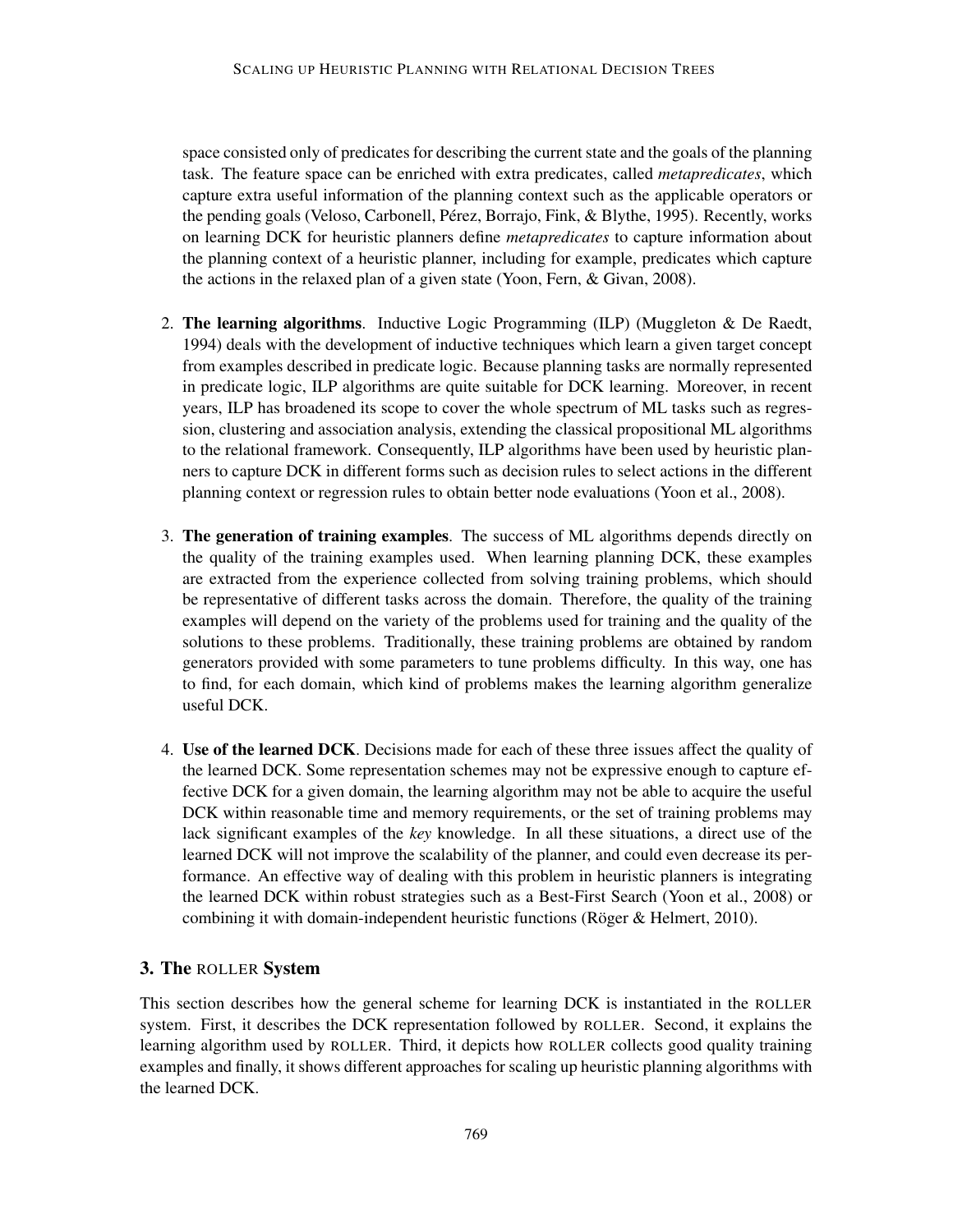#### 3.1 The Representation of the Learned Knowledge: *Helpful Contexts* in Heuristic Planning

We present our approach following the notation specified by the Planning Domain Definition Language (PDDL) for typed STRIPS tasks. Accordingly, the definition of a planning domain  $D$  comprises the definition of:

- A hierarchy of types.
- A set of typed constants,  $C_{\mathcal{D}}$ , representing the objects present in all tasks for the domain. This set can be empty.
- A set of predicate symbols,  $P$ , each one with its corresponding arity and the type of its arguments.
- A set of operators  $\mathcal{O}$ , whose arguments are typed variables.

Variables are declared directly when defining each operator argument, so they are local to the operator definition. We will call  $\mathcal{P}_o$  the set of atomic formulas that can be generated using the defined predicates P, the variables defined as arguments of the operator  $o \in \mathcal{O}$ , and the general constants  $C_{\mathcal{D}}$ . Then, each operator  $o \in \mathcal{O}$  is defined by three sets:  $pre(o) \subseteq \mathcal{P}_o$ , the operator preconditions;  $add(o) \subseteq P_o$ , the positive effects; and  $del(o) \subseteq P_o$ , the negative effects of the operator.

A planning task  $\Pi$  for the domain  $D$  is a tuple  $\langle C_{\Pi}, s_0, G \rangle$  where  $C_{\Pi}$  is a set of typed constants representing the objects which are particular to the task,  $s<sub>0</sub>$  is the set of ground atomic formulas describing the initial state and  $G$  is the set of ground atomic formulas describing the goals. Given the total set of constants  $C = C_{\Pi} \cup C_{\mathcal{D}}$ , the task  $\Pi$  defines a finite state space S and a finite set A of instantiated operators over  $\mathcal{O}$ . A state  $s \in \mathcal{S}$  is a set of ground atomic formulas representing the facts that are true in s. States are described following the closed world assumption. An instantiated operator or action  $a \in A$  is an operator where each variable has been replaced by a constant in C of the same type. Thus,  $A$  is the set of all actions a that can be generated using the set of constants  $C$ and the set of operators O. Under this definition, solving a planning task  $\Pi$  implies finding a plan  $\pi$ as the sequence of actions  $(a_1, \ldots, a_n), a_i \in \mathcal{A}$  that transforms the initial state into a state in which the goals are achieved.

The planning contexts defined by ROLLER rely on the concepts of *relaxed plan heuristic* and *helpful actions*, both introduced by the FF planner (Hoffmann & Nebel, 2001). The relaxed plan heuristic returns an integer for each evaluated node, which is the number of actions in a solution to the relaxed planning task  $\Pi^+$  from that node.  $\Pi^+$  is a simplification of the original task in which the deletes of actions are ignored. The idea of delete-relaxation for computing heuristics in planning was first introduced by McDermott (1996) and by Bonet, Loerincs and Geffner (1997).

The relaxed plan is extracted from a relaxed planning graph, which is a sequence of facts and actions layers  $(F_0, A_0, \ldots, A_t, F_t)$ . The first fact layer contains all facts in the initial state. Then each action layer contains the set of all applicable actions given the previous fact layer. Each fact layer contains the set of all positive effects of all actions appearing in the previous layers. The process finishes when all the goals are in a fact layer, or when two consecutive facts layers have the same facts. In the last case, the relaxed problems have no solution and the relaxed plan heuristic returns infinity.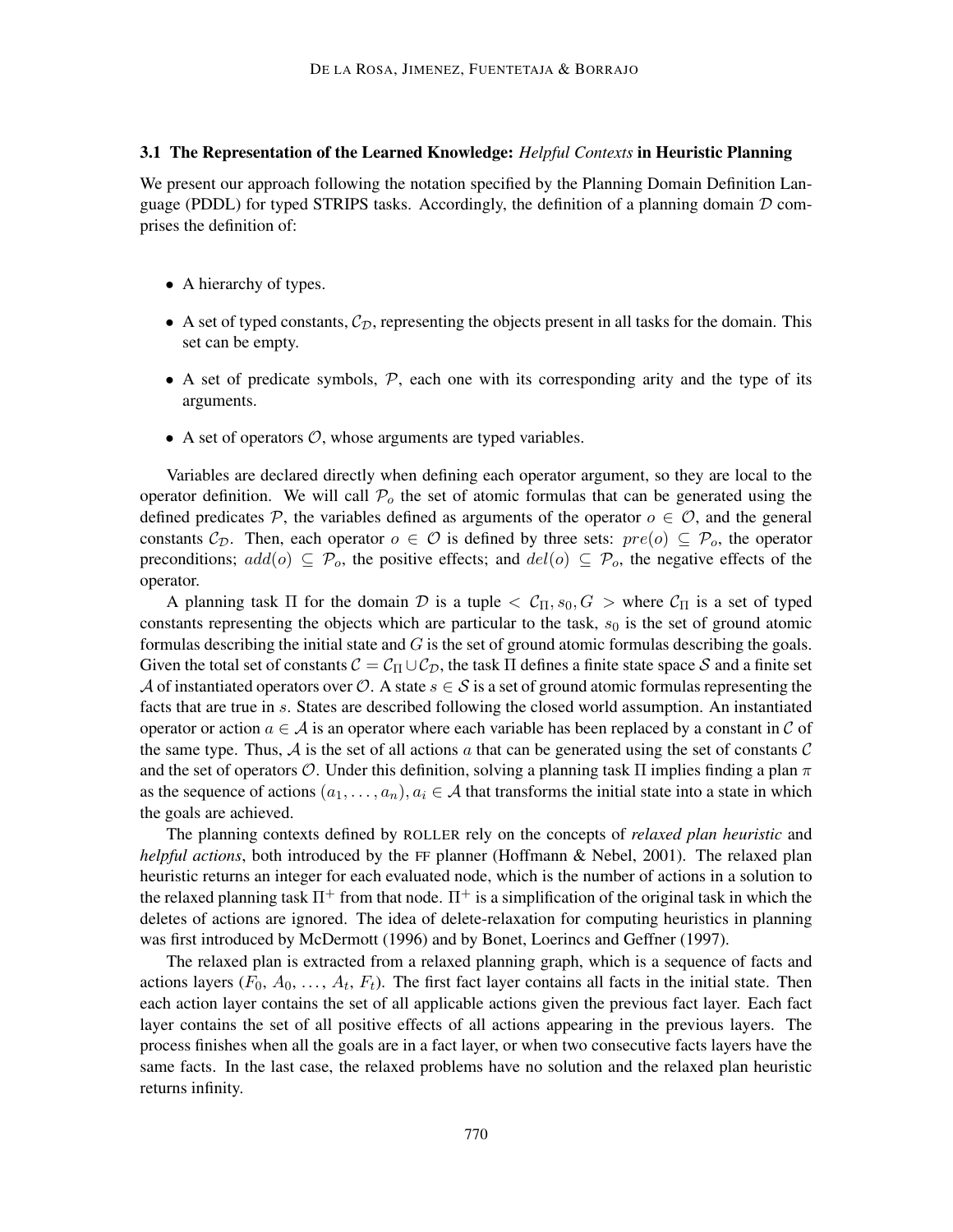Once the relaxed planning graph is built, the solution is extracted in a backwards process. Each goal appearing for the first time in fact layer  $i$  is assigned to the set of goals of that layer,  $G_i$ . Then, from the last set of goals,  $G_t$ , to the second set of goals,  $G_1$ , and for each goal in each goals set, an action is selected which generates the goal and whose layer index is minimal. Afterwards, each precondition of that action (i.e. a subgoal) is included in the goals set corresponding to the first layer where this fact appears. When the process is finished, the set of selected actions comprises the relaxed plan.

According to the extraction process, the FF planner marks as helpful actions the set of actions in the first layer  $A_0$  of the relaxed planning graph which can achieve any of the subgoals of the next fact layer, i.e. in the goals set  $G_1$ . In other words, helpful actions are those applicable actions which generate facts that are top-level goals of the problems or required by any action of the relaxed plan. Formally, the set of helpful actions of a given state  $s$  is defined as:

$$
helpful(s) = \{a \in A_0 \mid add(a) \cap G_1 \neq \emptyset\}
$$

The FF planner uses helpful actions in the search as a pruning technique, because they are considered as the only candidates for being selected during the search. Given that each state generates its own particular set of helpful actions, we claim that the helpful actions, together with the remaining goals and the static literals of the planning task, encode a *helpful context* related to each state. The *helpful actions* and the remaining *target goals* relate actions that are more likely to be applied with the goals that need to be achieved. These relations arise because helpful actions and target goals often share some arguments (problem objects). Additionally, the *static predicates* express facts that characterize objects of the planning task. Identifying these objects is also relevant since they may be shared arguments for helpful actions and/or target goals.

#### Definition 1 *The* helpful context *for a state* s *is defined as*

$$
\mathcal{H}(s) = \{helpful(s), target(s), static(s)\}
$$

*where*  $target(s) \subseteq G$  *describes the set of goals not achieved in the state* s, target $(s) = G - s$ *and static*(s) *is the set of literals that always hold in the planning task. They are defined in the initial state and are present at every state given that they can not be changed by any action. Thus,*  $static(s) = \{p \in s \mid \nexists a \in A : p \in add(a) \lor p \in del(a)\}.$ 

The helpful context is an alternative representation to the tuple  $\langle state, goals, applied\_action \rangle$ , traditionally used when learning DCK for planning. Helpful contexts present some advantages for improving the scalability of heuristic planners:

- In most domains, the set of helpful actions contains the actions most likely to be applied and focusing reasoning on them has been shown to be a good strategy.
- The set of helpful actions is normally smaller than the set of non-static literals in the state (i.e.,  $s - static(s)$ ). Thus, the process of matching learned DCK within the search obtains the benefits of using a more compact representation.
- The number of helpful actions normally decreases when the search has fewer goals left. Therefore, the matching process will become faster when the search is advancing towards the goals.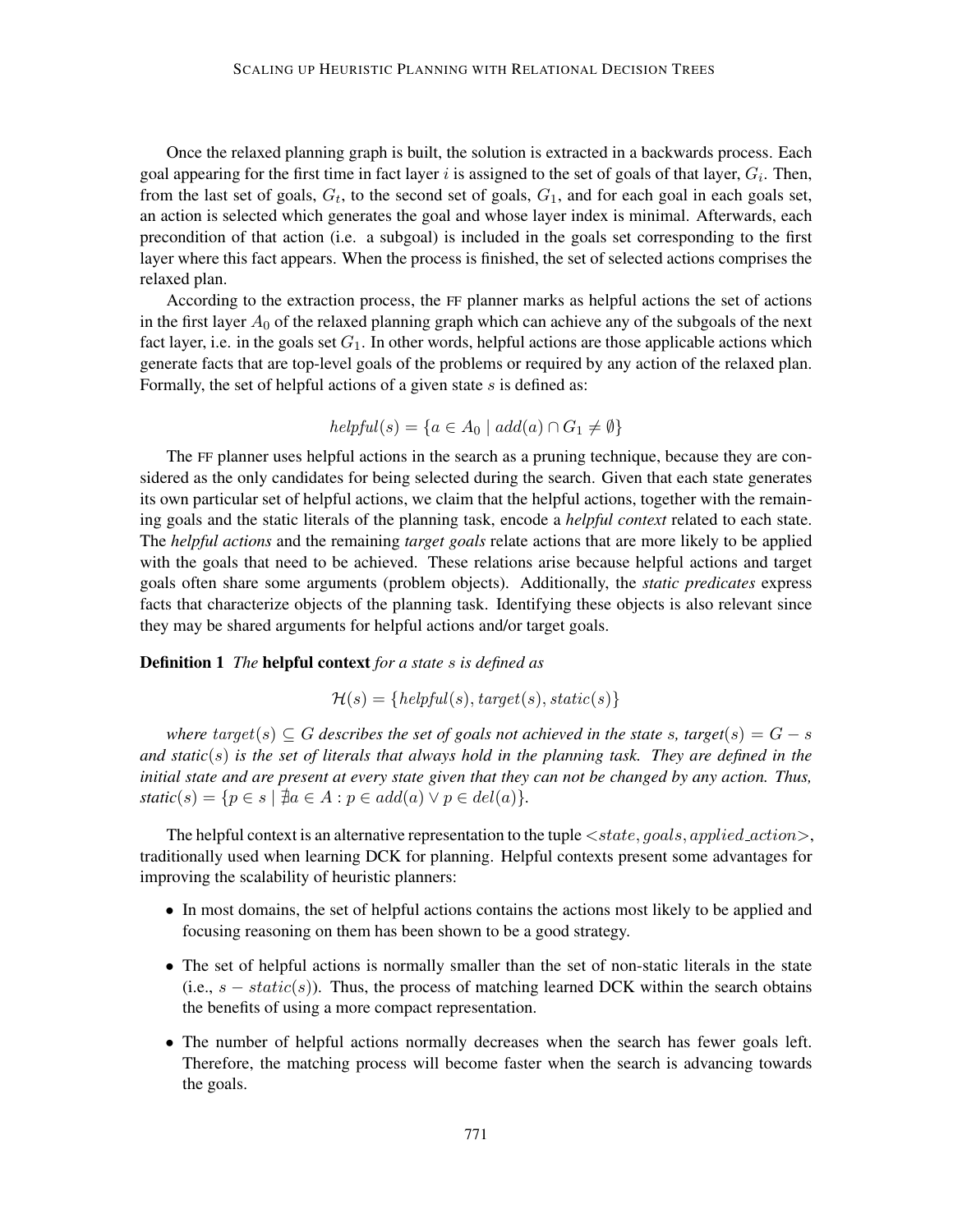#### 3.2 The Learning Algorithm: Learning Generalized Policies with Relational Decision Trees

ROLLER implements a two-step learning process for building DCK from a collection of examples from different helpful contexts:

- 1. Learning the operator classifier. ROLLER builds a classifier to choose the best operator in the different helpful contexts.
- 2. Learning the binding classifiers. For each operator in the domain, ROLLER builds a classifier to choose the best binding (instantiation of the operator) in the different helpful contexts.

The learning process is split into these two steps to build DCK with off-the-shelf learning tools. Each planning action may have different number of arguments and arguments of different types (e.g. actions switch\_on(instrument, satellite) and turn\_to(satellite, direction, direction) from the *Satellite* domain) which hinders the definition of the target classes. This two-step decision process is also clearer from the decision-making point of view. It helps users to understand the generated DCK better by focusing on either the decision of which operator to apply or which bindings to use for a given selected operator. Both the learning algorithm and the set of learning examples are the same for the two learning steps. Figure 1 shows an overview of the learning process of the ROLLER system.





Figure 1: Overview of the ROLLER learning process.

## 3.2.1 LEARNING RELATIONAL DECISION TRESS

A classic approach to assist decision making consists of gathering a significant set of previous decisions and building a decision tree that generalizes them. The leaves of the resulting tree contain the classes (decisions to make), and the internal nodes contain the conditions that lead to those decisions. The most common way to build these trees is following the *Top-Down Induction of Decision Trees* (TDIDT) algorithm (Quinlan, 1986). This algorithm builds the tree by repeatedly splitting the set of training examples according to the conditions that minimize the entropy in the examples. Traditionally, training examples are described in an attribute-value representation. Therefore, conditions of the decision trees represent tests over the value of a given attribute of the examples. Nevertheless, this attribute-value approach is not suitable for representing decisions if we want to keep the predicate logic representation. A better approach is to represent decisions relationally, for instance, a given action is chosen to reach certain goals in a given context if they share some arguments. Recently, new algorithms for building relational decision trees from examples described as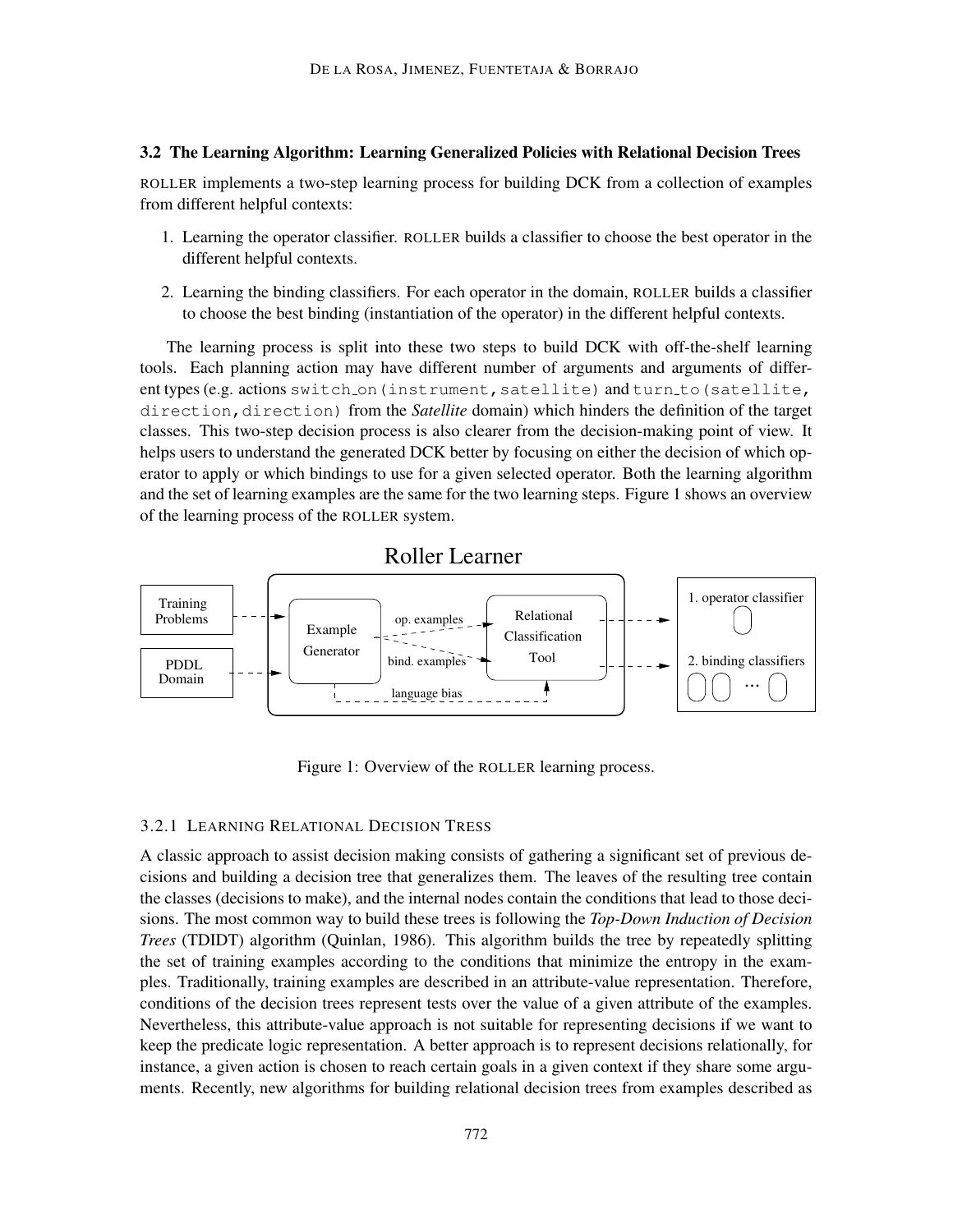predicate logic facts have been developed. These new relational learning algorithms are similar to the propositional ones, except that (1) condition nodes in the tree do not refer to attribute values, but to logic queries about relational facts holding in the training examples and (2), these logic queries can share variables with condition nodes placed above in the decision tree. The learning algorithm is a greedy search process. Since the space of potential relational decision trees is usually huge, this search is normally biased according to a specification of syntactic restrictions called *language bias*. This specification contains the target concept, the predicates that can appear in the condition nodes of the trees and some learning-specific knowledge such as type information, or input and output variables of predicates.

In this paper we use the tool TILDE (Blockeel  $\&$  De Raedt, 1998) for learning the operator and binding classifiers. This tool implements a relational version of the TDIDT algorithm, although any other off-the-shelf tool for learning relational classifiers could have been used, such as PRO-GOL (Muggleton, 1995) or RIBL (Emde & Wettschereck, 1996). Each of these different learning algorithms would provide different results, since they explore the classifiers space differently. The study of the pros and cons of the different algorithms is beyond the scope of the paper. For a comprehensive explanation of current relational learning approaches please refer to the work by De Raedt (2008).

#### 3.2.2 LEARNING THE OPERATOR CLASSIFIER

The inputs to learning the operator classifier are:

- Training examples. Examples are represented in a Prolog-like syntax and consist of the operator selected (the class) together with the helpful context (the background knowledge in terms of relational learning) in which it was selected. In particular, an example contains:
	- *Class*. We use the predicate of arity 3 selected to encode the operator chosen in the context. This predicate is the target concept of this learning step. Its first argument holds the example identifier that links the rest of the example predicates. The second argument is the problem identifier, which links the *static predicates* shared by all examples coming from the same planning problem. The third argument is the example class, i.e., the name of the selected operator in the helpful context.
	- *Helpful predicates*. They are predicates to express the *helpful actions* contained in the helpful context. The predicate symbol of these predicates is helpful  $a_i$  where  $a_i$ is the name of an instantiated action. The arguments are the example and problem identifier together with the parameters of action  $a_i$ . As it is an instantiated action, its parameters are constants.
	- *Target goal predicates*. They represent the predicates that appear in the goals and do not hold in the current state. These predicates have the form  $\text{target\_goal}_q_i$  where  $g_i$  are the domain predicates. Each predicate also contains the example and problem identifiers.
	- *Static predicates*. They represent the static predicates of a given problem. These predicates are shared by all the training examples that belong to the same planning problem. They have the form static fact  $f_i$  where  $f_i$  are the domain predicates that do not appear in the effects of any domain action. They have as arguments the problem identifier and the corresponding arguments of each domain predicate.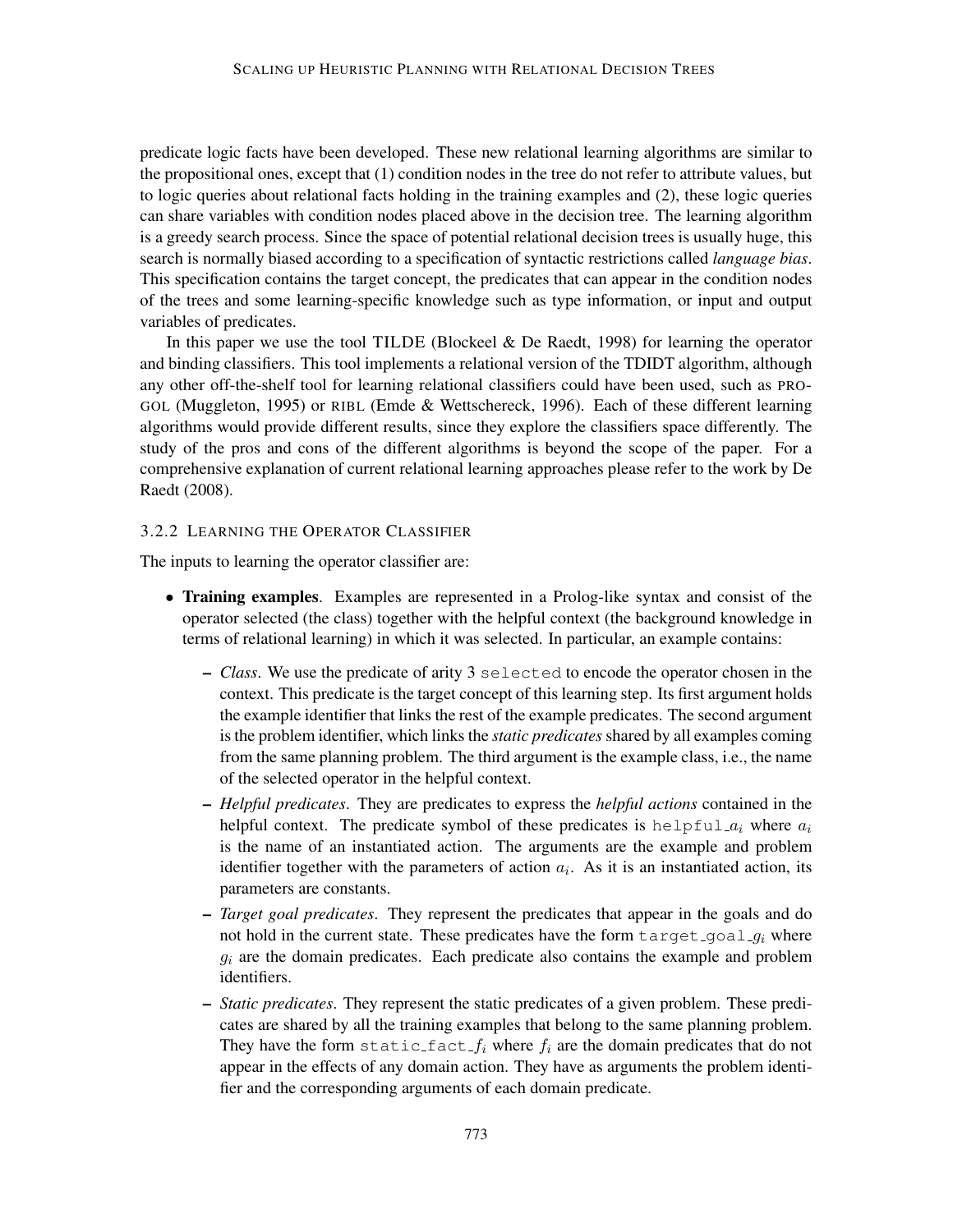Figure 2 shows one learning example with id  $\text{tr01}$  e1 consisting of a selection of the operator switch-on and its associated helpful context. This example is used for building the operator classifier for the *Satellite* domain.

```
% Example tr01 e1 from problem tr01
selected(tr01_e1,tr01,switch_on).
helpful_turn_to(tr01_e1,tr01,satellite0,groundstation1,star0).
helpful_turn_to(tr01_e1,tr01,satellite0,phenomenon2,star0).
helpful_turn_to(tr01_e1,tr01,satellite0,phenomenon3,star0).
helpful_turn_to(tr01_e1,tr01,satellite0,phenomenon4,star0).
helpful_switch_on(tr01_e1,tr01,instrument0,satellite0).
target_goal_have_image(tr01_e1,tr01,phenomenon3,infrared2).
target_goal_have_image(tr01_e1,tr01,phenomenon4,infrared2).
target_goal_have_image(tr01_e1,tr01,phenomenon2,spectrograph1).
% Static Predicates of problem
static_fact_calibration_target(tr01,instrument0,groundstation1).
static_fact_supports(tr01,instrument0,spectrograph1).
static_fact_supports(tr01,instrument0,infrared2).
static_fact_on_board(tr01,instrument0,satellite0).
```
- Figure 2: Knowledge base corresponding to an example from the Satellite domain. The example has the id  $\text{tr}(0.1 - e1)$ , which links all example predicates. It was obtained solving the training problem  $\text{tr}01$  which links the rest of examples for the same problem. The selected operator in this helpful context is **switch on**, which corresponds to one of the helpful actions encoded in the helpful predicates of the example.
	- Language bias: This bias specifies constraints over the arguments of the predicates in the training examples. We do not assume any domain-specific constraint, given that our learning technique is domain-independent. So, this bias only contains restrictions over argument types and restrictions which ensure that identifier variables are not added as new variables in the classifier generation. This bias is automatically extracted from the PDDL domain definitions and consists of a declaration of the predicates used in the learning example and their argument types. Figure 3 shows the language bias specified for learning the operator classifier for the *Satellite* domain.

The resulting relational decision tree represents a set of disjoint rules for action selection that can be used to provide advice to the planner: *the internal nodes* of the tree contain the set of conditions related to the helpful context under which the advice can be provided. The *leaf nodes* contain the corresponding advice; in this case, the operator to select and the number of examples covered by the rule. The operator to select is the one which has been selected more often in the training examples covered by the rule. The operator classifiers learned by ROLLER also advise on *nonhelpful actions*. Given a state, non-helpful actions are the subset of applicable actions in the state that are not considered as helpful actions. Certainly, these actions are not part of the helpful contexts defined. However, the learned operator classifiers indicate the name of the operator to select regardless of whether it was helpful or not. Figure 4 shows the operator tree learned for the Satellite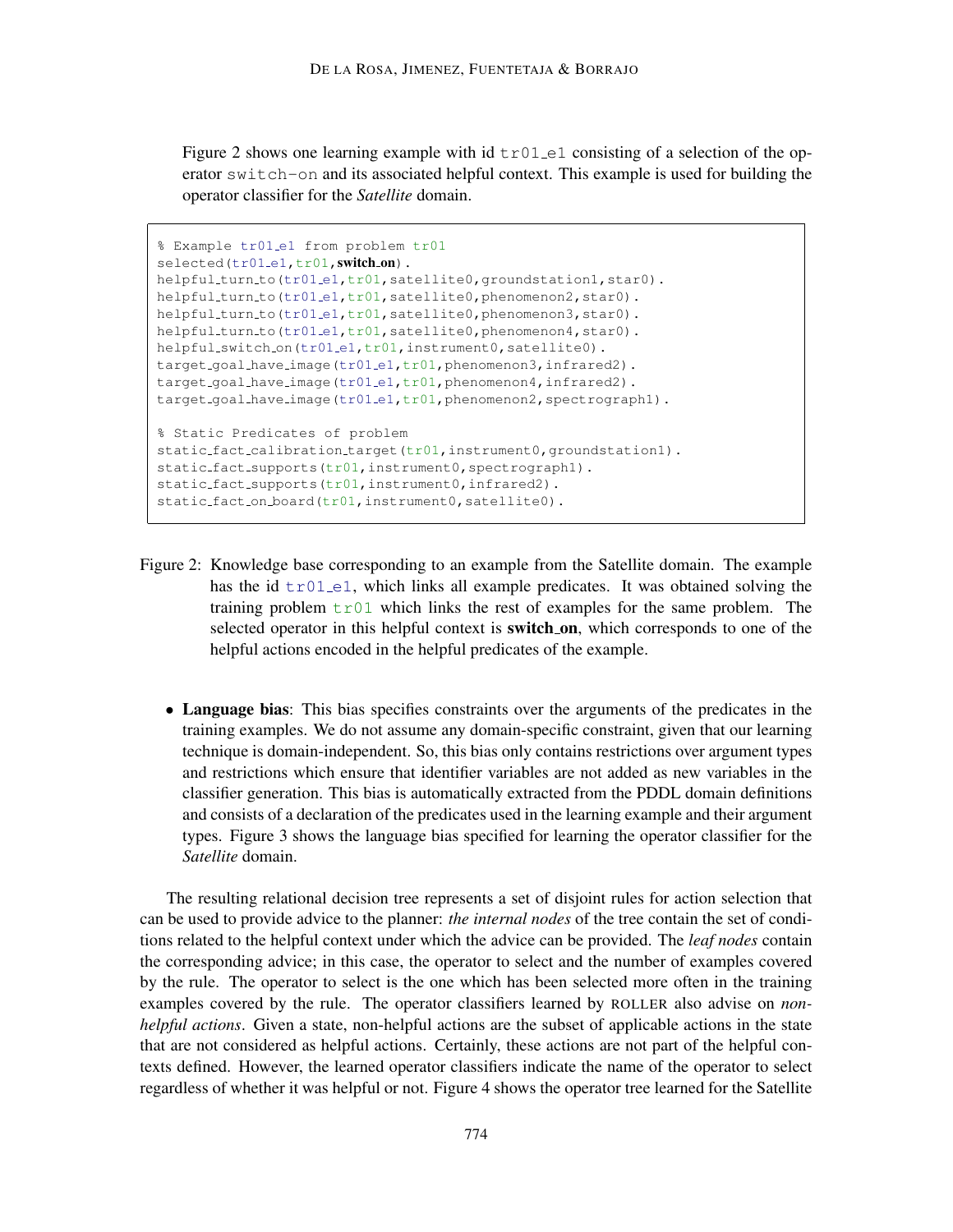#### SCALING UP HEURISTIC PLANNING WITH RELATIONAL DECISION TREES

```
% ---- The target concept ----
predict(selected(+IdExample,+IdProblem,-Operator)).
type(selected(idex,idprob, class)).
classes([turn_to,switch_on,switch_off,calibrate,take_image]).
% ---- The helpful context ----
% predicates for the helpful actions
rmode(helpful turn to(+IdExample,+IdProblem,+-S1,+-D1,+-D2)).
type(helpful_turn_to(idex,idprob,satellite,direction,direction)).
rmode(helpful switch on(+IdExample,+IdProblem,+-I1,+-S1)).
type(helpful_switch_on(idex,idprob,instrument,satellite)).
rmode(helpful switch off(+IdExample,+IdProblem,+-I1,+-S1)).
type(helpful_switch_off(idex,idprob,instrument,satellite)).
rmode(helpful calibrate(+IdExample,+IdProblem,+-S1,+-I1,+-D1)).
type(helpful_calibrate(idex,idprob,satellite,instrument,direction)).
rmode(helpful take image(+IdExample,+IdProblem,+-S1,+-D1,+-I1,+-M1)).
type(helpful_take_image(idex,idprob,satellite,direction,instrument,mode)).
% predicates for the target goals
rmode(target goal pointing(+IdExample,+IdProblem,+-S1,+-D1)).
type(target_goal_pointing(idex,idprob,satellite,direction)).
rmode(target goal have image(+IdExample,+IdProblem,+-D1,+-M1)).
type(target_goal_have_image(idex,idprob,direction,mode)).
% predicates for the static facts
rmode(static fact on board(+IdProblem,+-I1,+-S1)).
type(static_fact_on_board(idprob,instrument,satellite)).
rmode(static fact supports(+IdProblem,+-I1,+-M1)).
type(static_fact_supports(idprob,instrument,mode)).
rmode(static fact calibration target(+IdProblem,+-I1,+-D1)).
type(static_fact_calibration_target(idprob,instrument,direction)).
```
Figure 3: Language bias for learning the operator classifier of the *Satellite* domain. It is automatically generated from the PDDL definition. rmode predicates indicate those which can be used in the tree. type predicates indicate types for each particular rmode.

domain. In learned decision trees each branch is denoted by the symbols  $+--:$   $\leq$ yes/no>, where yes indicates the next node for positive answers to the current question and no indicates the next node for negative answers. In the figure, the first branch states that when there is a calibrate action in the set of helpful actions, the recommendation (in square brackets) is choosing that action (i.e. calibrate). In addition, the branch indicates that the recommended action has occurred 44 times in the training examples. Moreover, each leaf node has information (in double square brack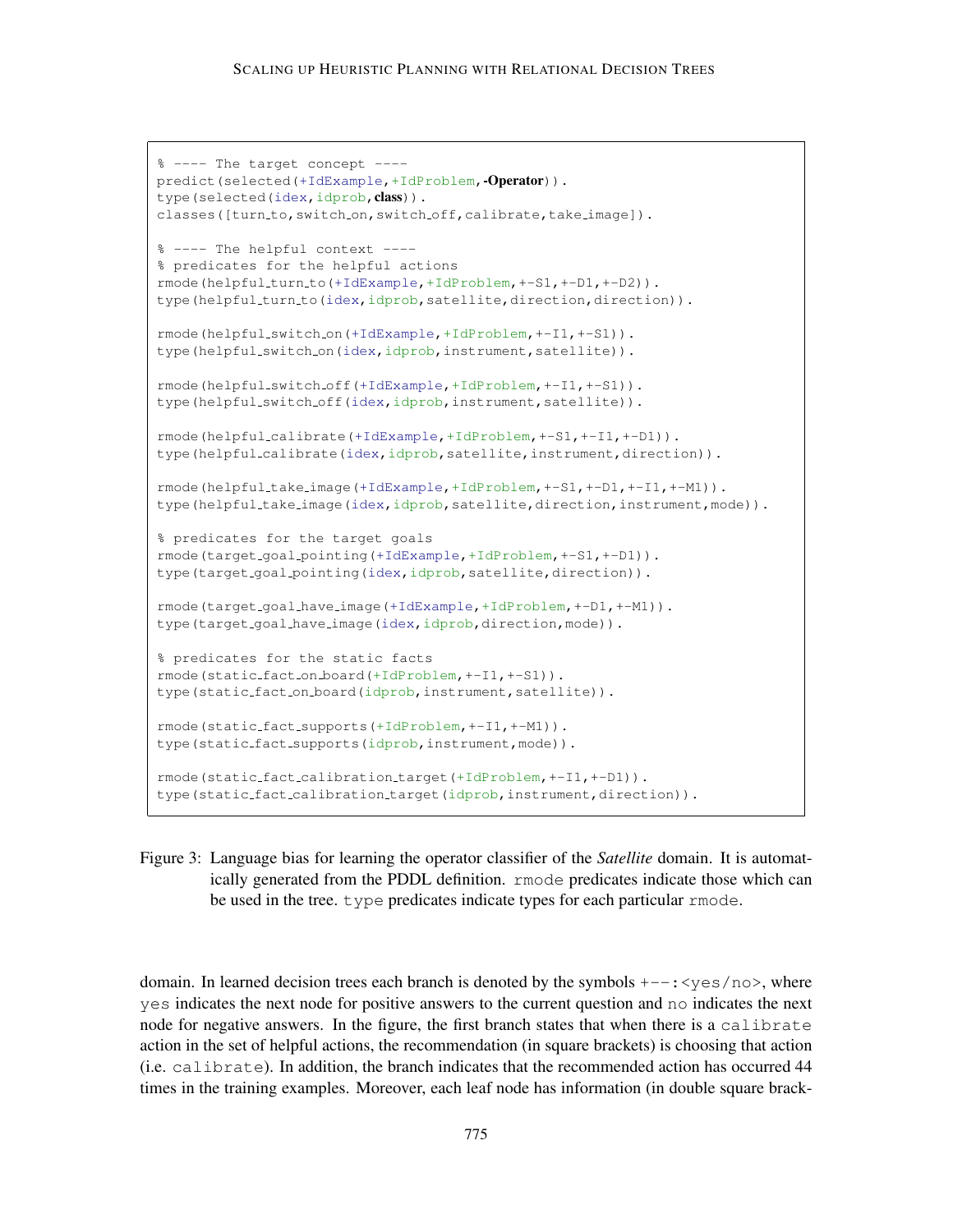ets) about the number of times each type of action has been selected in the training examples covered by the rule in the current branch. Thus, in our case, the action calibrate has been selected 44 out of a total of 44 times, and other operators have never been selected. The second branch says that if there is no calibrate helpful action, but there is a take image one, the planner selected to take image 110 out of 110 times. If there are no helpful calibrate or take image actions but there is a helpful switch on action, switch on is the recommendation, that has been selected 44 out of 59 times. Other tree branches are interpreted similarly.

```
selected(-A, -B, -C)helpful calibrate(A,B,-D,-E,-F) ?
+--yes:[calibrate] 44.0 [[turn_to:0.0,switch_on:0.0,switch_off:0.0,
| calibrate:44.0,take image:0.0]]
+--no: helpful_take_image(A, B, -G, -H, -I, -J) ?
       +--yes:[take_image] 110.0 [[turn_to:0.0,switch_on:0.0,switch_off:0.0,
       | calibrate:0.0,take image:110.0]]
       +--no: helpful_switch_on(A,B,-K,-L) ?
              +--yes: [switch_on] 59.0 [[turn_to:15.0, switch_on:44.0,
               | switch off:0.0,calibrate:0.0,
               | take image:0.0]]
              +--no: [turn_to] 149.0 [[turn_to:149.0, switch_on:0.0,
                                    switch off:0.0,calibrate:0.0,
                                    take image:0.0]]
```
Figure 4: Relational decision tree learned for the operator selection in the *Satellite* domain. Internal nodes (with "?" ending) have queries to helpful contexts. Leaf nodes (in brackets) have the class and the number of observed examples for each operator.

### 3.2.3 LEARNING THE BINDING CLASSIFIERS

At the second learning step, a relational decision tree is built for each domain operator  $o \in \mathcal{O}$ . These trees indicate the bindings to select for  $o$  in the different helpful contexts. The inputs for learning the binding classifier of operator  $o$  are:

• Training examples. These consist exclusively of the helpful contexts where operator  $\sigma$  was selected, together with the applicable instantiations of  $o$  in these contexts. Note that for a given helpful context, the applicable instantiations of  $\sigma$  may include both helpful and nonhelpful actions. Helpful contexts are coded exactly as in the previous learning step. The applicable instantiations of  $o$  are represented with the selected  $o$  predicate. This predicate is the target concept of the second learning step and its arguments are the example and problem identifiers, the instantiated arguments of the applicable action and the example class (*selected* or *rejected*). The purpose of this predicate is to distinguish between good and bad bindings for the operator. Figure 5 shows a piece of the knowledge base for building the binding tree corresponding to the action switch on from the *Satellite* domain. This example, with id  $tr07 \text{ e}63$ , resulted in the selection of the action instantiation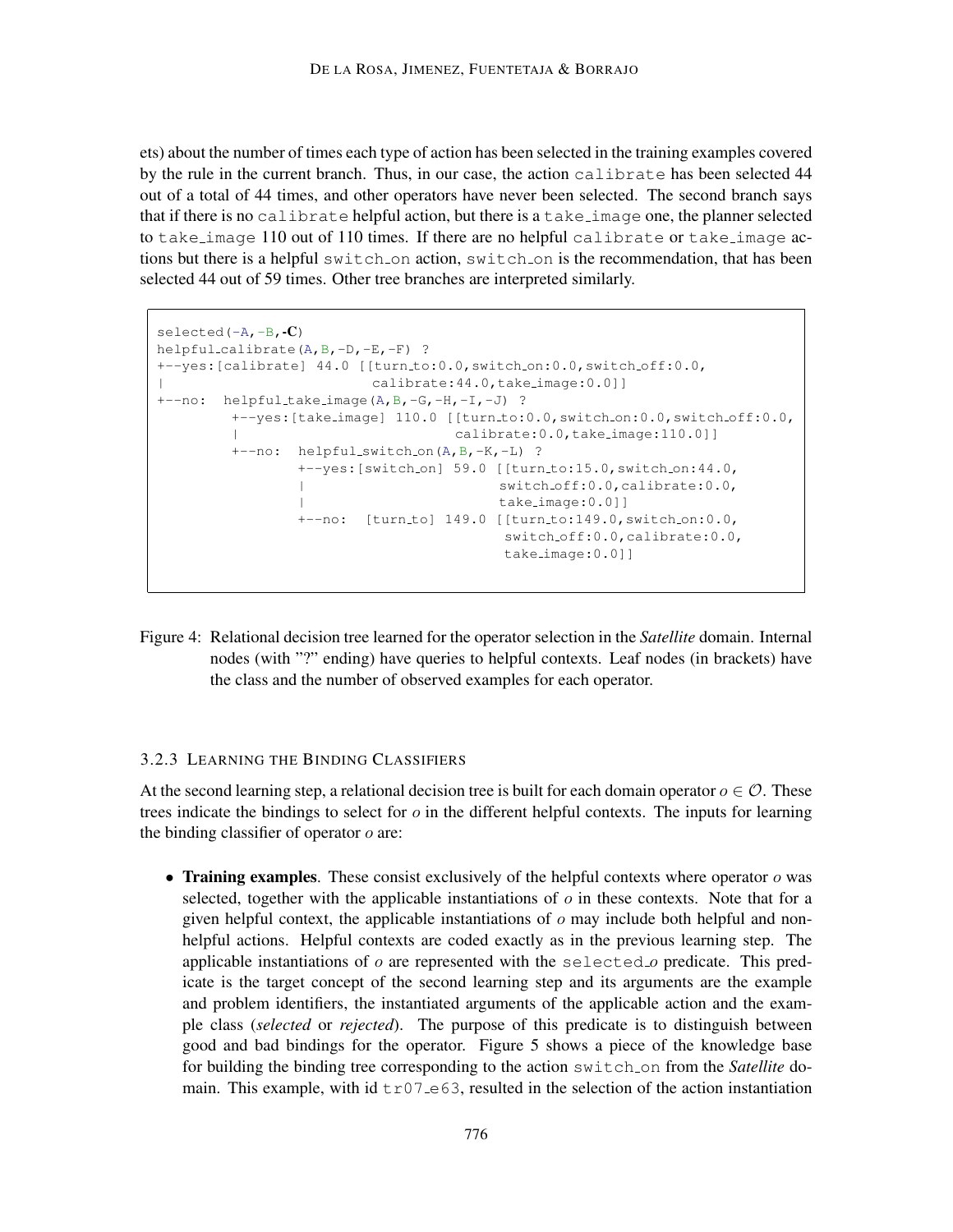switch on(instrument1, satellite0). The action switch on(instrument0, satellite0) was also applicable but it was *rejected* by the planner.

• Language bias: The bias for learning binding trees is the same as the bias for learning the operator tree, except that it includes the definition of the selected o predicate. As in the previous learning step, the *language bias* for learning a binding tree is also automatically extracted from the PDDL domain definition. Figure 6 shows part of the language bias specified for learning the binding tree for the action switch on from the *Satellite* domain.

```
% Example tr07 e63 from problem tr07
selected_switch_on(tr07_e63,tr07,instrument0,satellite0,rejected).
selected_switch_on(tr07_e63,tr07,instrument1,satellite0,selected).
helpful_switch_on(tr07_e63,tr07,instrument0,satellite0).
helpful_switch_on(tr07_e63,tr07,instrument1,satellite0).
helpful_turn_to(tr07_e63,tr07,satellite0,star1,star2).
helpful_turn_to(tr07_e63,tr07,satellite0,star5,star2).
helpful_turn_to(tr07_e63,tr07,satellite0,phenomenon7,star2).
helpful_turn_to(tr07_e63,tr07,satellite0,phenomenon8,star2).
target_goal_have_image(tr07_e63,tr07,phenomenon8,spectrograph2).
target goal have image (tr07 e63, tr07, phenomenon7, spectrograph2).
target_goal_have_image(tr07_e63,tr07,star5,image1).
% Static Predicates of problem
static_fact_calibration_target(tr07,instrument0,star1).
static fact calibration target (tr07, instrument1, star1).
static_fact_supports(tr07,instrument0,image1).
static_fact_supports(tr07,instrument1,spectrograph2).
static_fact_supports(tr07,instrument1,image1).
static_fact_supports(tr07,instrument1,image4).
static_fact_on_board(tr07,instrument0,satellite0).
static_fact_on_board(tr07,instrument1,satellite0).
```
Figure 5: Knowledge base corresponding to the example  $\text{tr}07 \text{ -e}63$  obtained by solving the training problem tr07 from the *Satellite* domain.

The result of this second learning step is a relational decision tree  $t<sub>o</sub>$  for each uninstantiated operator  $o \in \mathcal{O}$ .  $t_o$  consists of the set of disjoint rules for the binding selection of o. Figure 7 shows an example of the binding tree  $t_{\text{switch\_on}}$  built for operator switch\_on from the *Satellite* domain. According to this tree, the first branch states that when there is a helpful action which is a switch on of instrument C in satellite D, these switch on bindings  $(C, D)$  were selected by the planner 213 out of 249 times. Note that binding trees learned by ROLLER also advise on non-helpful actions. Frequently, the selected  $o$  predicate matches with tree queries that refer to helpful o predicates. In these cases, the no-branch of the query may cover bindings of non-helpful actions for this operator.

For the other binding trees of the *Satellite* domain we refer the reader to the Online Appendix of this article, where we include the learned DCK for the domains used in the experimental section.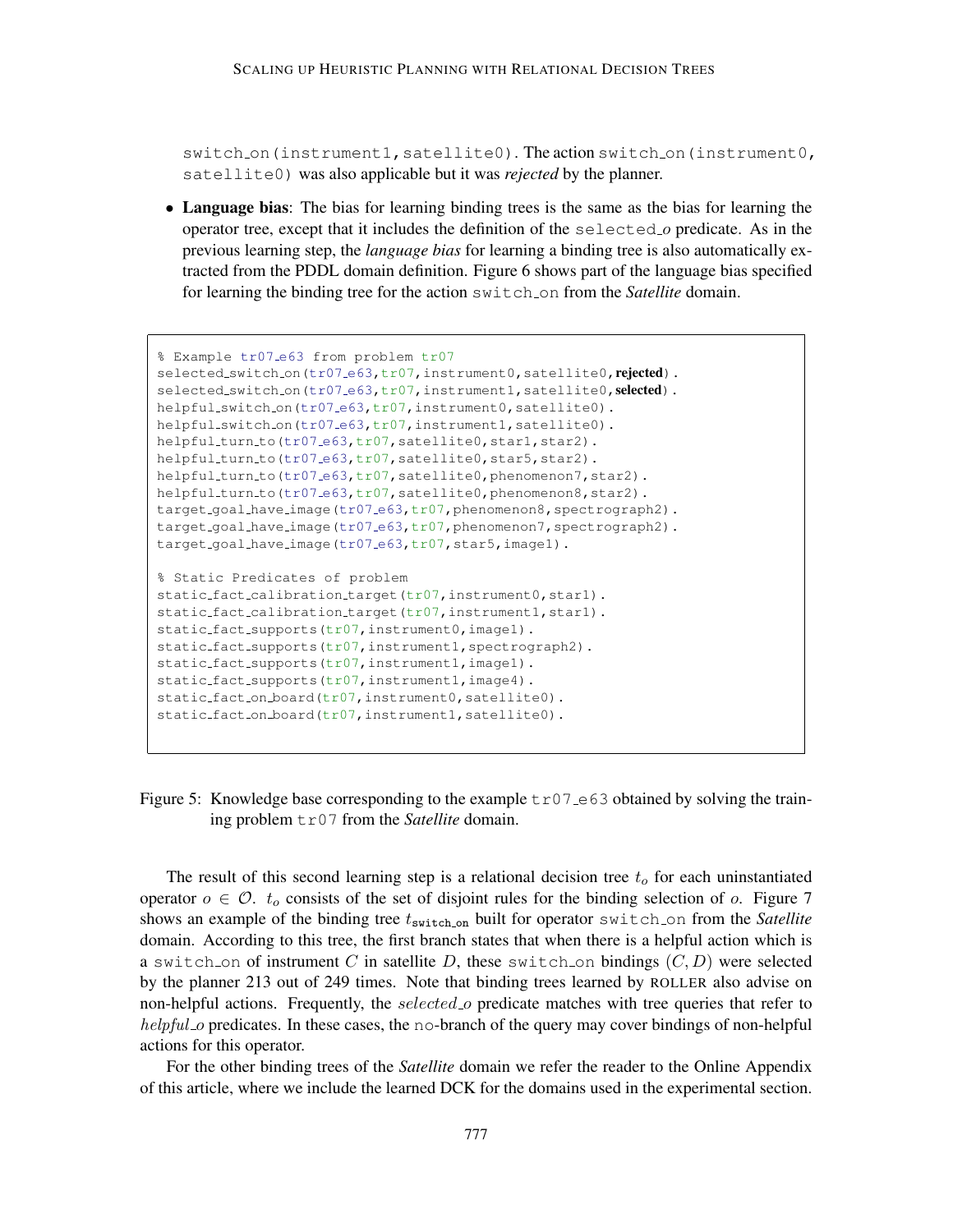```
% ---- The target concept ----
predict(selected_switch_on(+IdExample,+IdProblem,+INST0,+SAT1,-Class)).
type(selected_switch_on(idex,idprob,instrument,satellite, class)).
classes([selected,rejected]).
% ---- The helpful context ----, the same as in the operator classification
...
```
Figure 6: Part of the language bias for learning the binding tree for the switch on action from the *Satellite* domain.

```
selected_switch_on(-A,-B,-C,-D,-E)
helpful_switch_on(A,B,C,D) ?
+--yes: [selected] 249.0 [[selected:213.0,rejected:36.0]]
+--no: [rejected] 63.0 [[selected:2.0,rejected:61.0]]
```


In many cases, decision trees are somewhat more complex that the one shown in Figure 7. For instance, the *turn to* binding tree has 29 nodes and includes several queries about target goals (e.g., asking if there is a pending image at the new pointed direction) and others about static facts (e.g., asking if the new pointed direction is a calibration target).

#### 3.3 Generation of Training Examples

ROLLER training examples are instances of decisions made when solving training problems. In order to characterize a variety of good solutions, these decisions should consider different alternatives for solving each individual problem. At a given search tree node (state), the alternatives come from the possibility of choosing different operators or of having different bindings for a single operator, in both cases assuming the alternative will lead to equally good solutions.

Regarding binding decisions, if actions from some alternative solutions are ignored, they are tagged as *rejected* and consequently they introduce noise in the learning process. For instance, consider the problem of Figure 8 from the *Satellite* domain in which a satellite, with a calibrated instrument, must turn to directions  $D1, D2$  and  $D3$  in order to take images there. In this planning context, the three  $turn_to$  actions are helpful actions and regarding only one solution makes learning consider one action as *selected* and the other two actions as *rejected*. However, the learned knowledge should always recommend a helpful turn to action towards a direction where the satellite (with the corresponding calibrated instrument) has to take an image. To learn such kind of knowledge, ROLLER should consider the three turn to actions as *selected* because the three actions correspond to selectable actions for learning the correct knowledge in this particular planning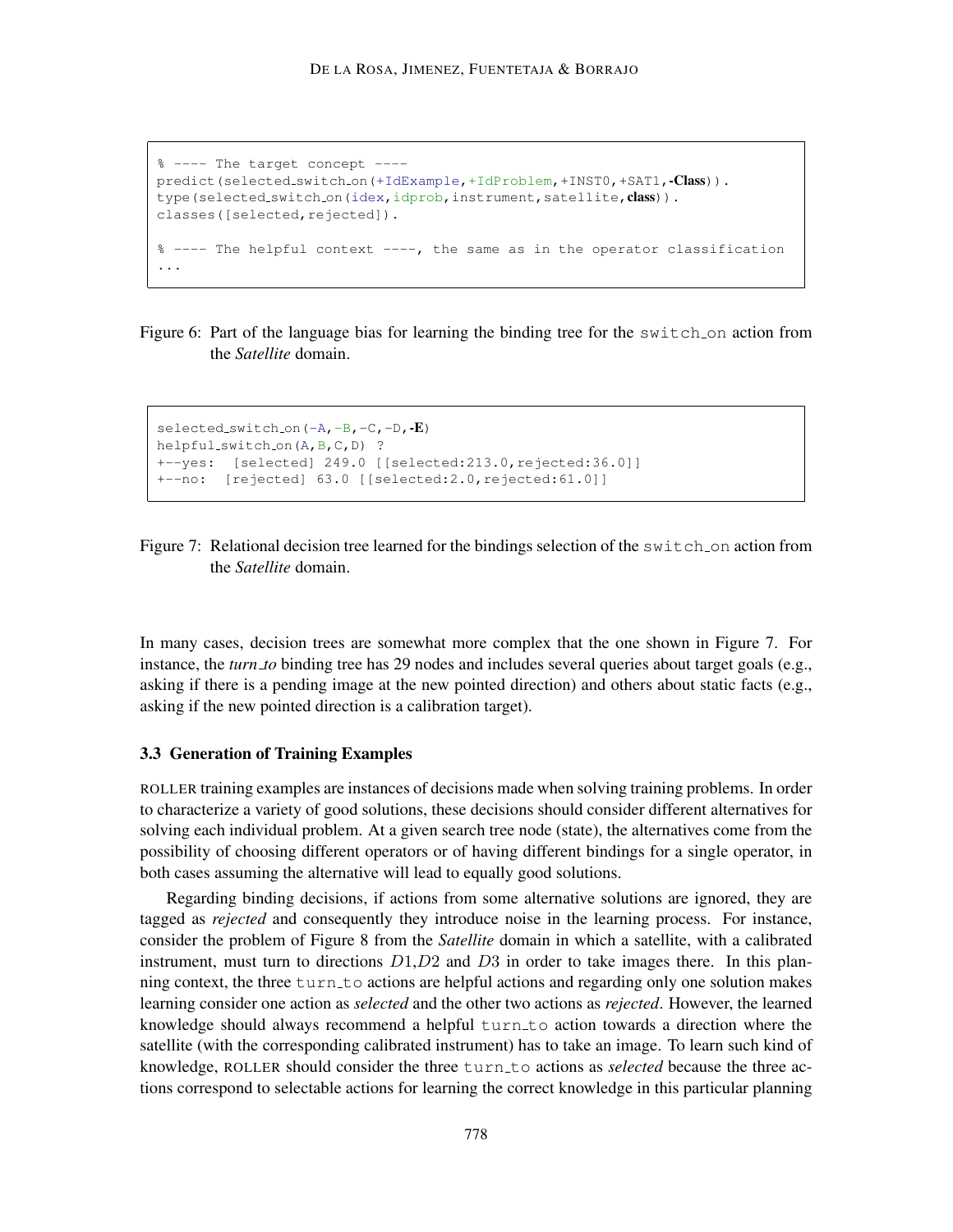context. If most of these actions are marked as *rejected* the learner will consider selecting turn to in the described context as a bad choice.



Figure 8: Solution path alternatives in a simplified Satellite problem.

Regarding operator decisions, complete training with a full catalogue of different solutions can confuse the learning process. For instance, consider the example problem of Figure 9 where the goal is to take an image at direction  $D2$ . Before applying calibrate action in  $s_2$ , it is necessary to switch on the instrument T and to turn the satellite to  $D1$  (the calibration target direction). These two actions are helpful in  $s_0$  and generate two different solution paths. In fact, they are commutative. Generalizing operator selection from these kinds of helpful contexts is difficult when the training examples contain examples of both types (i.e. examples where the switch-on action is situated before the turn-to action and vice versa). This is caused by the fact that for the same helpful context there are different operators to choose from and all of them are equally good choices.



Figure 9: Solution path alternatives in a simplified Satellite problem.

ROLLER follows a commitment approach for the generation of training examples: (1) Generation of solutions. Given a training problem, ROLLER performs an exhaustive search to obtain multiple best-cost solutions, taking into account the alternatives of different binding choices. (2) Selection of solutions. ROLLER selects a subset of solutions from the set of best-cost solutions in order to reproduce a particular preference for the operator alternatives. (3) Extraction of examples from solutions. ROLLER encodes the selected subset of solutions as examples for the required learning, operator classification or binding classification. The following sections detail how ROLLER proceeds at each of these three steps.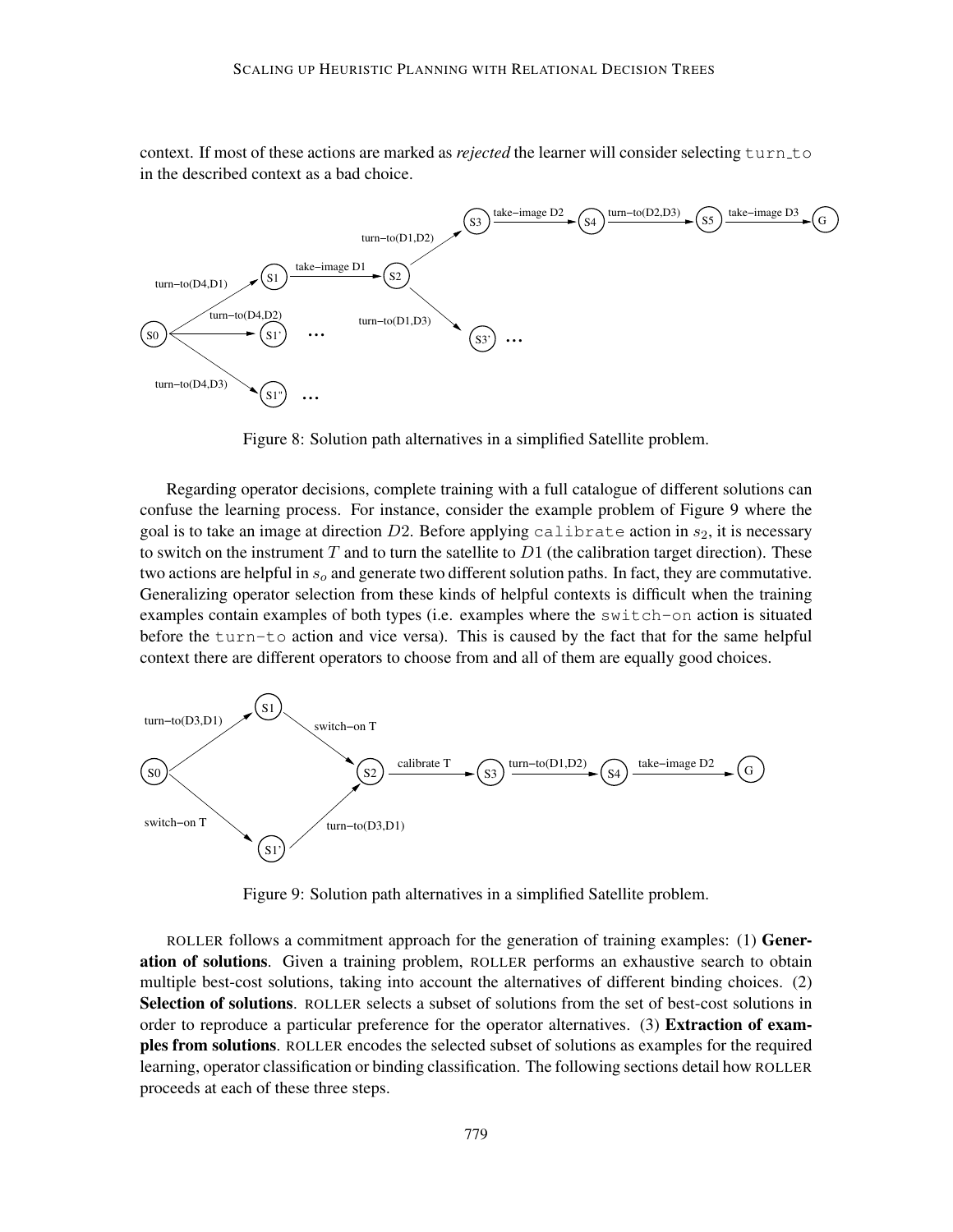#### 3.3.1 GENERATION OF SOLUTIONS

ROLLER solves each training problem using a *Best-First Branch and Bound* (BFS-BnB) algorithm that extracts multiple good-quality solutions. If the search space has not been explored exhaustively within a time bound, the problem is discarded and no examples are generated from it. Therefore, training problems need to be sufficiently small. In addition, training problems need to be representative enough to generalize the DCK which assists ROLLER when solving future problems in the same domain.

The BFS-BnB search is completed without pruning repeated states. In practice, many repeated states are generated by changing the order among actions of different solution paths. Thus, pruning repeated states would involve tagging actions leading to these solutions as *rejected* bindings, which is in fact not true. In addition, the BFS-BnB algorithm prunes according to the  $A^*$  evaluation function  $f(n) = g(n) + h(n)$ , where  $g(n)$  is the node cost (in this work we use plan length as the cost function) and  $h(n)$  is the FF heuristic. The safe way to prune the search space is by using an admissible heuristic. However, existing admissible heuristics will not allow ROLLER to complete an exhaustive search in problems of reasonable size. In practice, using the FF heuristic produces few overestimations which introduces negligible noise into the learning process. At the end of the search, the BFS-BnB algorithm returns the set of solutions with the best cost. These solutions are used to tag the nodes in the search tree that belong to any of the solutions with the label *on solution*.

#### 3.3.2 SELECTING SOLUTIONS

From the set of best-cost solutions found, ROLLER selects the subset of solutions that will be used for generating training examples. Since it is difficult to develop domain-independent criteria for systematically selecting solutions that reproduce the same operator selection in a particular context, we have defined an approach which, heuristically, prefers some actions over others. These preferences are:

- *Least-commitment preference*: Prefer actions that generate more alternatives of different solution paths.
- *Difficulty preference*: Prefer actions that reach the goals or sub-goals which are most difficult to achieve. In the example of Figure 9 having instrument  $T$  switched on is only achievable by one action. On the other hand, pointing to direction  $D1$  is considered easier since it can be achieved with actions turn\_to(D2,D1) and turn\_to(D3,D1).

Given  $\pi' = a_1, \dots, a_n$ , a best-cost plan for a planning task, we compute these preferences with functions depending on each action.

$$
\varphi_{\text{commitment}}(a_i) = \n \vert \n \lbrace a' \vert a' \in successors(a_i) \land on\_solution(a') \rbrace \mid
$$

where the function *successors*( $a_i$ ) returns all applicable actions in state  $s_{i+1}$  and function *on\_solution*( $a$ ) verifies whether an action is tagged as being part of a best-cost plan.

$$
\varphi_{\text{difficulty}}(a_i) = \frac{1}{\min_{l \in add(a_i)} | \: \text{supporters}(l) \mid}
$$

where the function *supporters*(l) = { $a \in A \mid l \in add(a)$ } returns the set of actions that achieve the literal l.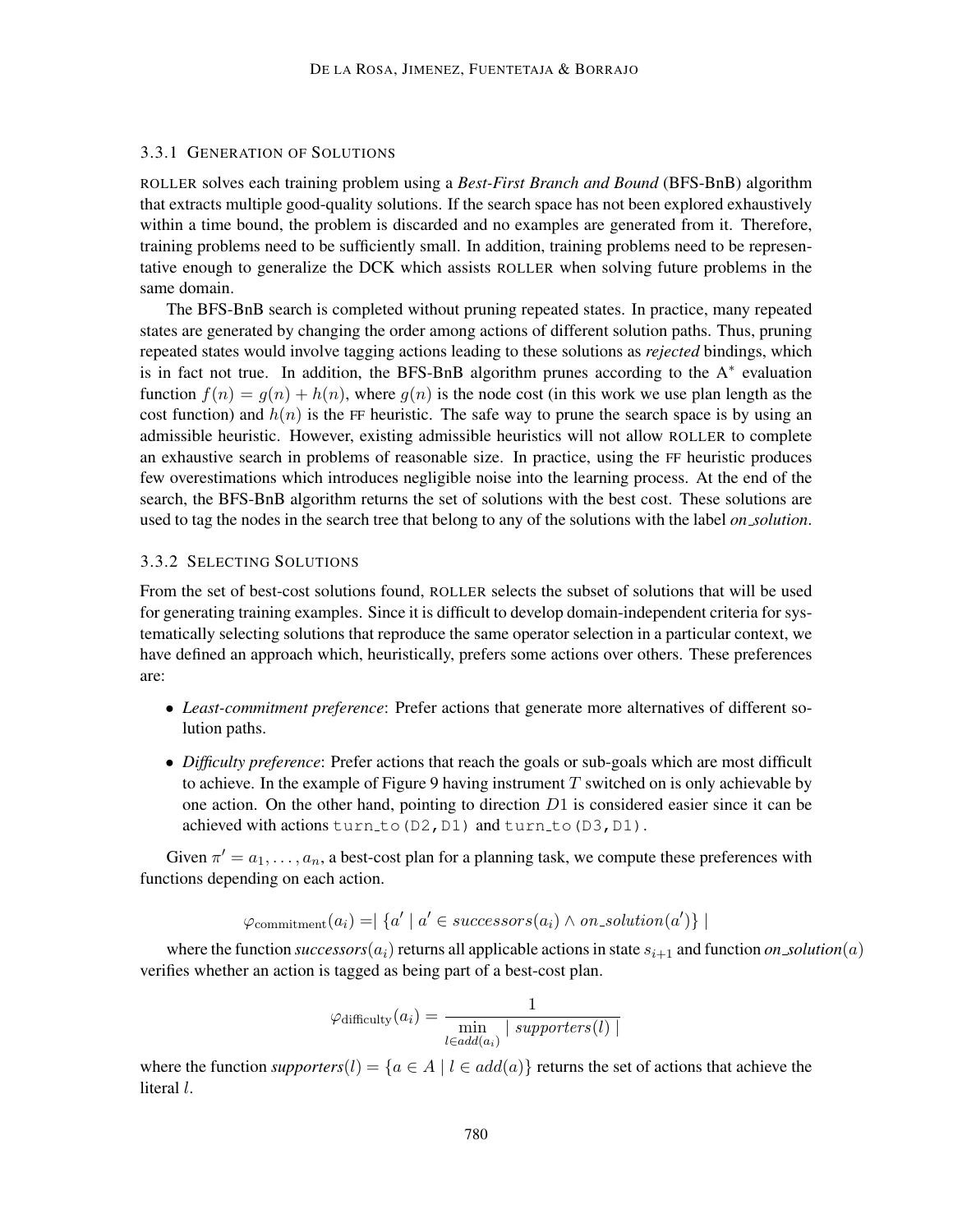Solutions are ranked according to these preferences. The ranking for each solution  $\pi'$  =  $a_1, \ldots, a_n$  is computed as the weighted sum of the action preferences, as follows:

$$
ranking(\pi', \varphi) = \sum_{i=0,\dots,n-1} \frac{(n-i)}{n} \times \varphi(a_{i+1})
$$

where *n* is the plan length and  $\varphi$  is one of  $\varphi$ <sub>commitment</sub> or  $\varphi$ <sub>difficulty</sub>. This sum is weighted to give more importance to the preferences in the first actions of the plan. The first action preference value is multiplied by 1, the second by  $(n - 1)/n$ , and so on. Otherwise, several alternatives (i.e., commutative actions in different positions within a plan) would lead to the same ranking value. We compute the ranking for all best-cost solutions using  $\varphi$ <sub>commitment</sub>. Ties in this ranking are broken with the ranking computed with  $\varphi$ <sub>difficulty</sub>. The subset of solutions with the best ranking values is the subset of solutions selected for generating training examples.

#### 3.3.3 EXTRACTING EXAMPLES FROM SOLUTIONS

ROLLER takes the subset of solutions selected at the previous step and generates training examples. When generating examples for the operator classification, ROLLER takes solution plans  $\pi'$  =  ${a_1, a_2, ..., a_n}$  which correspond to the sequence of state transitions  ${s_0, s_1, ..., s_n}$  and generates one learning example for each pair  $\langle s_i, a_{i+1} \rangle$  consisting of  $\mathcal{H}(s_i)$  and the class (i.e., the operator name of action  $a_{i+1}$ ). See learning example shown in Figure 2.

When generating examples for the binding classification of operator  $o$ , ROLLER only considers pairs  $\langle s_i, a_{i+1} \rangle$  where  $a_{i+1}$  matches operator  $o$ . A learning example generated from the pair  $\langle s_i, a_{i+1} \rangle$  for the binding selection of the operator *o* consists of  $\mathcal{H}(s_i)$  and the classes of all applicable actions in  $s_i$  that match  $o$ , including  $a_{i+1}$ . Applicable actions with the *on solution* label belong to the *selected* class and all other applicable actions to the *rejected* class. Moreover, actions belonging to solutions not in the top ranking are still marked as *selected* even though they are not nodes from which an example is generated. See learning example shown in Figure 5.

#### 3.4 Use of the Learned Knowledge: Planning with Relational Decision Trees

This section details how to make heuristic planning benefit from our DCK, beginning with how we build action orderings with the learned DCK. Then, it explains two different search strategies to exploit these orderings: (1) the application of the DCK as a generalized action policy (*Depth-First H-Context Policy* algorithm) and (2) the use of the DCK to generate *lookahead states* within a Best-First Search (BFS) guided by the FF heuristic (*H-Context Policy Lookahead-BFS* algorithm).

#### 3.4.1 ORDERING ACTIONS WITH RELATIONAL DECISION TREES

Given a state s, the expression  $app(s)$  denotes the set of actions applicable in s. The learned DCK provides an ordering for  $app(s)$ . The ordering is built by matching each action  $a \in app(s)$  first with the operator classifier and then with the corresponding binding classifier. Figure 10 shows in detail the algorithm for ordering applicable actions with relational decision trees.

The algorithm divides the set of applicable actions into two subsets: the *helpful actions*, and the non-*helpful actions*. Then, it matches the *helpful context* of the state, i.e.,  $\mathcal{H}(s)$ , with the tree for the operator classification. This matching provides a leaf node that contains the list of operators sorted by the number of examples covered by the leaf during the training phase (see the operator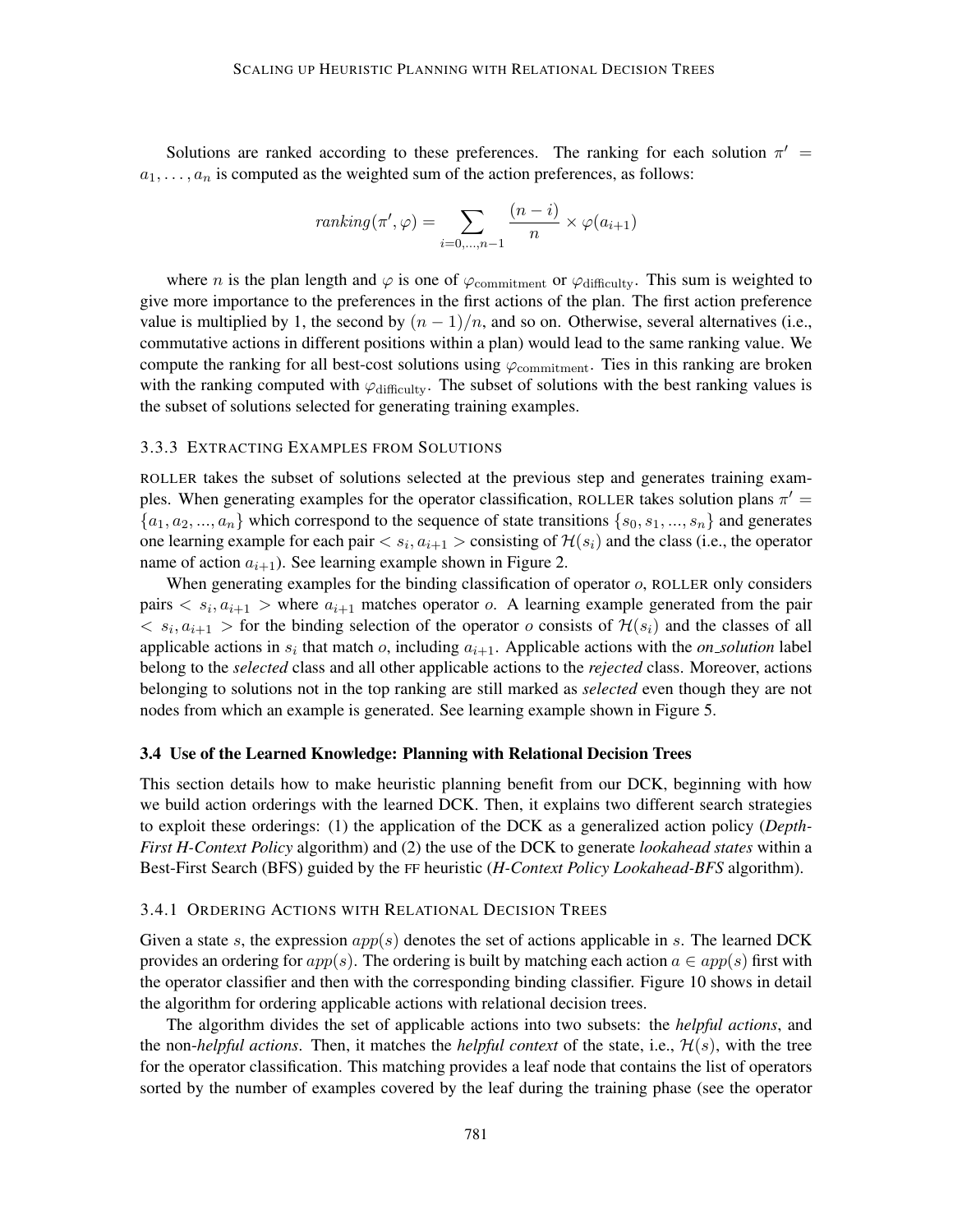| A: List of actions                                                                                                                                        |  |
|-----------------------------------------------------------------------------------------------------------------------------------------------------------|--|
| $H$ : Helpful Context                                                                                                                                     |  |
| T: Decision Trees                                                                                                                                         |  |
| selected-actions = $\emptyset$                                                                                                                            |  |
| $HA = \text{helpful-actions}(A, \mathcal{H})$                                                                                                             |  |
| $NON-HA = A \setminus HA$                                                                                                                                 |  |
| <i>leaf-node</i> = classify-operators-tree( $T$ , $H$ )                                                                                                   |  |
| for each $a$ in $HA$ do                                                                                                                                   |  |
| $priority(a) = leaf-node-operator-value(leaf-node, a)$                                                                                                    |  |
| <b>if</b> <i>priority(a)</i> > 0 <b>then</b>                                                                                                              |  |
| $(selected(a), rejected(a)) = classify-binding-free(T, H, a)$<br>selection_ratio(a)= $\frac{selected(a)}{selected(a) + rejected(a)}$                      |  |
| $priority(a) = priority(a) + selection\_ratio(a)$                                                                                                         |  |
| selected-actions = selected-actions $\cup \{a\}$                                                                                                          |  |
| $max-HA$ -priority = $max_{a \in selected\text{-}actions} priority(a)$                                                                                    |  |
| for each a in NON-HA do                                                                                                                                   |  |
| $priority(a) = leaf-node-operator-value(leaf-node,a)$                                                                                                     |  |
| <b>if</b> $priority(a) > max-HA-priority$ <b>then</b>                                                                                                     |  |
| $(selected(a), rejected(a)) = classify-bindingstree(T, H, a)$<br>selection_ratio(a)= $\frac{\text{selected}(a)}{\text{selected}(a) + \text{rejected}(a)}$ |  |
|                                                                                                                                                           |  |
| $priority(a) = priority(a) + selection\_ratio(a)$                                                                                                         |  |
| selected-actions = selected-actions $\cup \{a\}$                                                                                                          |  |
| <b>return</b> sort(selected-actions, priority)                                                                                                            |  |

Figure 10: Algorithm for ordering actions using relational decision trees.

classification tree in Figure 4). The number of examples covered gives an operator ordering that can be used to prefer actions during the search. The algorithm uses this number to initialize the *priority* value for each helpful action, taking the value of the corresponding operator. The algorithm keeps only *helpful actions* that have at least one matching example. For each of these actions, the algorithm matches the action with its corresponding binding classification tree. The resulting leaf of the binding tree returns two values: the number of times the ground action was *selected*, and the number of times it was *rejected* in the training phase. We define the selection ratio for the ground action as:

$$
selection\_ratio(a) = \frac{selected(a)}{selected(a) + rejected(a)}
$$

This ratio represents the proportion of good bindings covered by a particular leaf of the binding tree. When the denominator is zero, the selection ratio is assumed to be zero. The priority of the action is updated by adding this selection ratio. Thus, the final priority for an action is higher for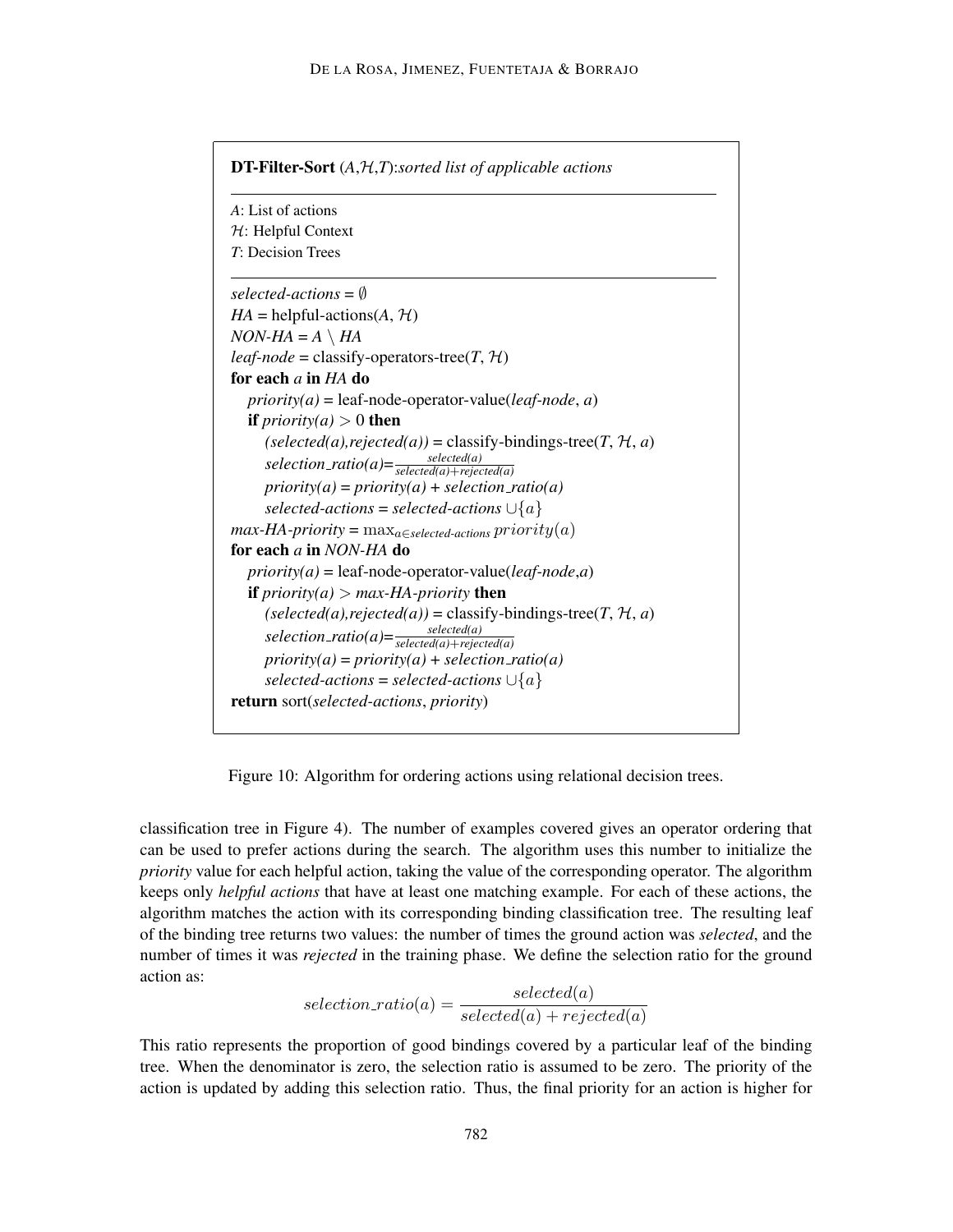actions with operators for which the operator classification tree provides higher values, i.e. they have been selected more often in the training examples. Since the selection ratio remains between 0 and 1, adding up to this number can be considered as a method for breaking ties in the initial priority value, using the information in the binding classification tree.

The priority for non-*helpful actions* is computed in a similar way except that, in this case, the algorithm only considers actions whose initial priority (the value provided by the operator classification tree), is higher than the maximum priority of the *helpful actions*. In this manner, we capture useful non-*helpful actions*. FF follows a heuristic criterion to classify an action as *helpful*. Although this heuristic has been shown to be very useful, the case may arise in which the most useful action at a particular moment is not classified as *helpful*. Decision trees capture this information, given that they can recommend choosing a non-*helpful action*. The described method takes advantage of this fact and defines a way of using such information when applying the learned knowledge. An alternative approach would be to extend the planning context with a new meta-predicate for non-*helpful actions*. However, it does not pay off in a variety of problems and domains because it means significantly larger contexts, which causes more expensive matching. Finally, the selected actions are sorted in order of decreasing priority values. The sorted list of actions is the output of the algorithm.

## 3.4.2 THE H-CONTEXT POLICY ALGORITHM

The *helpful context*-action policy algorithm moves forward, applying at each state the best action according to the DCK. The pseudo-code of the algorithm is shown in Figure 11. The algorithm maintains an ordered *open-list*. The *open-list* contains the states to be expanded which are extracted in order. Once extracted, each state is evaluated using the FF heuristic. Thus, we evaluate upon extraction and not when nodes are included in the *open-list*. The evaluation provides the heuristic value for the state, h, and the set of helpful actions *HA*, which are needed to generate the helpful context. The heuristic value is only used for: (1) continuing the search when the state is a recognized dead-end ( $h = \infty$ ), and (2) goal checking ( $h = 0$ ). Then, the helpful context is generated. Subsequently, the algorithm obtains the set  $AA$  of actions applicable in the state and sorts them using the decision trees (as shown above in the algorithm in Figure 10). The result is  $AA' \subseteq AA$ , a sorted list of applicable actions. The algorithm inserts the successors generated by actions in  $AA'$  at the beginning of the *open-list* preserving their ordering (function push-ordered-list-in-open). Furthermore, to make the algorithm complete and more robust, successors generated by applicable actions that are not in AA' are included in a secondary list called *delayed-list*. The *delayed list* is only used when the *open-list* is empty. In that case, only one node of the *delayed-list* is moved to the *open-list* and then, the algorithm continues extracting nodes from the *open-list*.

In this algorithm, each node maintains a pointer to each parent in order to recover the solution once it has been found. Also, each node maintains its  $g$  value, i.e. the length of the path from the initial state up to the node. The function push-ordered-list-in-open only inserts in the open list those candidates that: (1) are not repeated states, or (2) are repeated states with lower  $g$ value than the previous one. Otherwise, repeated states are pruned. This type of pruning guarantees that we maintain for each node the shortest solution found.

In other words, the proposed search algorithm is a depth-first search with delayed successors. The benefit of this algorithm is that it exploits the best action selection when the policy is per-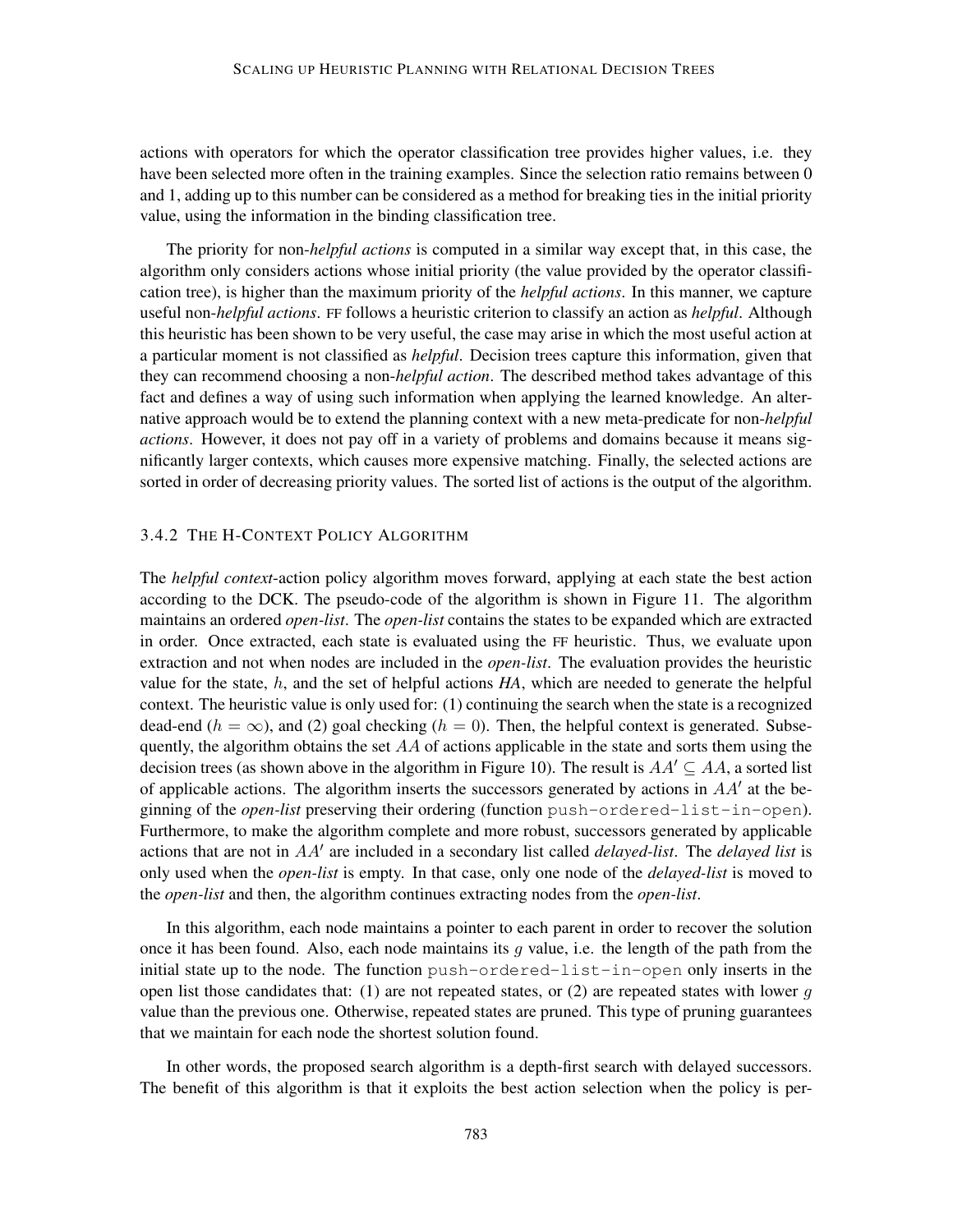| <i>I</i> : Initial state                                                         |
|----------------------------------------------------------------------------------|
| $G:$ Goals                                                                       |
| $T$ : Decision Trees                                                             |
| <i>open-list</i> = $\{I\}$ ;                                                     |
| delayed-list = $\emptyset$ ;                                                     |
| while <i>open-list</i> $\neq \emptyset$ do                                       |
| $n = \text{pop}(\text{open-list})$                                               |
| $(h, HA)$ = evaluate $(n, G)$ /*compute FF heuristic*/                           |
| <b>if</b> $h = \infty$ then /*recognized dead-end*/                              |
| continue                                                                         |
| if $h = 0$ then /*goal state*/                                                   |
| <b>return</b> path $(I, n)$                                                      |
| $\mathcal{H}$ = helpful-context( <i>HA</i> , <i>G</i> , <i>n</i> )               |
| $AA =$ applicable-actions( <i>n</i> )                                            |
| $AA'$ = DT-Filter-Sort( $AA$ , $H$ , $T$ )                                       |
| $candidates = generate-successors(n, AA')$                                       |
| $open-list = push-ordered-list-in-open(candidates, open-list)$                   |
| <i>delayed-candidates</i> = generate-successors( <i>n</i> , $AA \setminus AA'$ ) |
| $delayed-list = push-ordered-list (delayed-candidates, delayed-list)$            |
| while <i>open-list</i> = $\emptyset$ and <i>delayed-list</i> $\neq \emptyset$ do |
| open-list = { $pop(delayed-list)$ }                                              |
| return fail                                                                      |

Figure 11: A depth-first algorithm with a sorting strategy given by the DCK.

fect<sup>1</sup> and the action ordering when is not. Particularly, perfect DCK will be directly applied in a backtrack-free search and inaccurate DCK will force the search algorithm to backtrack.

### 3.4.3 THE H-CONTEXT POLICY IN A LOOKAHEAD STRATEGY

In many domains the learned DCK may contain flaws: the helpful context may not be expressive enough to capture good decisions, the learning algorithm may not be able to generalize well or the training examples may not be representative enough. In these cases, a direct application of the learned DCK (without backtracking) may not allow the planner to reach the goals of the problem.

Poor quality in the learned DCK can be balanced with a guide of a different nature such as a domain-independent heuristic. A successful example is the *ObtuseWedge* system (Yoon et al., 2008) that combined a learned generalized policy with the FF heuristic. *ObtuseWedge* exploited the learned policy to synthesize *lookahead states* within a lookahead strategy. *Lookahead states*

<sup>1.</sup> With perfect policy we refer to a policy that leads directly to a goal state. Our policies are not guaranteed to be perfect given that they are generated by inductive learning.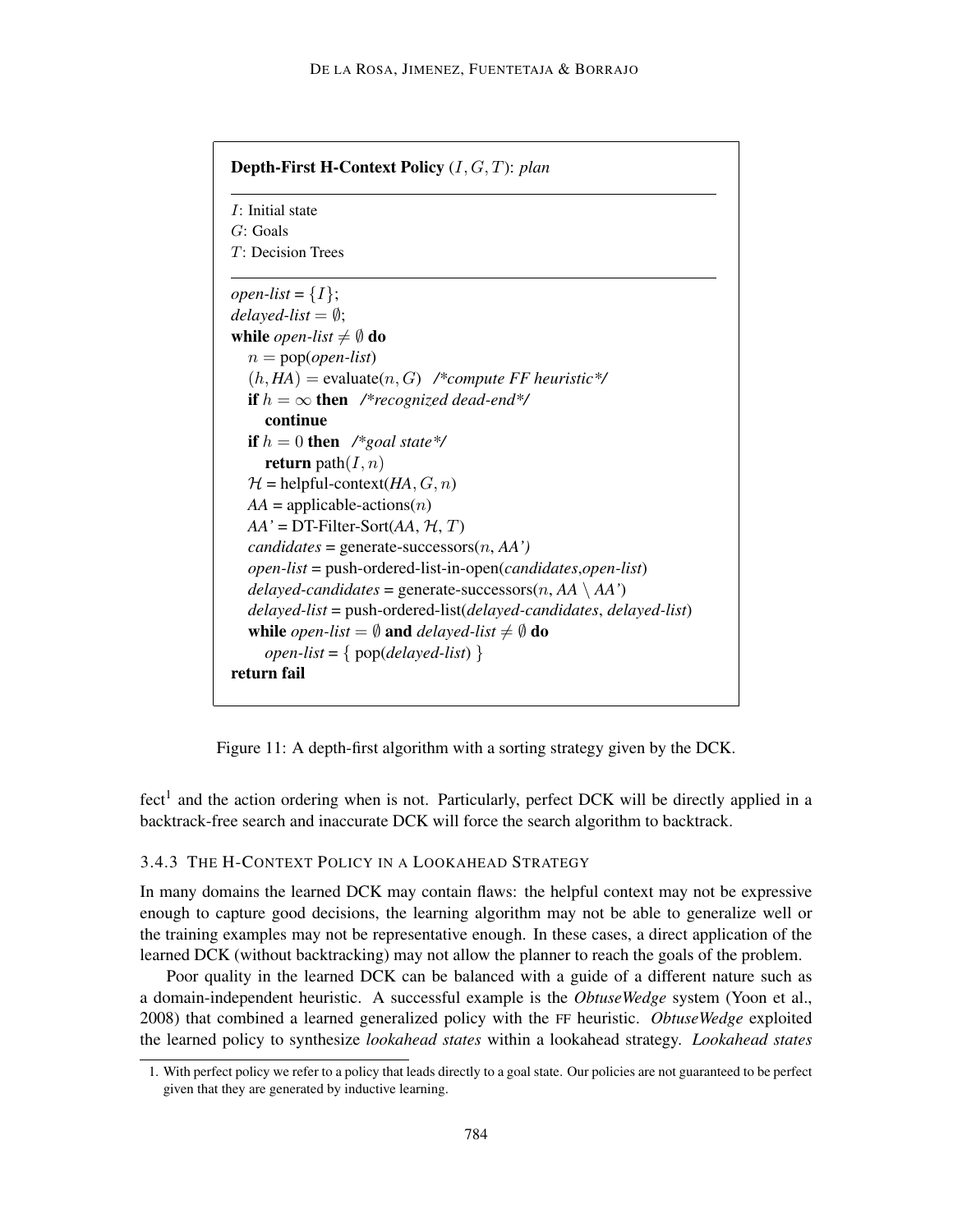were first applied in heuristic planning by the YAHSP planner (Vidal, 2004). They are intermediate states that are frequently closer to a goal state than the direct descendants of the current state. These intermediate states are added to the list of nodes to be expanded so that they can be used within different search algorithms. When the learned policy contains flaws, *lookahead states* synthesized with the policy may not provide good guidance for the search. However, if these *lookahead states* are included in a complete search algorithm that also considers ordinary successors, the search process becomes more robust. In general, the use of *lookahead states* in a forward state-space search slightly increases the branching factor of the search process, but overall, as shown by the YAHSP planner at IPC-2004 and in the experiments included in the YAHSP paper (Vidal, 2004), the approach seems to improve the performance significantly.

Figure 12 shows a generic algorithm for using lookahead states generated from a policy during the search. This algorithm is a weighted Best-First Search (BFS), with the only modification being that one or more *lookahead states* are inserted into the open list when expanding a node. As in weighted BFS, nodes to be expanded are maintained in an open list ordered by the evaluation function  $f(n) = \omega \times h(n) + g(n)$ . Apart from the usual arguments of BFS, the algorithm receives the policy  $(P)$  and the horizon. The horizon represents the maximum number of policy steps that are applied for generating the lookahead states. In the experiments, we will use this algorithm with the FF heuristic as  $h(n)$ .

| <i>I</i> : Initial state                   |                                                       |  |
|--------------------------------------------|-------------------------------------------------------|--|
| G: Goals                                   |                                                       |  |
| $T$ : Decision Trees (policy)              |                                                       |  |
| <i>horizon:</i> horizon                    |                                                       |  |
|                                            |                                                       |  |
| <i>open-list</i> = $\emptyset$             |                                                       |  |
| add-to-open $(I)$                          |                                                       |  |
| while <i>open-list</i> $\neq \emptyset$ do |                                                       |  |
| $n = \text{pop}(\text{open-list})$         |                                                       |  |
| <b>if</b> goal-state $(n, G)$              |                                                       |  |
| <b>return</b> path $(I, n)$                |                                                       |  |
|                                            | add-to-open-lookahead-successors $(n, G, T, horizon)$ |  |
|                                            | add-to-open-standard-successors $(n)$                 |  |
| return fail                                |                                                       |  |

Figure 12: A Generic Lookahead BFS algorithm.

The heuristic evaluation,  $h(n)$ , the g-value,  $g(n)$ , and the set of helpful actions, are also saved at each node when the node is evaluated. The function add-to-open(state) evaluates the state and inserts it in the *open-list*, which is ordered in increasing values of the evaluation function, f(n). This function also prunes repeated states, following the strategy described for the *Depth-First H-Context Policy* algorithm: only repeated states with higher  $q(n)$  than the existent one are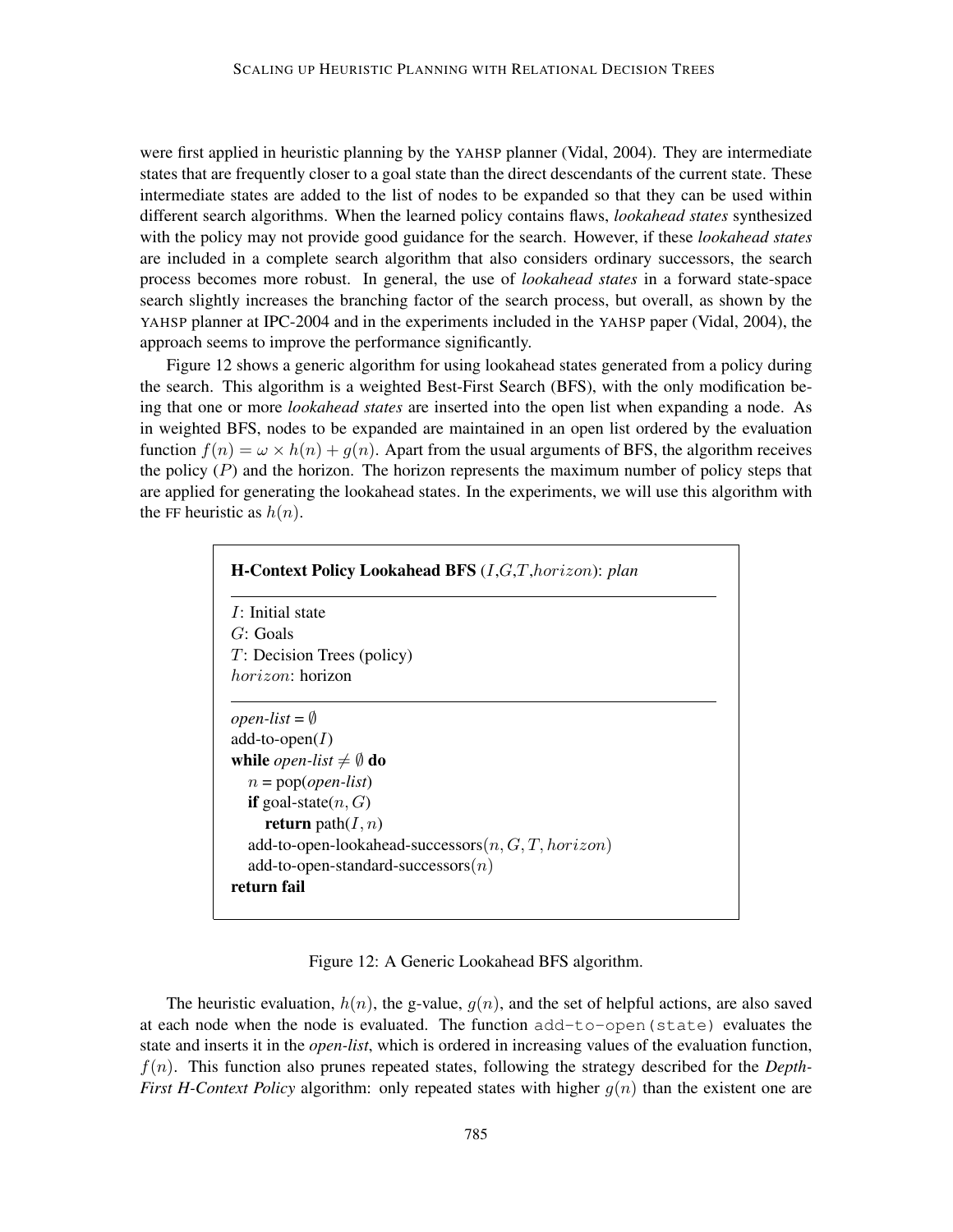pruned. The function add-to-open-standard-successors(n) calls add-to-open for each successor of the node n. The function  $add-to-open-look ahead-successors$  is explained below.

We have adapted the generic Lookahead BFS algorithm to our learned DCK. Our particular instantiation of the function add-to-open-lookahead-successors is shown in Figure 13. In our case, lookahead states are generated by iteratively applying the first action in the action ordering provided by the DCK. The inputs to the algorithm are the current state, the problem goals, the decision trees and the horizon. First, our algorithm generates the helpful context and the applicable actions. The helpful actions, n.*HA*, are recovered from the node. Then, the algorithm sorts the applicable actions using the decision trees (as previously shown in the algorithm in Figure 10). After that, the successor generated by the first action is inserted in the open list, and there is a recursive call with this successor and the horizon decremented by one. The function  $add-to-open$  returns true when its argument has been added to the open list and  $false$  otherwise. In fact, it returns false in only two cases: (1) the state is a repeated state with g-value higher than the g-value of the existent state<sup>2</sup> or (2) the state is a recognized dead-end. When the ordered list becomes empty, the lookahead state can not be generated and the initial node is returned. The same occurs when the horizon is zero. The described implementation is similar to the lookahead strategy approach followed by *ObtuseWedge*, but instead we perform the lookahead generation using helpful contexts and relational decision trees.

On the other hand, in the described *H-Context Policy Lookahead BFS* algorithm the search is perfomed over the set of applicable actions of each node. However, in many domains the use of helpful actions has shown to be a very good heuristic. One possible way of prioritizing helpful actions over non-helpful actions is to include in the open list only those successors given by helpful actions, and to include the remaining successors in a secondary list. We have implemented this idea following the same strategy used in the *Depth-first H-Context Policy* algorithm: when the open list becomes empty only one node is passed from the secondary list to the open list, and the search continues. The algorithm is still complete given that we do not prune any successor. When helpful actions are good enough, this strategy can save many heuristic evaluations. In the experiments we will compare this strategy with the previous one. Our intuition is that the adequacy of each strategy depends directly on the quality of the helpful actions, the quality of the learned DCK, and the accuracy of the heuristic for each particular domain.

Another technique for prioritizing helpful actions in BFS was implemented in YAHSP (Vidal, 2004) which inserts two consecutive instances of each node in the open list. These nodes have equal  $f(n)$  since they represent the same state. The first one contains only the helpful actions, and therefore, when expanded, it only generates successors resulting from these actions. The second contains only non-helpful actions, called *rescue actions*. In this way, all the successors with lower  $f(n)$  than the parent node in the sub-tree generated by helpful actions are expanded before any successor resulting from non-helpful actions.

We have performed some preliminary experiments, obtaining similar results for the two described methods for prioritizing helpful actions in BFS: the use of a secondary list for non-helpful actions, and the use of rescue nodes. For this reason, we only include results of the first technique in the experimental section. We call this algorithm *H-Context Policy Lookahead BFS-HA*.

<sup>2.</sup> When the state is repeated but with a g-value smaller than the existent one, add-to-open does not re-evaluate but instead takes the heuristic evaluation from the existent state.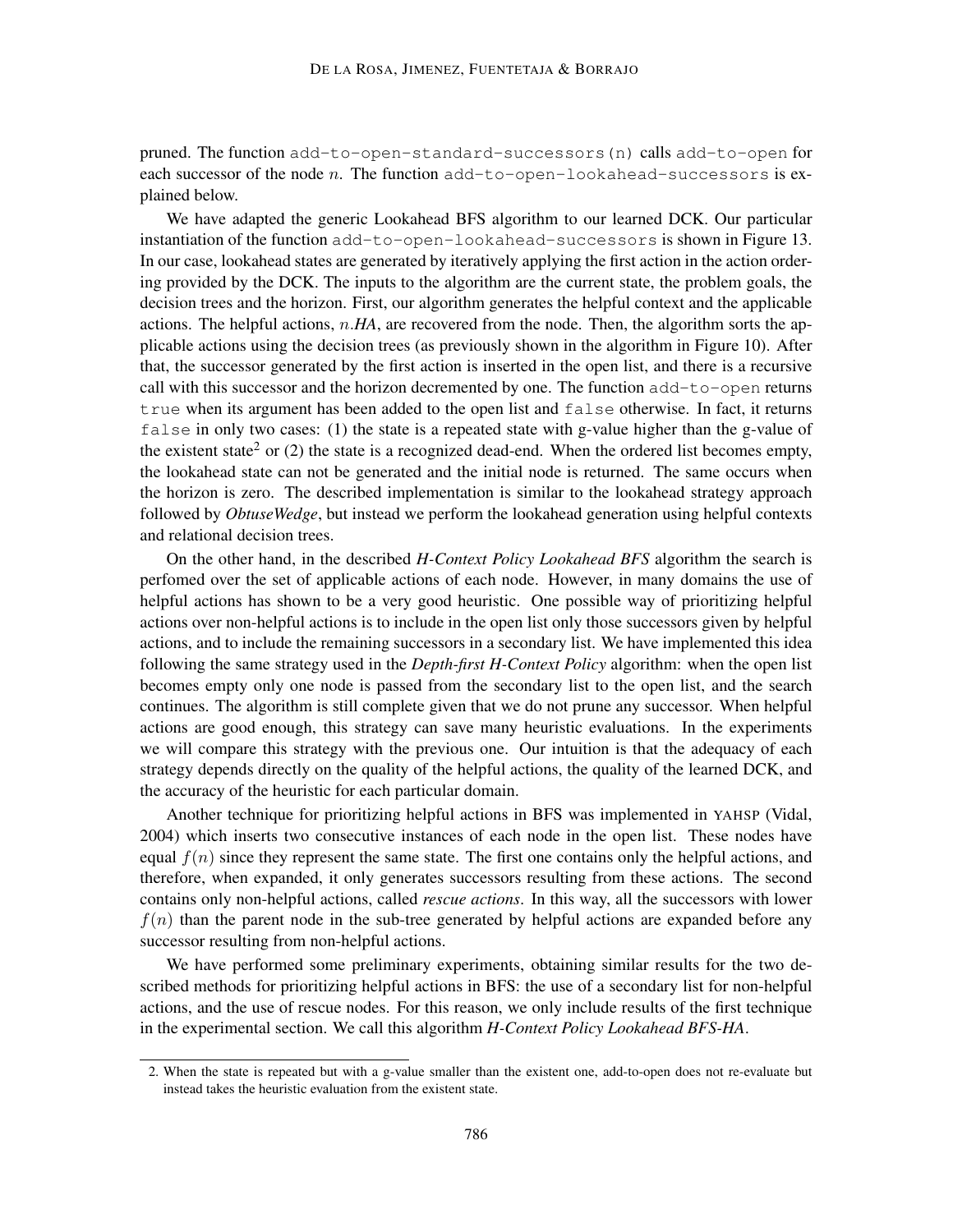| n: Node (state)                                                          |  |
|--------------------------------------------------------------------------|--|
| $G:$ Goals                                                               |  |
| $T$ : Decision Trees (policy)                                            |  |
| <i>horizon:</i> horizon                                                  |  |
| <b>if</b> horizon $= 0$ then                                             |  |
| return $n$                                                               |  |
| $\mathcal{H}$ = helpful-context(n.HA, $G$ , n)                           |  |
| $AA =$ applicable-actions( <i>n</i> )                                    |  |
| $AA'$ = DT-Filter-Sort(AA, $H, T$ )                                      |  |
| while $AA' \neq \emptyset$ do                                            |  |
| $a = pop(AA')$                                                           |  |
| $n'$ = generate-successor( <i>n</i> , <i>a</i> )                         |  |
| $added = add-to-open(n')$                                                |  |
| <b>if</b> added then                                                     |  |
| <b>if</b> goal-state $(n', G)$                                           |  |
| return $n'$                                                              |  |
| <b>return</b> add-to-open-lookahead-successors $(n', G, T, horizon - 1)$ |  |
| return $n$                                                               |  |

Figure 13: Algorithm for generating lookahead states from decision trees.

### 4. Experimental Results

In this section we evaluate the performance of the ROLLER system. The evaluation is carried out over a variety of domains belonging to diverse IPCs: Four domains come from the learning track of IPC-2008 (*Gold-miner*, *Matching Blocksworld*, *Parking* and *Thoughtful*). The rest of the domains (*Blocksworld*, *Depots*, *Satellite*, *Rovers*, *Storage* and *TPP*) were selected from among the domains of the sequential tracks from IPC between 2000 and 2008 because they presented different structure and difficulty, and because they have available random problem generators, so that we can automatically build training sets for learning DCK. For each domain, we complete a **training phase** in which ROLLER learns the corresponding DCK and a testing phase in which we evaluate the scalability and quality of the solutions found by ROLLER with the learned DCK. Next, we detail the experimental results obtained at each of these two phases. Moreover, for each of the domains we give particular details about training and test sets, the learned DCK and the observed ROLLER performance.

#### 4.1 Training Phase

For each domain, we built a training set of thirty randomly generated problems. The size and structure of these problems is further discussed in the particular details given for each domain. As explained in section 3.2, ROLLER generates its training examples solving the problems from the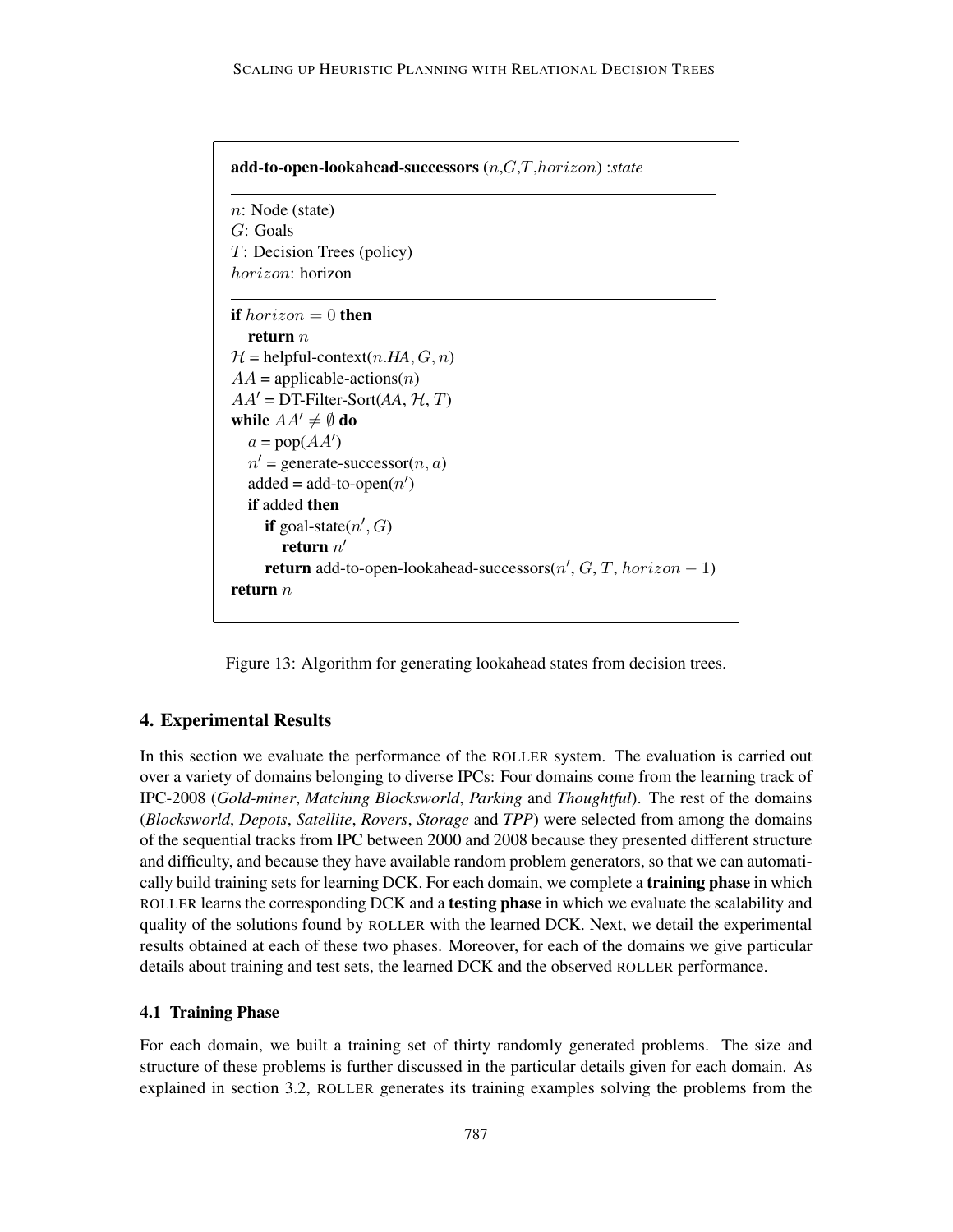training set with a BFS-BnB search. We set a time-bound of 60 seconds to solve each training problem, discarding those that are not exhaustively explored in this time-bound. Then, ROLLER generates the training examples from the solutions found and builds the corresponding decision trees with the TILDE system (Blockeel & De Raedt, 1998).

To evaluate the efficiency of ROLLER at the training phase we computed the following metrics: the time needed for solving the training problems, the number of training examples generated in this process, the time spent by TILDE in learning the decision trees and the number of leaves of the operator selection tree. This last number gives a clue about the size of the learned DCK. Table 1 shows the results obtained for each domain.

| Domain      | Training | Learning | Learning | <b>Tree</b> |  |
|-------------|----------|----------|----------|-------------|--|
|             | Time(s)  | Examples | Time(s)  | Leaves      |  |
| Blocksworld | 836.0    | 2542     | 13.3     | 18          |  |
| Depots      | 456.2    | 493      | 23.1     | 13          |  |
| Gold-miner  | 1156.9   | 126      | 4.5      | 5           |  |
| Matching-BW | 865.8    | 430      | 12.4     | 23          |  |
| Parking     | 105.8    | 442      | 7.0      | 12          |  |
| Rovers      | 528.3    | 1011     | 13.6     | 24          |  |
| Satellite   | 19.8     | 1702     | 13.4     | 4           |  |
| Storage     | 136.3    | 677      | 5.1      | 6           |  |
| Thoughtful  | 883.4    | 502      | 352.2    | 19          |  |
| <b>TPP</b>  | 995.9    | 560      | 23.3     | 6           |  |

Table 1: Experimental results of the training process. Training and learning times are shown, as well as the number of training examples, and complexity of generated trees (number of leaves).

ROLLER achieves shorter *Learning Times*, fourth column in Table 1, than the state-of-the-art systems for learning generalized policies (Martin & Geffner, 2004; Yoon et al., 2008). Particularly, while these systems implement ad-hoc learning algorithms that sometimes require hours in order to obtain good policies, our approach only needs seconds to learn the DCK for a given domain. This fact makes our approach more suitable for architectures that need on-line planning and learning processes. However, these learning times are not constant for different domains, because they depend on the number of training examples (in our work, this number is given by the amount of different solutions for the training problems), on the size of the training examples (in our work this size is given by the number and arity of predicates and actions in the planning domain) and how training examples are structured, i.e., whether examples are easily separated by learning or not.

### 4.2 Testing Phase

In the testing phase ROLLER attempts to solve, for each domain, a set of thirty test problems. These problems are taken from the evaluation set of the corresponding IPC. When this evaluation set contains more problems, these thirty problems are the thirty hardest ones. The *Depots* domain is an exception with twenty-two problems, because the evaluation set for this domain at IPC-2002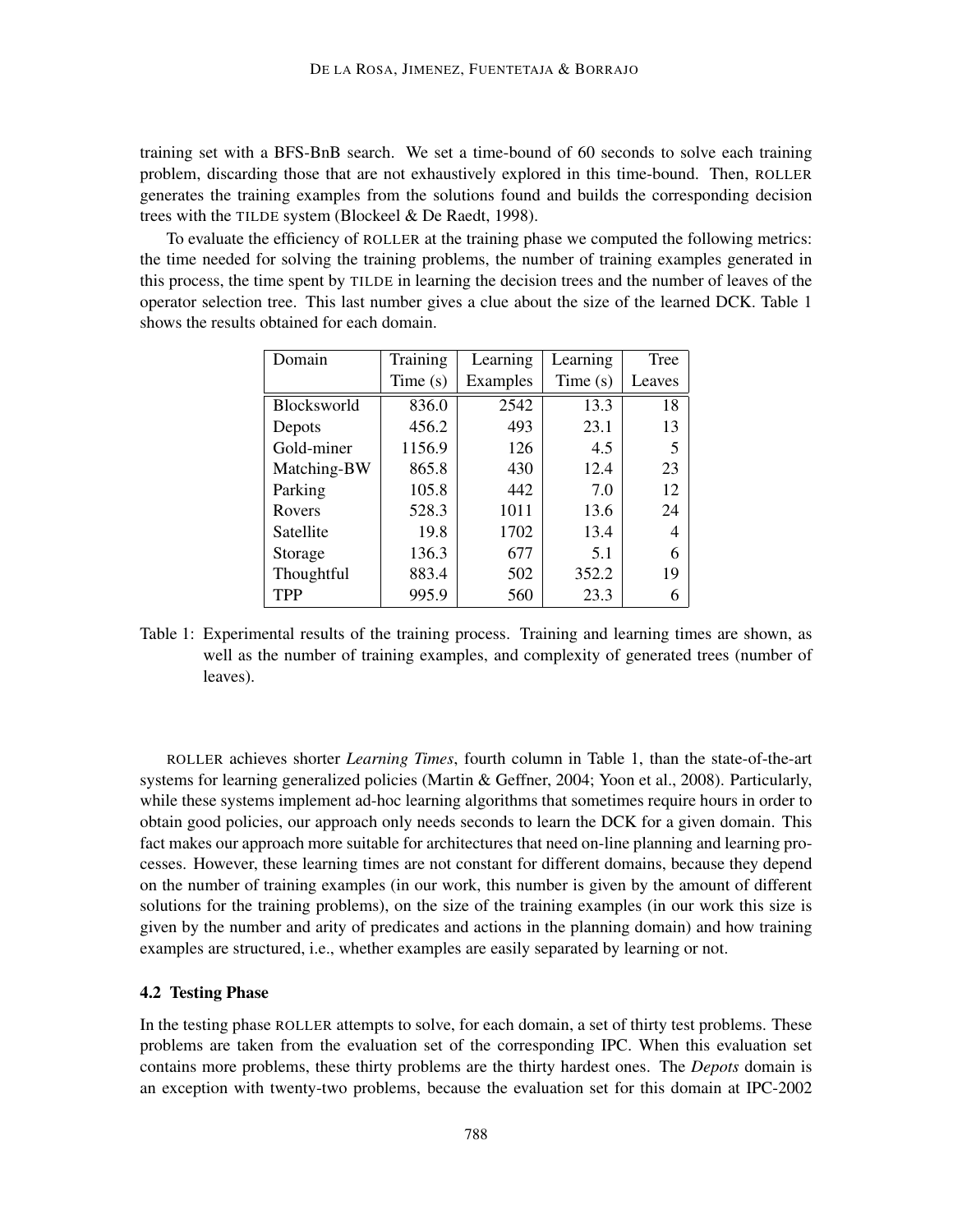only contained those twenty-two problems. Three experiments are made for the testing phase. The first one evaluates ROLLER's performance when DCK is learned with all solutions of the training problems or with the ranked solution approach. The second one evaluates the usefulness of the learned DCK and the third one compares ROLLER with state-of-the-art planners. For each experiment we evaluate two different dimensions of the solutions found by ROLLER: the scalability and the quality. All testing experiments were done using a 2.4 GHz processor with a time-bound of 900 seconds<sup>3</sup> and 6Gb of memory-bound.

### 4.2.1 SOLUTION RANKING EVALUATION

This experiment evaluates the effect of selecting solutions following the approach described in Section 3.3. The ROLLER configurations for this evaluation are:

- Top-Ranked Solutions: The *Depth-First H-Context Policy* algorithm using DCK learned with the sub-set of the top ranked solutions. We use this search algorithm, since its performance depends more on the quality of the learned DCK than that of the other algorithms using DCK.
- All Solutions: The *Depth-First H-Context Policy* algorithm using DCK learned with all solutions obtained by the BFS-BnB algorithm.

Table 2 shows the number of problems solved by each configuration, also with the time and plan length average computed over the problems solved by both configurations. The number in brackets in the first column is the number of problems solved in common. The *Top-ranked solutions* configuration solved thirty more problems than *all solutions* configuration, mainly due to the difference of 21 problems in the Matching Blocksworld domain.

|                   |        | <b>Top-Ranked Solutions</b> |        | <b>All Solutions</b> |       |        |  |
|-------------------|--------|-----------------------------|--------|----------------------|-------|--------|--|
| Domains           | Solved | Time                        | Length | Solved               | Time  | Length |  |
| Blocksworld (30)  | 30     | 0,62                        | 170,0  | 30                   | 2,39  | 550,7  |  |
| Depots $(18)$     | 21     | 0,94                        | 489,1  | 18                   | 0.97  | 607,3  |  |
| Gold-miner (30)   | 30     | 0,01                        | 65,3   | 30                   | 0,01  | 65,3   |  |
| Matching-BW $(0)$ | 21     |                             |        | 0                    |       |        |  |
| Parking (30)      | 30     | 4,90                        | 148,9  | 30                   | 2,20  | 56,2   |  |
| Rovers $(27)$     | 28     | 1,40                        | 166,0  | 29                   | 31,20 | 355,8  |  |
| Satellite (28)    | 30     | 11,21                       | 123,6  | 28                   | 11,47 | 121,6  |  |
| Storage $(10)$    | 15     | 0,00                        | 9,0    | 10                   | 0,00  | 9,0    |  |
| Thoughtful (12)   | 12     | 1,25                        | 249,7  | 12                   | 1,28  | 249,2  |  |
| TPP $(30)$        | 30     | 0.97                        | 147,1  | 30                   | 0,90  | 132,8  |  |
| Total             | 247    |                             |        | 217                  |       |        |  |

Table 2: Problems solved and time and plan length average for the evaluation on ranking solution heuristic.

The effect of selecting solutions varies across domains. For instance, it is quite important regarding the plan quality for Blocksworld, Depots and Rovers. In the Satellite domain the top-ranked solutions allow ROLLER to solve two more problems while maintaining similar time and plan length

<sup>3. 900</sup> seconds was the time-bound established at the learning track of IPC-2008.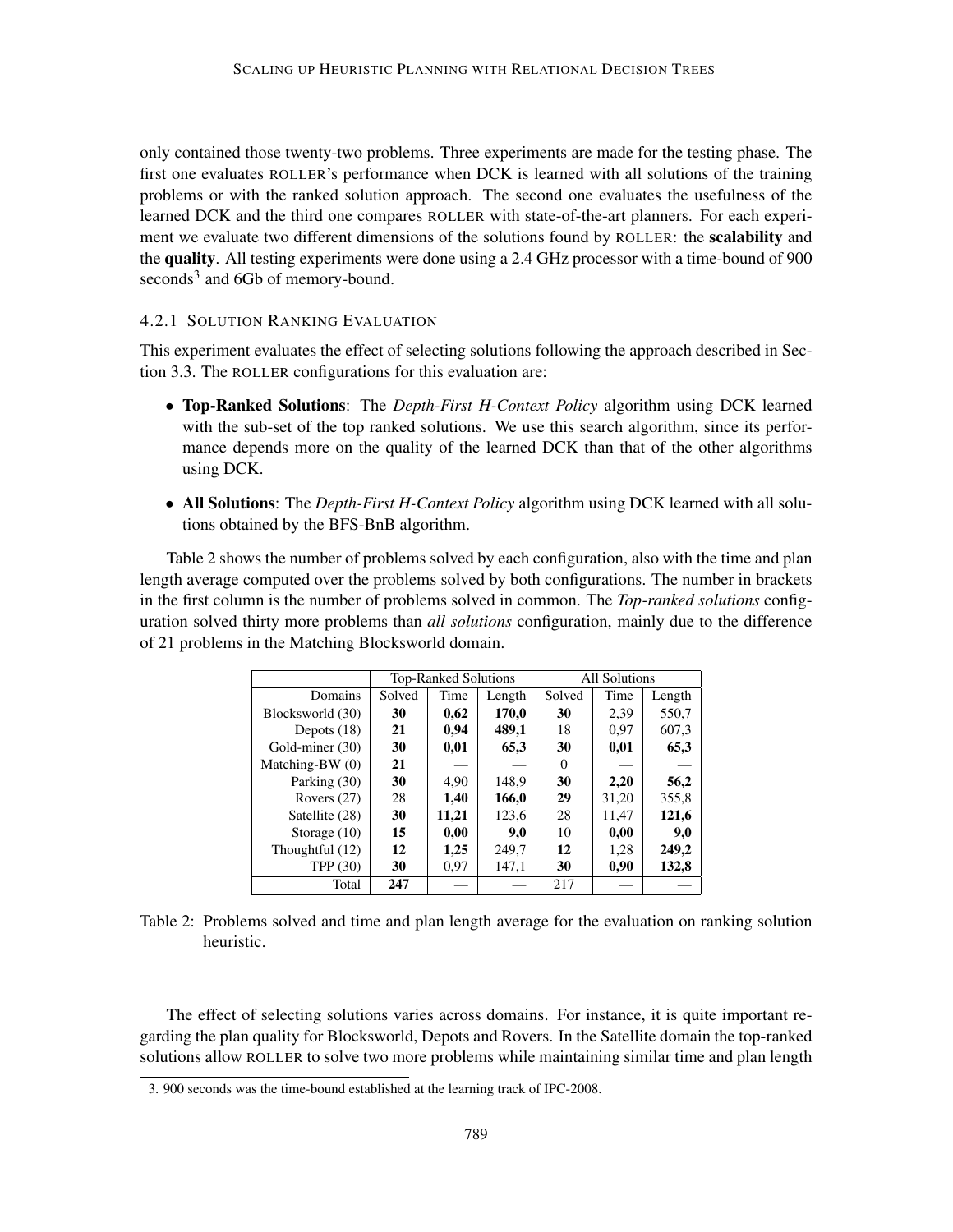average. In the Gold Miner domain, selecting solutions is irrelevant because there are few equally good solutions per problem (i.e., the goal is always the single fact of "having the gold") and fairly most of them are top-ranked ones. The Parking domain does not benefit from selecting solutions. Considering the overall results, we think that selecting solutions is a useful heuristic for improving the DCK quality in many domains. In the remaining evaluations we will refer to DCK used by ROLLER as the decision trees learned with the top-ranked solutions.

## 4.2.2 DCK USEFULNESS EVALUATION

As shown in IPC Learning Track results, DCK may degrade the performance of the base planner, when the DCK is incorrect. With this in mind, we designed this experiment to measure the performance of ROLLER algorithms comparing them with versions without DCK. We made two versions for the non-learning algorithms. The first one is an *empty* configuration where there is no decision tree given to the algorithm, thus no ordering is computed for the helpful actions, and the second one is the *systematic* configuration, where the ordering is supplied by the FF heuristic instead.

The ROLLER configurations used for the comparisons are:

- ROLLER: The *Depth-First H-Context Policy* algorithm with the DCK learned at the training phase.
- ROLLER-BFS: The *H-Context Policy Lookahead BFS* algorithm with the DCK learned at the training phase. This configuration uses the horizon  $h = 100$ . We choose this value on the basis of empirical evaluations.
- ROLLER-BFS-HA: A modified version of ROLLER-BFS where only helpful actions are considered as immediate successors. The lookahead states are generated as in the original version, using also the same horizon.

These three algorithms have their equivalent version for the empty configuration:

- DF-HA (*Depth-first Helpful Actions*): An empty DCK for ROLLER corresponds to a depthfirst algorithm over the helpful actions. As in the original algorithm, non-helpful actions are placed in the delayed list.
- BFS: An empty DCK for ROLLER-BFS does not generate lookahead states (i.e., the algorithm *add-to-open-lookahead-successors* in Figure 12). Therefore, the algorithm becomes the standard Best-first Search.
- BFS-HA: A modified version of BFS where only helpful actions are considered. Non-helpful actions are placed in a delayed list.

Previous configurations also have a systematic version. In this case action ordering is computed with the FF heuristic:

- GR-HA (*Greedy Helpful Actions*): This algorithm corresponds to a greedy search over the helpful actions. For each node, helpful immediate successors are sorted with the FF heuristic. Non-helpful nodes go to the delayed list.
- LH-BFS (*Lookahead-BFS*): A BFS with lookahead states. The function *DT-Filter-Sort* is replaced by a function that computes the ordering using the FF heuristic.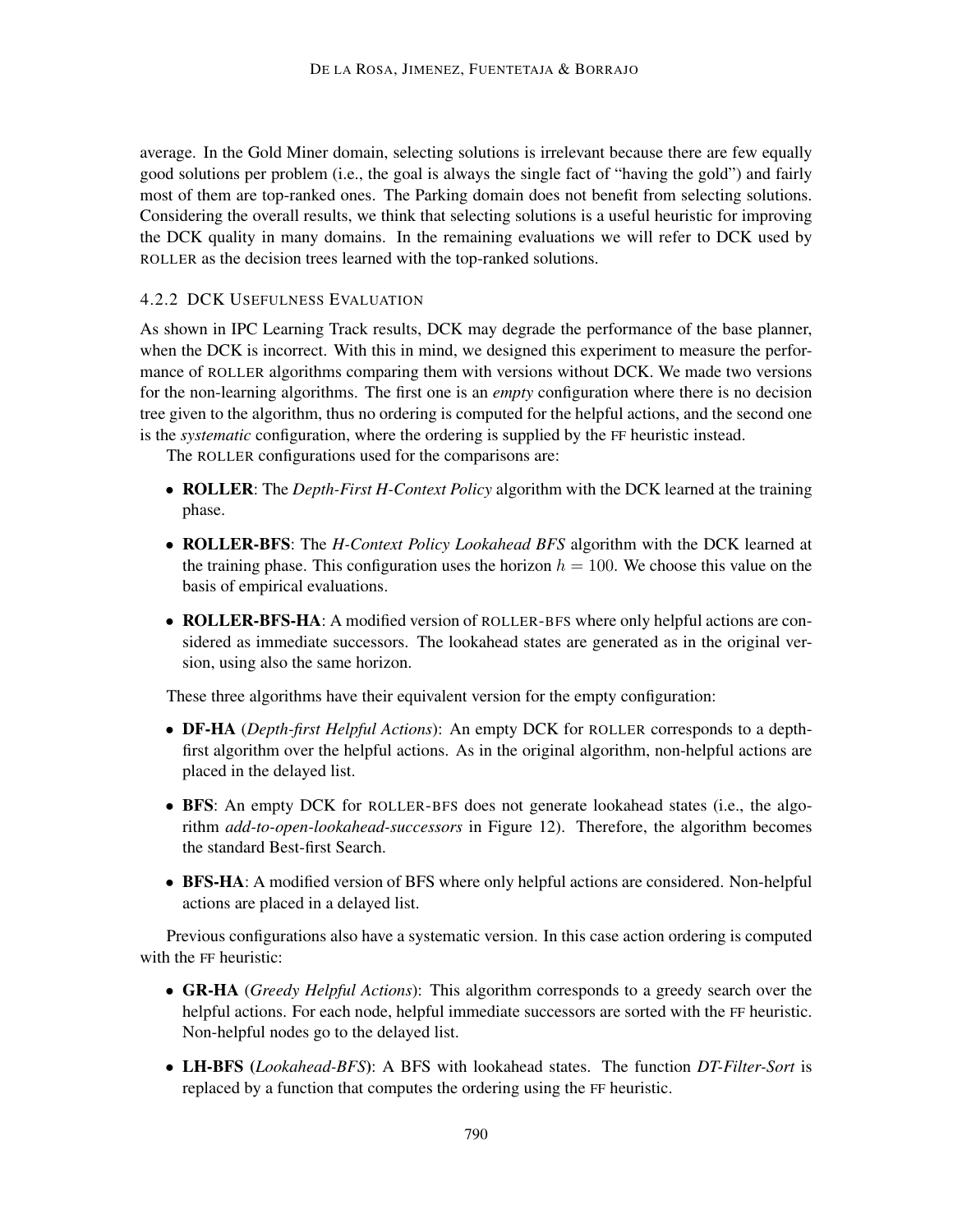• LH-BFS-HA: A modified version of LH-BFS where only helpful actions are considered. Nonhelpful actions are placed in a delayed list.

For the comparison, we computed the number of problems solved and the scores used in the IPC-2008 learning track to evaluate planners performance in terms of CPU time and quality (plan length). The time score is computed as follows: for each problem i the planner receives  $T_i^*/T_i$ points, where  $T_i^*$  is the minimum time a participant used for solving the problem i, and  $T_i$  is the CPU time used by the planner in question. In a 30 problem test set a planner can receive at most 30 points, the higher the score the better. The quality score is computed in the same way, just replacing  $T$  with  $L$ , where  $L$  measures the quality in terms of plan length. In addition we compute the time and quality averages for problems solved by all configurations. If a configuration did not solve any problem, it is not taken into account for this measure. Average measures complement scores since they give a direct information for commonly solved problems, while scores tend to benefit configurations that solve problems which others do not.

Table 3 shows a summary for the results obtained in the DCK usefulness evaluation. For each configuration we compute the number of domains where the algorithm was the top performer for each of the evaluated criteria (i.e., numbers of solved problems, time and quality scores and averages). A top performer in a domain is an algorithm that has equal to or better measure than the rest of the algorithms. In the table, each algorithm can have at most 10 points, the number of evaluated domains. *Global* section refers to overall top performers. *Relative* section refers to the number of domains where a configuration was equal or better than the other two configurations of the same algorithm strategy (i.e., depth-first, best-first, best-first with helpful actions). All averages of commonly solved problems were computed for configurations that solve more than one problem. Results show that ROLLER is very good in the number of solved problems and speed metrics. Regarding quality score, ROLLER and ROLLER-BFS-HA were the best performers in three domains each. However, BFS and BFS-HA obtained better results in quality average.

|                        |        | <b>DEPTH-FIRST</b><br><b>BEST-FIRST</b><br><b>HELPFUL BEST-FIRST</b> |                |            |          |                |               |           |   |
|------------------------|--------|----------------------------------------------------------------------|----------------|------------|----------|----------------|---------------|-----------|---|
| Global                 | roller | gr-ha                                                                | df-ha          | roller-bfs | lh-bfs   | bfs            | roller-bfs-ha | lh-bfs-ha |   |
| <b>Solved Problems</b> | 7      | $\mathcal{D}$                                                        | $\mathfrak{D}$ |            | $\theta$ |                |               |           |   |
| Time Score             | 8      |                                                                      |                |            | $\Omega$ | 0              |               |           |   |
| Time Average           | 9      |                                                                      |                |            |          | 0              |               |           |   |
| <b>Quality Score</b>   | 3      |                                                                      |                |            |          |                |               |           |   |
| <b>Quality Average</b> | 0      | 0                                                                    |                |            | 2        | 3              |               |           |   |
| Relative               |        |                                                                      |                |            |          |                |               |           |   |
| Solved Problems        | 8      | 3                                                                    | $\mathcal{D}$  | ┑          | 3        | $\mathfrak{D}$ | $\mathbf Q$   | 3         | ∍ |
| Time Score             | 9      |                                                                      |                |            |          |                |               |           |   |
| Time Average           | 9      |                                                                      |                | Q          |          | 0              |               |           |   |
| <b>Quality Score</b>   | 7      | ٩                                                                    |                |            |          | ◠              |               |           |   |
| <b>Ouality Average</b> | 5      |                                                                      |                |            |          |                |               |           |   |

Table 3: Summary for DCK usefulness evaluation. Each column gives the number of domains where each configuration was the top performer for a row item.

Table 4 shows the number of solved problems for the DCK usefulness evaluation. The *Total* row shows that each ROLLER configuration solved more problems than the empty and systematic versions. Results for time and quality scores are reported in Table 9 and Table 10 of Appendix A.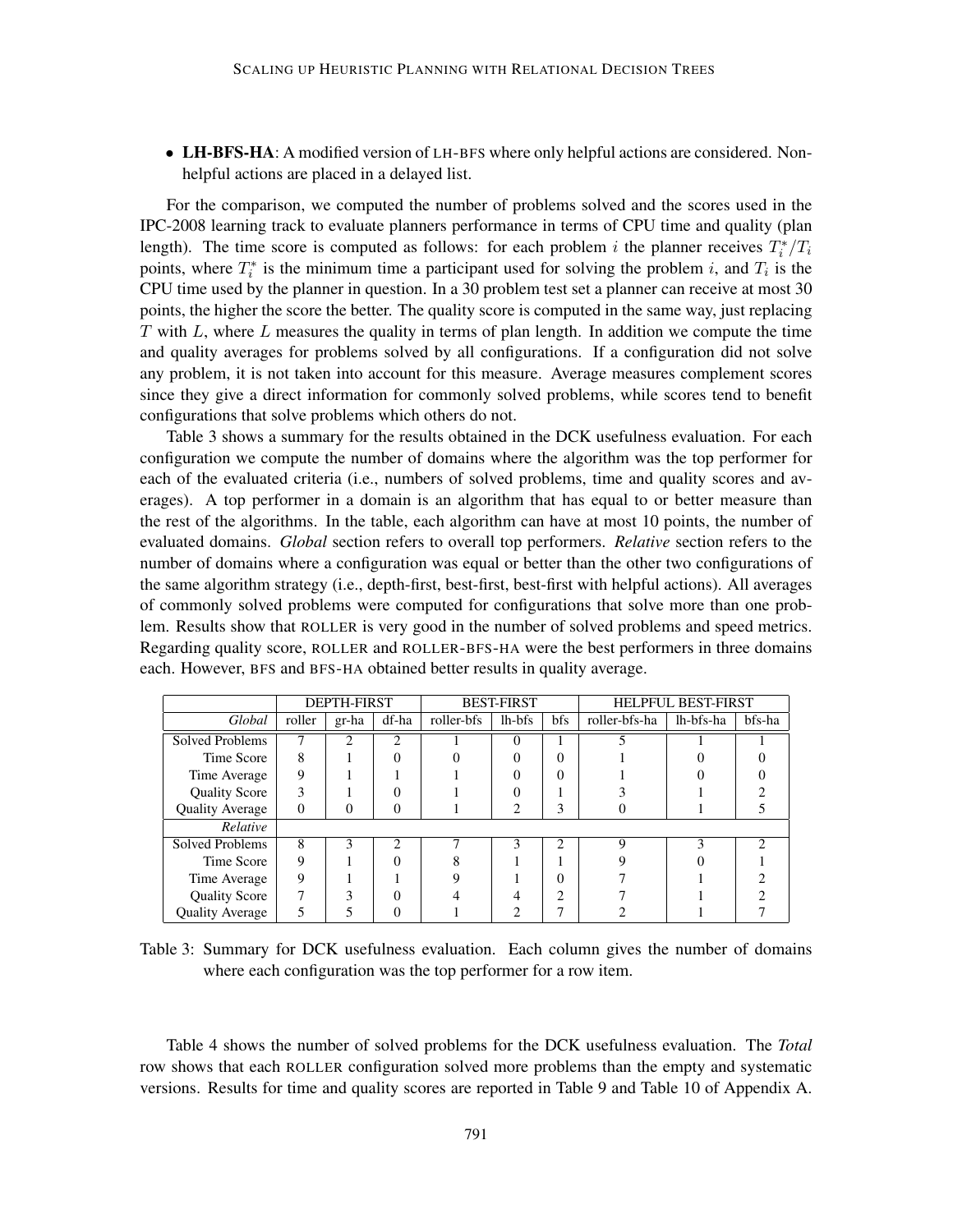|                   |        | <b>DEPTH-FIRST</b> |          |            | <b>BEST-FIRST</b> |              | <b>HELPFUL BEST-FIRST</b> |           |        |  |
|-------------------|--------|--------------------|----------|------------|-------------------|--------------|---------------------------|-----------|--------|--|
| Domains           | roller | gr-ha              | df-ha    | roller-bfs | lh-bfs            | bfs          | roller-bfs-ha             | lh-bfs-ha | bfs-ha |  |
| Blocksworld (30)  | 30     |                    | $\Omega$ | 8          | $\theta$          | $\Omega$     | 8                         | $\theta$  |        |  |
| Depots $(22)$     | 21     | 18                 | 18       | 20         | 19                | 13           | 20                        | 20        | 20     |  |
| Gold-miner (30)   | 30     | $\theta$           | $\theta$ | 17         | 17                | 16           | 30                        | 0         |        |  |
| Matching-BW (30)  | 21     | $\Omega$           | $\theta$ | 14         | 7                 | 14           | 19                        | 10        | 17     |  |
| Parking (30)      | 30     | 25                 |          | 30         | 11                | $\mathbf{r}$ | 30                        | 11        | Q      |  |
| Rovers $(30)$     | 28     | 30                 | 30       | 26         | 28                | 11           | 30                        | 30        | 30     |  |
| Satellite (30)    | 30     | 23                 | 22       | 25         | 22                | 15           | 30                        | 23        | 23     |  |
| Storage $(30)$    | 15     | 9                  | 10       | 19         | 18                | 20           | 19                        | 10        | 10     |  |
| Thoughtful $(30)$ | 12     | 15                 | $\Omega$ | 20         | 14                | 11           | 23                        | 16        | 12     |  |
| TPP $(30)$        | 30     | 30                 | 30       | 16         | 24                | 9            | 19                        | 26        | 14     |  |
| Total             | 247    | 151                | 111      | 195        | 160               | 116          | 228                       | 146       | 135    |  |

Detailed results for averages were considered less interesting since in many domains there are very few common solved problems, which are the easy problems.

Table 4: Problems solved for the DCK usefulness evaluation.

### 4.2.3 TIME PERFORMANCE COMPARISON

This experiment evaluates the scalability of the ROLLER system, compared to state-of-the-art planners. For the comparison, we have chosen LAMA (Richter & Westphal, 2010), the winner of the sequential track of the past IPC, and FF, which in the last IPC has shown to be still competitive. We used the three ROLLER configurations explained in the previous evaluation. The configuration for other planners are:

- FF. Running the Enforced Hill-Climbing (EHC) algorithm with helpful actions together with a complete BFS in case EHC fails <sup>4</sup>. Though this planner dates from 2001 we include it in the evaluation because, as shown by the results of IPC-2008, it is still competitive with other state-of-the-art planners. Besides, this planner is extensively used in other planning and learning systems.
- LAMA-first. The winner of the classical track of IPC-2008. In this configuration LAMA is modified to stop when it finds the first solution. In this way, comparison is fair because the rest of configurations do not implement *anytime* behavior, i.e., the continuous solution refinement until reaching the time-bound). The *anytime* behavior of LAMA is compared later with the ROLLER performance in the next section.

Table 5 shows the number of problems solved together with the speed score. These results give an overall view of the performance of the different planners. ROLLER solves as many or more problems than any other configuration in 6 of 10 domains and achieves the top speed score in seven domains. The second best score belongs to ROLLER-BFS-HA, which solves as many or more problems than other planners in six domains. LAMA-first is fairly competitive, since it solves seven problems less than ROLLER and 13 more problems than ROLLER-BFS-HA. In both cases LAMA-first achieves a lower speed score.

<sup>4.</sup> This planner is actually Metric-FF running STRIPS domains. We consider this implementation an adequate baseline for comparison because ROLLER was implemented over this code rather than over the original FF in order to extend our approach to other planning models.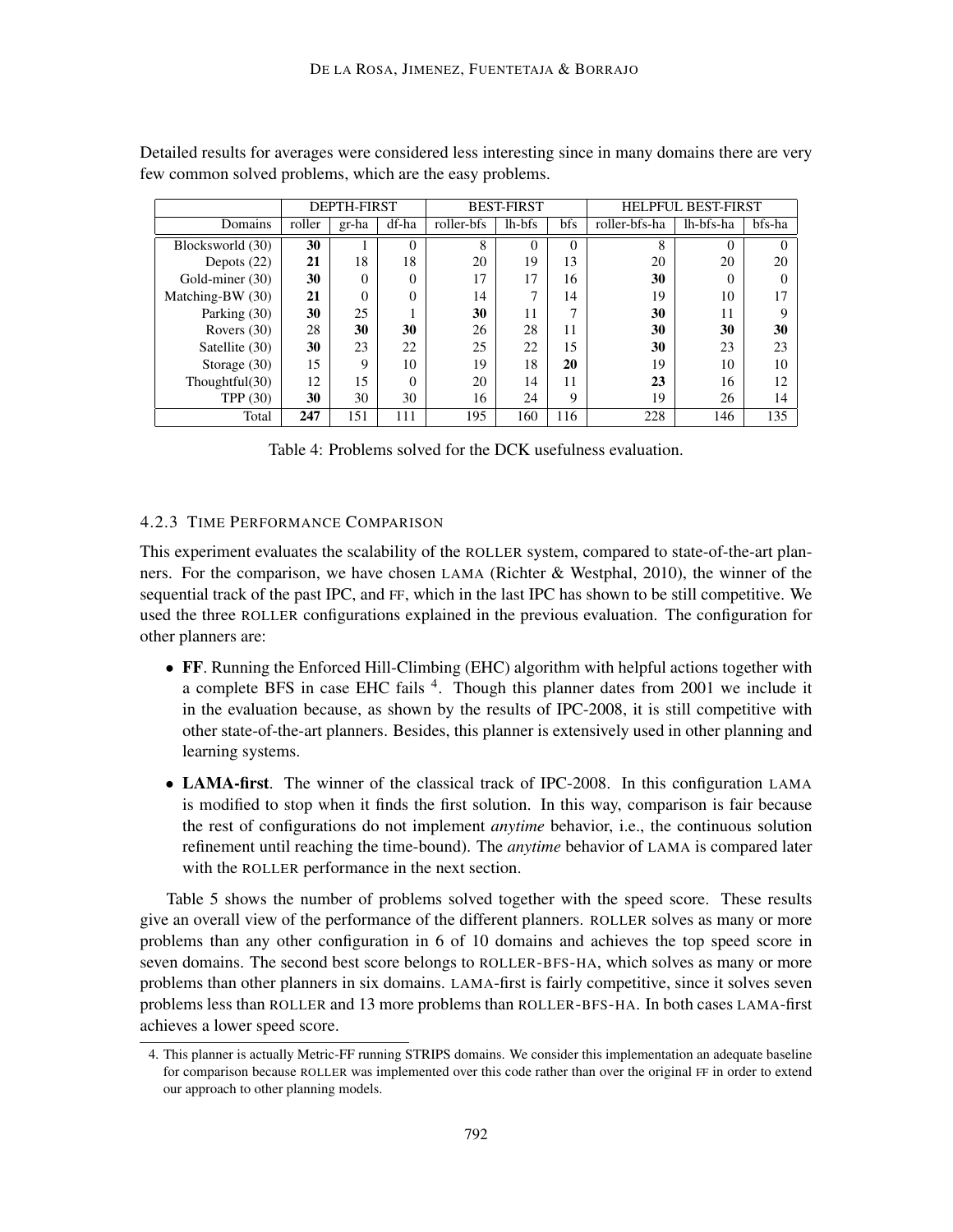| Domain (problems) | <b>ROLLER</b> |        | <b>ROLLER-BFS</b> |        | ROLLER-BFS-HA |        | FF       |       | LAMA-first |        |
|-------------------|---------------|--------|-------------------|--------|---------------|--------|----------|-------|------------|--------|
|                   | solved        | score  | solved            | score  | solved        | score  | solved   | score | solved     | score  |
| Blocksworld (30)  | 30            | 29.87  | 8                 | 2.47   | 8             | 2.40   | $\Omega$ | 0.00  | 17         | 0.17   |
| Depots $(22)$     | 21            | 19.86  | 20                | 11.01  | 20            | 11.46  | 20       | 8.70  | 20         | 3.88   |
| Gold-miner (30)   | 30            | 26.00  | 17                | 0.03   | 30            | 5.35   | 27       | 0.22  | 29         | 12.24  |
| Matching-BW (30)  | 21            | 14.84  | 14                | 1.32   | 19            | 1.71   | 9        | 0.27  | 25         | 20.02  |
| Parking (30)      | 30            | 28.57  | 30                | 22.72  | 30            | 23.60  | 24       | 0.94  | 23         | 1.69   |
| Rovers $(30)$     | 28            | 24.82  | 26                | 13.41  | 30            | 16.24  | 29       | 5.51  | 30         | 18.59  |
| Satellite (30)    | 30            | 22.60  | 25                | 14.61  | 30            | 18.33  | 22       | 5.31  | 28         | 15.66  |
| Storage $(30)$    | 15            | 11.02  | 19                | 12.31  | 19            | 16.17  | 17       | 10.51 | 19         | 9.03   |
| Thoughtful $(30)$ | 12            | 11.99  | 20                | 12.38  | 23            | 13.09  | 14       | 8.16  | 20         | 11.29  |
| <b>TPP</b> (30)   | 30            | 29.50  | 16                | 14.83  | 19            | 13.97  | 26       | 6.27  | 30         | 9.66   |
| Total             | 247           | 219.07 | 195               | 105.09 | 228           | 122.32 | 188      | 45.89 | 241        | 102.23 |

Table 5: Problems solved and speed score of the five configurations.

Table 6 shows the average time for the five configurations when addressing the subset of problems solved by all configurations. The first column shows in parenthesis the number of commonly solved problems. These results are closely related to those shown in Table 5. ROLLER achieves the best average time in eight out of ten domains. We also observe that different configurations are good in particular domains and even more so in particular problems. For instance, in the *Thoughtful* domain there were only four problems solved by all the configurations.

| Domain (problems) | <b>ROLLER</b> | <b>ROLLER-BFS</b> | ROLLER-BFS-r | FF    | LAMA-first |
|-------------------|---------------|-------------------|--------------|-------|------------|
| Blocksworld (7)   | 0.36          | 66.31             | 67.99        |       | 139.69     |
| Depots $(18)$     | 0.84          | 15.53             | 2.54         | 4.01  | 61.73      |
| Gold-miner (17)   | 0.00          | 49.82             | 0.02         | 0.28  | 0.01       |
| Matching-BW (6)   | 1.99          | 42.25             | 44.53        | 74.90 | 1.96       |
| Parking (22)      | 1.86          | 2.91              | 2.78         | 74.02 | 108.22     |
| Rovers $(25)$     | 1.37          | 24.38             | 9.83         | 42.82 | 1.59       |
| Satellite (22)    | 1.24          | 7.08              | 1.87         | 18.23 | 1.33       |
| Storage $(14)$    | 11.74         | 0.01              | 0.03         | 0.05  | 0.19       |
| Thoughtful $(4)$  | 1.49          | 10.84             | 9.52         | 14.52 | 3.55       |
| TPP (16)          | 0.02          | 0.02              | 0.02         | 0.70  | 0.10       |

Table 6: Planning time averages in the problems solved by all the configurations.

#### 4.2.4 QUALITY PERFORMANCE COMPARISON

This experiment compares the quality of the first solutions found and the solutions found by the *anytime* behavior. In the anytime configuration, planners exhaust the time-bound trying to improve incrementally the best solution found. Three ROLLER algorithms are modified to a configuration where the best solution found so far is used as an upper-bound in order to prune all nodes that exceed this plan length. The anytime behavior is the regular configuration for LAMA. FF does not have anytime behavior, but it will be included in the anytime comparison as well as a base for comparing quality improvements of other planners.

Table 7 shows the quality scores for the first solution and for the last solution found by the anytime configurations. The anytime column for each planner shows the score variation and reveals whether or not the planner was able to make relative improvements of the first solutions. The *relative*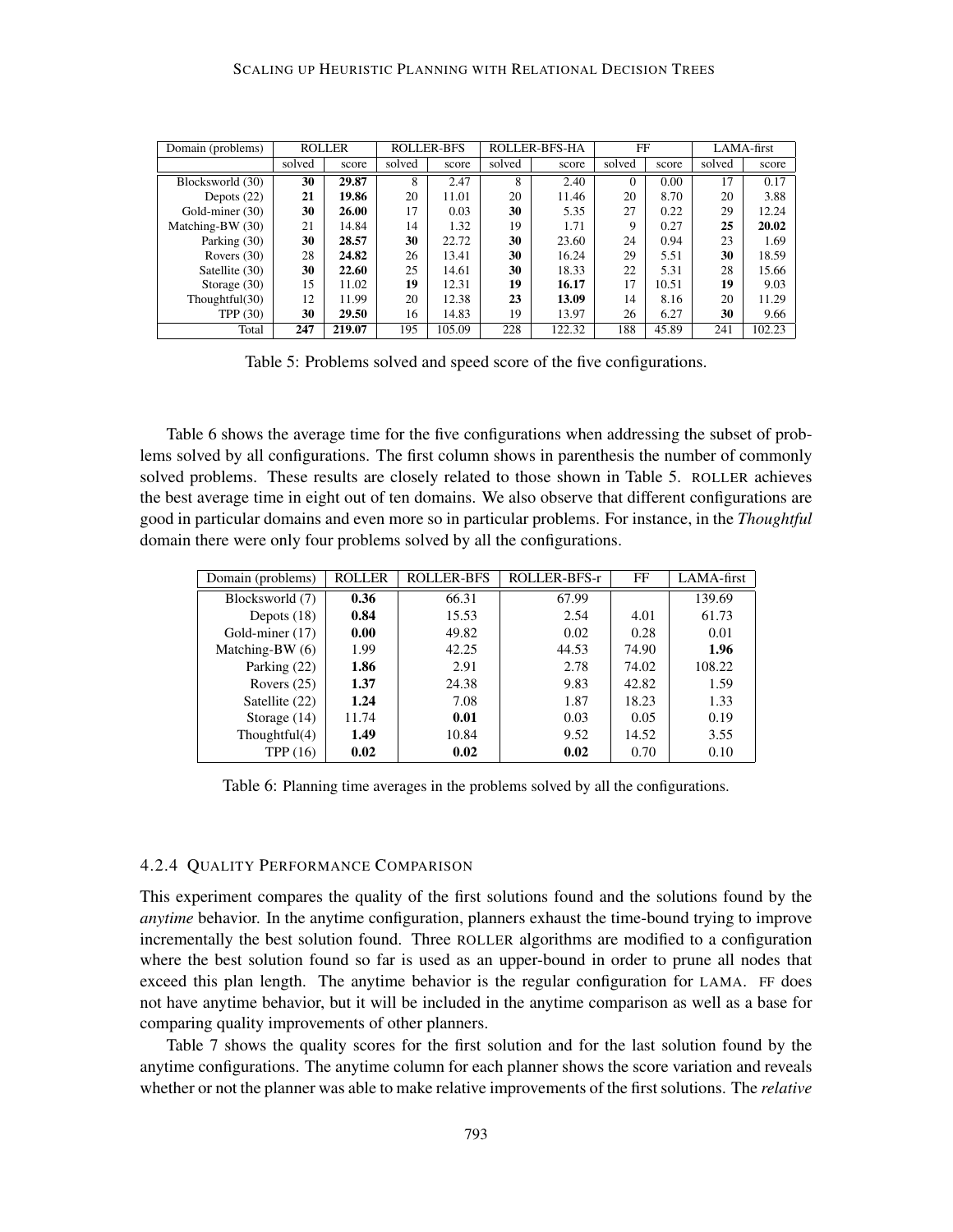| Domain      | <b>ROLLER</b> |         | <b>ROLLER-BFS</b> |         | ROLLER-BFS-HA |         | FF     |          | <b>LAMA</b> |         |
|-------------|---------------|---------|-------------------|---------|---------------|---------|--------|----------|-------------|---------|
|             | first         | anytime | first             | anytime | first         | anytime | first  | relative | first       | anytime |
| Blocksworld | 29.83         | 29.83   | 8.00              | 8.00    | 8.00          | 8.00    | 0.00   | 0.00     | 7.42        | 8.29    |
| Depots      | 8.50          | 9.26    | 12.39             | 17.01   | 12.85         | 18.95   | 19.01  | 17.96    | 18.32       | 19.28   |
| Gold-miner  | 14.30         | 18.00   | 11.50             | 17.00   | 13.08         | 15.39   | 27.00  | 27.00    | 14.04       | 26.81   |
| Matching-BW | 9.43          | 9.52    | 13.01             | 12.43   | 17.67         | 17.16   | 8.23   | 7.15     | 23.25       | 24.72   |
| Parking     | 19.38         | 17.04   | 24.24             | 23.98   | 24.24         | 25.51   | 21.53  | 17.79    | 19.16       | 22.56   |
| Rovers      | 21.38         | 21.39   | 21.78             | 21.59   | 25.66         | 26.14   | 28.66  | 28.33    | 28.26       | 28.97   |
| Satellite   | 28.65         | 28.81   | 23.20             | 23.00   | 28.18         | 28.94   | 21.55  | 21.33    | 27.02       | 27.42   |
| Storage     | 13.41         | 13.46   | 15.69             | 18.38   | 15.64         | 17.26   | 16.23  | 15.80    | 17.24       | 18.81   |
| Thoughtful  | 6.27          | 6.21    | 15.93             | 15.12   | 18.63         | 18.35   | 13.96  | 13.09    | 18.84       | 18.59   |
| <b>TPP</b>  | 25.38         | 24.26   | 14.45             | 15.09   | 16.80         | 17.77   | 23.42  | 21.56    | 29.99       | 29.82   |
| Total       | 176.53        | 177.35  | 160.19            | 171.65  | 180.75        | 193.53  | 179.59 | 170.06   | 203.54      | 219.24  |

Table 7: Quality scores for the first solution and the anytime configuration of evaluated planners.

for FF shows the score of its solutions compared to the solutions given by the anytime configuration of other planners. FF loses points in most cases because the others were able to improve their solutions. The two LAMA configurations obtained the top score in their category. Nevertheless, no planner dominated in all the domains. Furthermore, all configurations achieved the top quality score for the first solution in at least one domain.

| Domain            | <b>ROLLER</b> |         | <b>ROLLER-BFS</b> |         | ROLLER-BFS-HA |         | FF     |                          | LAMA   |         |
|-------------------|---------------|---------|-------------------|---------|---------------|---------|--------|--------------------------|--------|---------|
|                   | first         | anytime | first             | anytime | first         | anytime | first  | relative                 | first  | anvtime |
| Blocksworld (7)   | 146.29        | 146.29  | 142.86            | 142.86  | 142.86        | 142.86  |        | $\overline{\phantom{0}}$ | 358.57 | 318.00  |
| Depots $(18)$     | 385.78        | 372.22  | 81.78             | 54.00   | 76.83         | 43.33   | 46.39  | 46.39                    | 49.28  | 41.56   |
| Gold-miner (17)   | 55.65         | 38.18   | 30.06             | 19.65   | 47.88         | 39.35   | 19.65  | 19.65                    | 43.35  | 19.65   |
| Matching-BW $(6)$ | 186.00        | 170.33  | 75.00             | 70.00   | 76.00         | 69.33   | 71.67  | 71.67                    | 78.33  | 62.33   |
| Parking (22)      | 96.91         | 93.82   | 75.32             | 59.86   | 75.32         | 54.45   | 60.00  | 60.00                    | 64.14  | 47.91   |
| Rovers $(25)$     | 150.80        | 149.96  | 115.56            | 115.56  | 114.40        | 112.12  | 94.20  | 94.20                    | 101.44 | 98.36   |
| Satellite (22)    | 78.41         | 77.59   | 80.05             | 80.00   | 80.05         | 77.32   | 77.18  | 77.18                    | 76.91  | 75.50   |
| Storage $(14)$    | 43.07         | 42.64   | 15.21             | 11.36   | 15.64         | 13.29   | 12.43  | 12.43                    | 12.71  | 11.29   |
| Thoughtful $(4)$  | 292.25        | 291.75  | 168.50            | 168.25  | 168.50        | 164.50  | 123.25 | 123.25                   | 140.25 | 128.50  |
| TPP $(16)$        | 60.25         | 57.00   | 60.00             | 52.06   | 60.25         | 49.38   | 59.19  | 59.19                    | 51.81  | 47.94   |

Table 8: Quality averages for the first solution and the anytime configuration of evaluated planners.

Table 8 shows the plan length average for the problems solved by all configurations. The *first* column shows the average for the first solutions and the *anytime* column gives the average for the last solutions of the anytime configuration. The commonly solved problems are the same as those reported in Table 6. Although FF is the planner that solved fewer problems, it achieves the best average plan length in seven domains. Plan length averages reveal that ROLLER is not able to find first solutions of good quality for most domains. ROLLER-BFS and ROLLER-BFS-HA find better quality solutions than ROLLER, and in several domains, their averages are competitive with LAMA. ROLLER-BFS and ROLLER-BFS-HA show a better quality performance mainly due to the combination of learned DCK with a domain-independent heuristic within the BFS algorithm.

In the following subsections we discuss particular details for each of the domains. We give a very brief description of the domain together with information about training and test sets used in the experimental evaluation. For each domain, we also analyze the learned DCK and the obtained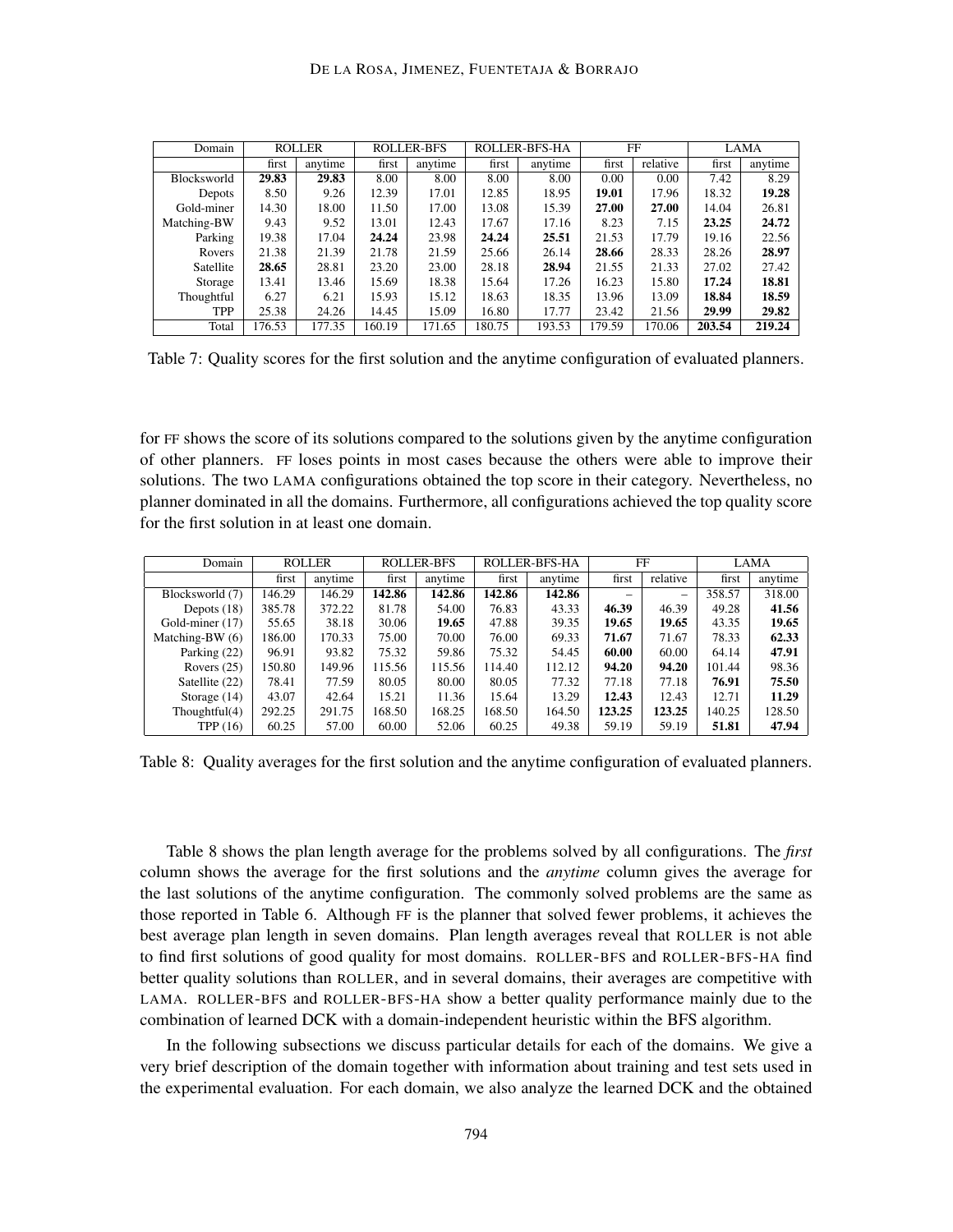results in order to give a fine-grained interpretation of the observed performance. Further details on these domains can be found at the IPC web site.<sup>5</sup>

### 4.2.5 BLOCKSWORLD DETAILS

Problems in this domain are concerned with configuring towers of blocks using a robotic arm. The training set used for the experiments consisted of: ten eight-block problems, ten nine-block problems and ten ten-block problems. The test set consisted of the 30 largest typed problems from IPC-2000, which have from 36 to 50 blocks.



Figure 14: Percentage of solved problems when increasing time for evaluating the scalability performance in the *Blocksworld* domain.

Although this domain is one of the oldest benchmarks in automated planning, it is still challenging for state-of-the-art heuristic planners. *Blocksworld* presents strong interaction among goals that current heuristics fail to capture. In particular, achieving a goal in this domain may undo previously satisfied goals. Therefore, it is crucial to achieve goals in a specific order. The DCK learned by ROLLER gives a total order of the domain actions in different contexts capturing this key knowledge, which lets ROLLER achieve impressive scalability results while producing good quality solution plans. ROLLER configurations are considerably better than non-learning configurations. Particularly, ROLLER solved the thirty problems of the set while DF-HA and GR-HA did not solve any problem. ROLLER is also quite good when compared to state-of-the-art planners. In Figure 14 we can observe that ROLLER performs two orders of magnitude faster than LAMA. The *x-axis* of the figure represents the CPU time in logarithmic scale and the *y-axis* represents the percentage of solved problems in a particular time. Moreover, ROLLER obtained the best quality score in the *first solution* and *anytime* evaluations. In addition, the average plan length of common problems is fairly close to the best average, obtained by ROLLER-BFS and ROLLER-BFS-HA. BFS algorithms do not

<sup>5.</sup> http://idm-lab.org/wiki/icaps/index.php/Main/Competitions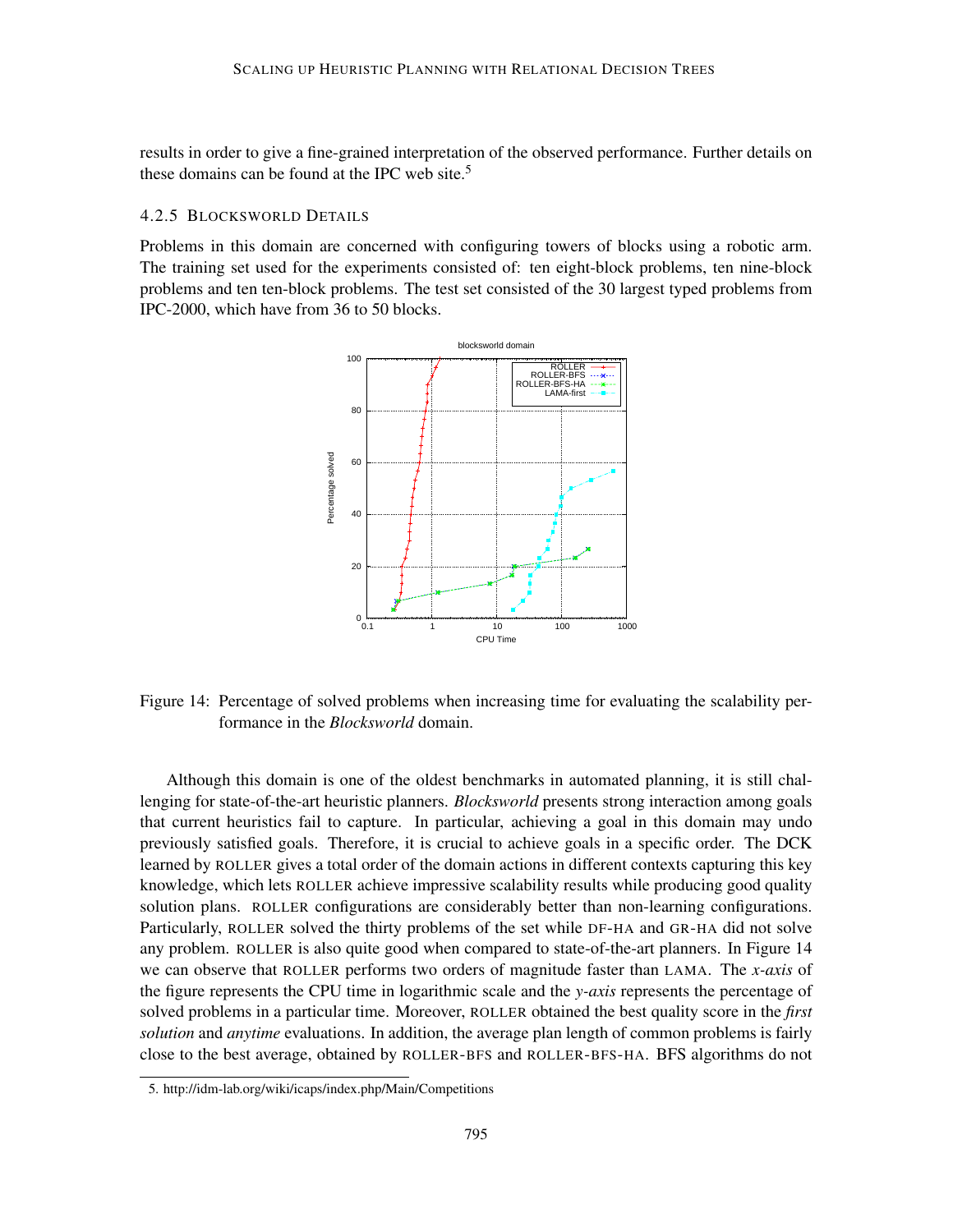scale well in this domain because they are partially guided by the FF heuristic, which considerably underestimates the distance to the goals. Similarly, lookahead states generated by the policy are discarded because they fail to escape *plateaus* generated by this heuristic function.

When analyzing the learned operator tree we found explanations for the good performance of ROLLER in the *Blocksworld* domain: The operator tree is clearly split in two parts. The first part contains decisions to take when the arm is holding a block. In this situation, the tree captures when to STACK or PUT-DOWN a block. The second part contains decisions to take when the arm is empty. In this case the tree captures when to UNSTACK or PICK-UP a block. In this second part of the tree, if the current state of the search matches the logical query helpful unstack (Block1, Block2)<sup>6</sup> it means that the tower of blocks under Block1 is not well arranged, i.e., Block1 or at least one block beneath Block1 is not well placed. Therefore, the set of *helpful actions* compactly encodes the useful concept of a *bad tower*. This kind of knowledge was manually defined in previous works in order to learn good policies for *Blocksworld*. One approach consisted of including recursive definitions of new predicates, such as the *support predicates* above  $(X, Y)$  and inplace(X) (Khardon, 1999). Another alternative involved changing the representation language, for instance the *concept language* (Martin & Geffner, 2004) or the *taxonomic syntax* (Yoon, Fern, & Givan, 2007). The Kleene-star operator of the *taxonomic syntax* (i.e., the operator for defining recursion) was discarded in a subsequent work (Yoon et al., 2008) and the above predicate was used instead. ROLLER's ability to recognize *bad-towers* without extra predicates arises because any misplaced block in a tower makes the UNSTACK action of the top block *helpful*, since it is always part of the relaxed plan when the arm is empty.

Due to the extraordinary performance of ROLLER in this domain, we built an extra test set to clarify whether or not the trend observed in the ROLLER configuration would hold for larger problems. With this aim, we randomly generated 30 problems distributed in sub-sets of 50, 60, 70, 80, 90 and 100 blocks with 5 problems for each sub-set. ROLLER solved the 30 problems in this extra test set with a time average of 20.1 seconds per problem and spending at most 175.3 to solve a problem. Obviously, problems became more difficult for ROLLER as the number of blocks increase.

#### 4.2.6 DEPOTS DETAILS

This domain is a combination of a transportation domain and the *Blocksworld* domain, where there are crates instead of blocks and hoists instead of the robot arm. The problems consist of trucks transporting crates around depots and distributors. Using hoists, crates can be stacked onto pallets or on top of other crates at their final destination. In this domain, the 30 training problems are different combinations of 2 or 3 locations (depots and distributors), 1 or 2 trucks, 1 or 2 pallets per location, 1 hoist per location and from 2 to 5 crates to be placed in different configurations. For the testing phase we have used the 22 problems of the IPC-2002 set. The hardest problem has 12 locations (1 or 2 pallets and 1 or 2 hoists), 6 trucks and 20 crates.

ROLLER and ROLLER-BFS improve the performance of the non-learning strategies, but the three configurations of BFS Helpful-Action solved the same 20 problems. ROLLER is able to solve 21 problems, achieving the best speed score. However, the high average plan length indicates that the policy is not producing good quality plans. ROLLER-BFS-HA obtains the second best speed score with more competitive plan lengths. Figure 15 shows the percentage of solved problems while

<sup>6.</sup> As explained in section 3.2 logic queries in ROLLER present the example and problem Ids. In this case these Ids are ignored for simplicity given that they are not needed for matching the current helpful context.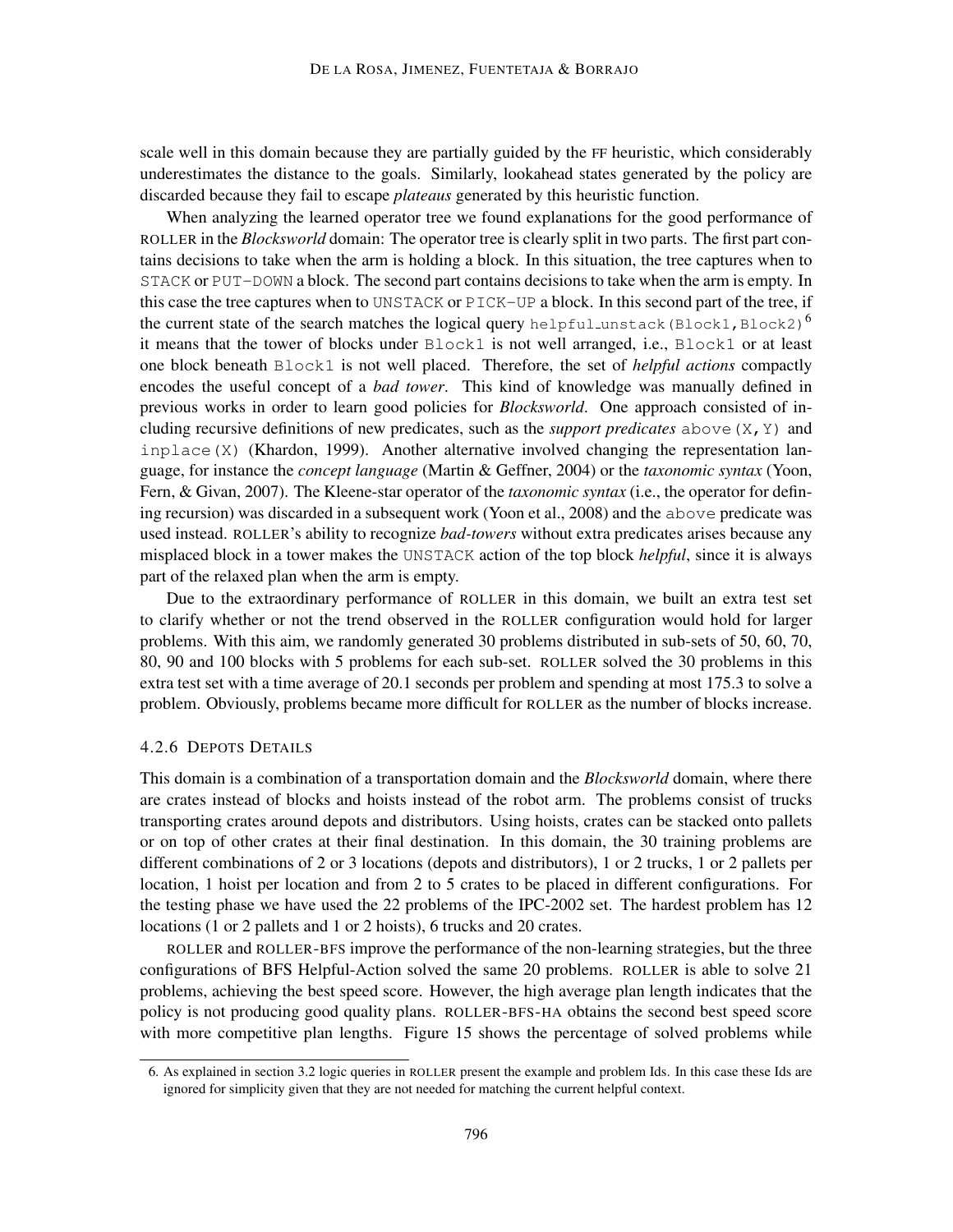increasing the CPU time (in logarithmic scale). In the anytime configuration, ROLLER-BFS-HA is able to refine its solutions, achieving a quality average similar to LAMA.



Figure 15: Percentage of solved problem when increasing time for evaluating the scalability performance in the *Depots* domain.

The DCK learned in this domain provides inaccurate advice for large planning contexts. For instance, ROLLER makes some mistakes when deciding which crate to unload when several crates are loaded in a truck. The reason for the inaccurate DCK is that training problems are not large enough to gain this knowledge. In addition, adding more crates to these problems makes it unfeasible for them to be solved with BFS-BnB. Nevertheless, this limitation of the learned DCK is not very evident. The *Depots* domain is *undirected* (i.e., all actions are reversible), so it has no dead ends. Therefore, mistakes made by the DCK are fixed with additional actions, which leads to worse quality plans. Besides, since first solutions are rapidly found, ROLLER configurations can spend time refining solutions. This is the reason for the great improvement in the plan average for ROLLER-BFS-HA.

#### 4.2.7 GOLD-MINER DETAILS

The objective of this domain is to navigate in a grid of cells until reaching a cell containing gold. Some of the cells are occupied by rocks that can be cleared using bombs or a laser. In this domain the training set consists of: 10 problems with  $3 \times 3$  cells, 10 problems with  $4 \times 4$  cells, and 10 problems with  $5 \times 5$  cells. This domain was part of the learning track in IPC-2008 so we have used the same test set used in the competition. This set has problems ranging from  $5 \times 5$  up to  $7 \times 7$  cells.

Problems in the *Gold-Miner* domain are not solvable with helpful actions alone. This explains the difference in the number of solved problems between ROLLER, ROLLER-BFS-HA and their nonlearning counterpart. In general terms, this domain is trivial for ROLLER, ROLLER-BFS-HA (they solved all the test problems in less than 10 seconds per problem) and LAMA. Nevertheless, FF scales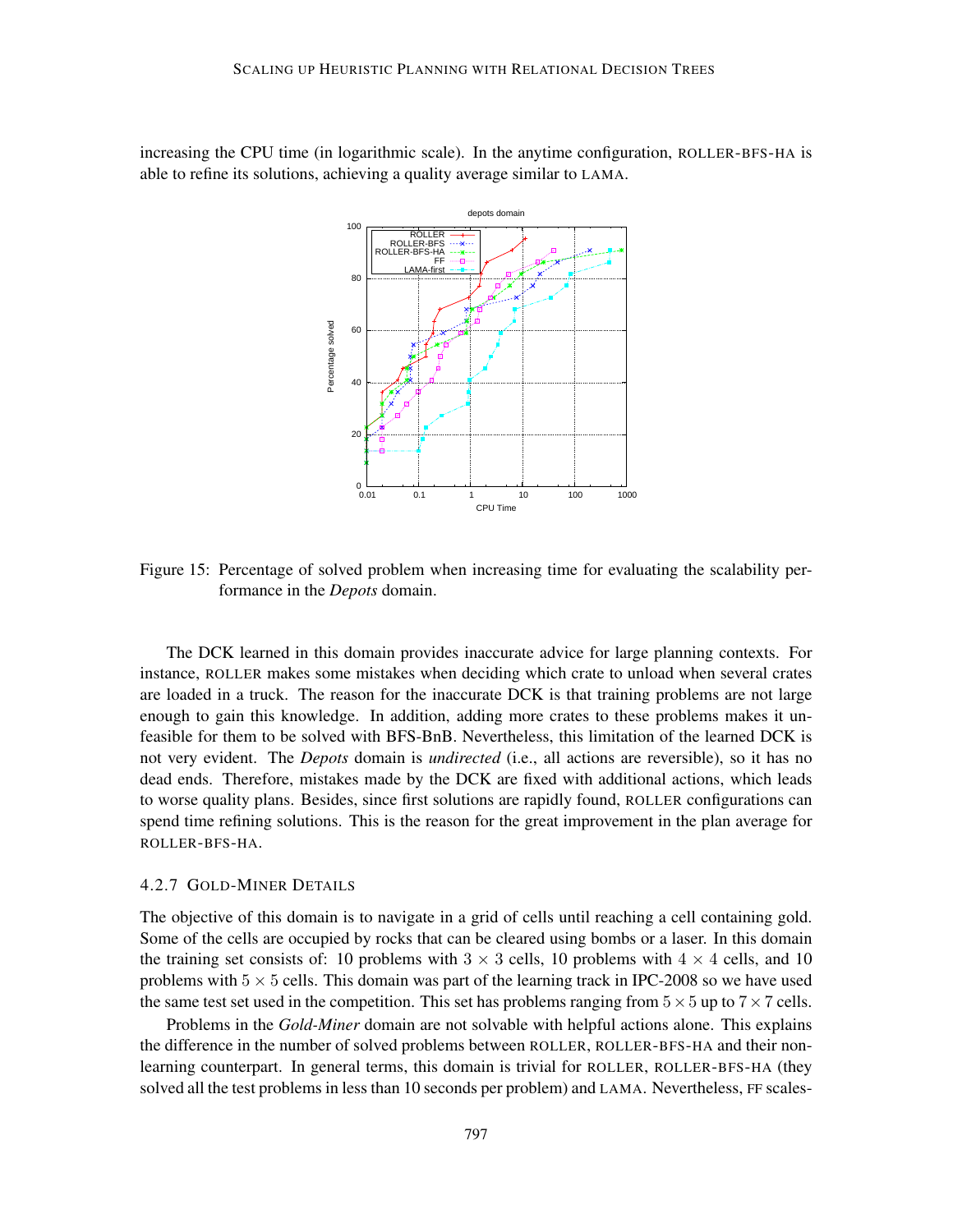up poorly. In this domain essential actions for picking up bombs are frequently not considered *helpful actions*, because the relaxed problem is solvable using the laser. Consequently, FF fails to solve most problems with EHC and it requires an additional BFS search. Figure 16 shows the percentage of solved problems while increasing the CPU time. Regarding the anytime evaluation, all tested configurations improved the first solution found in many problems.



Figure 16: Percentage of solved problems when increasing time for evaluating the scalability performance in the *Gold-miner* domain.

In this domain, the operator tree succeeds in capturing the key knowledge. In the initial states, the bombs and the laser are in the same cell, so the robot needs to decide which of them to pick-up. The operator tree for this domain matches the logical query candidate pickup laser (Cell) with a higher ratio for operator PICKUP-BOMB than for operator PICKUP-LASER. This operator preference allows ROLLER to avoid dead ends when the laser destroys the gold. On the other hand, situations where the laser is required (i.e., to destroy hard rocks) are reached as a second choice of the policy. This fact implies some backtracking for ROLLER, but the additional evaluated nodes do not significantly affect the overall performance. The preference of the PICKUP-BOMB over the PICKUP-LASER action is an example of selecting non-*helpful actions*.

#### 4.2.8 MATCHING BLOCKSWORLD DETAILS

This domain is a version of *Blocksworld* designed to analyze limitations of the relaxed plan heuristic. In this version blocks are polarized, either positive or negative. There are also two polarized robot arms. Furthermore, when a block is placed (stack or put-down actions) with an arm of different polarity, the block becomes damaged and no block can be placed on top of it. However, picking up or unstacking a block with the wrong polarity seems to be harmless. This fact makes recognizing dead ends a difficult task for the FF heuristic. Particularly, in the relaxed task blocks are never damaged. Thus, both the relaxed plan (and consequently the set of helpful actions) and the heuristic estimation are wrong. The training set used in this domain consists of fifteen 6-blocks problems and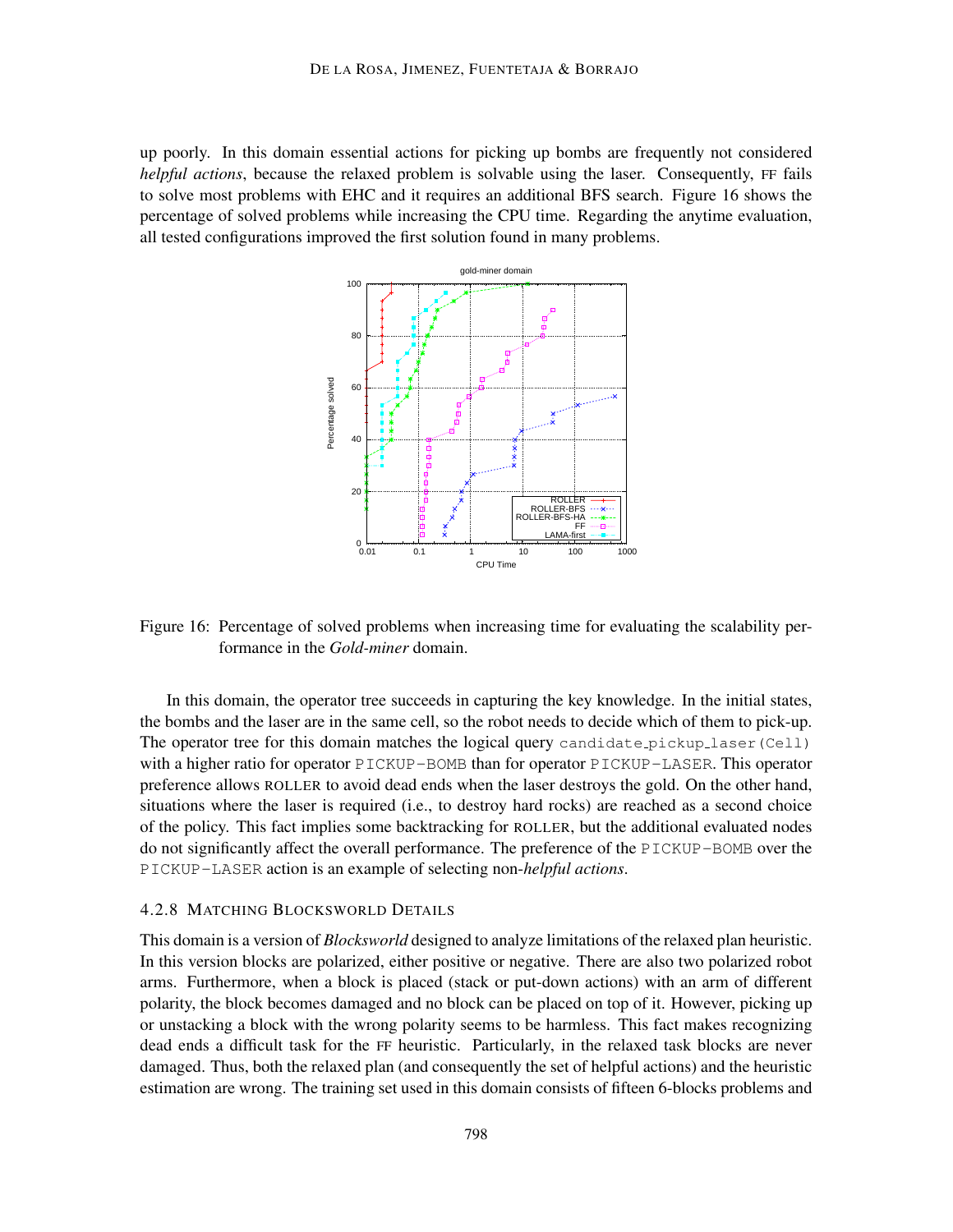fifteen 8-blocks problems. We used an even number of blocks to keep the problems balanced (i.e., half of the blocks of each polarity). For the testing phase we used the test set from the learning track of IPC-2008. This set has problems ranging from 15 to 25 blocks.

DF-HA and GR-HA did not solve any problem, because these problems are not solvable with helpful actions alone. The learned DCK recommended some useful non-helpful actions, thus ROLLER was able to solve 21 problems. Policy configurations perform better than systematic strategies, but are fairly similar to not using a lookahead strategy. This fact reveals that the learned DCK is not effective enough to pay off the effort of building lookahead states. LAMA is the planner that solves the most problems. Figure 17 shows the percentage of solved problems while increasing the CPU time.



Figure 17: Percentage of solved problems when increasing time for evaluating the scalability performance in the *Matching Blocksworld* domain.

ROLLER solved problems by evaluating a considerable number of nodes above the plan length, which means that the DCK learned for this domain is not accurate. When analyzing the training examples we find many solution plans that do not satisfy the key knowledge of the domain (*robot arms should unstack or pick-up blocks of the same polarity*). Specifically, when the robot is handling a *top block*, i.e., a block with no other blocks above it in the goal state, then the polarity of the robot arm becomes meaningless. This effect is unavoidable because the shortest plans involve managing top blocks in a more efficient way while ignoring the polarities. These examples include noise in the learning and make generalization very complex.

### 4.2.9 PARKING DETAILS

This domain involves parking cars on a street with  $N$  curb locations where cars can be double parked, but not triple parked. The goal is to move from one configuration of parked cars to another by driving cars from one curb location to another. In this domain the training set consists of: fifteen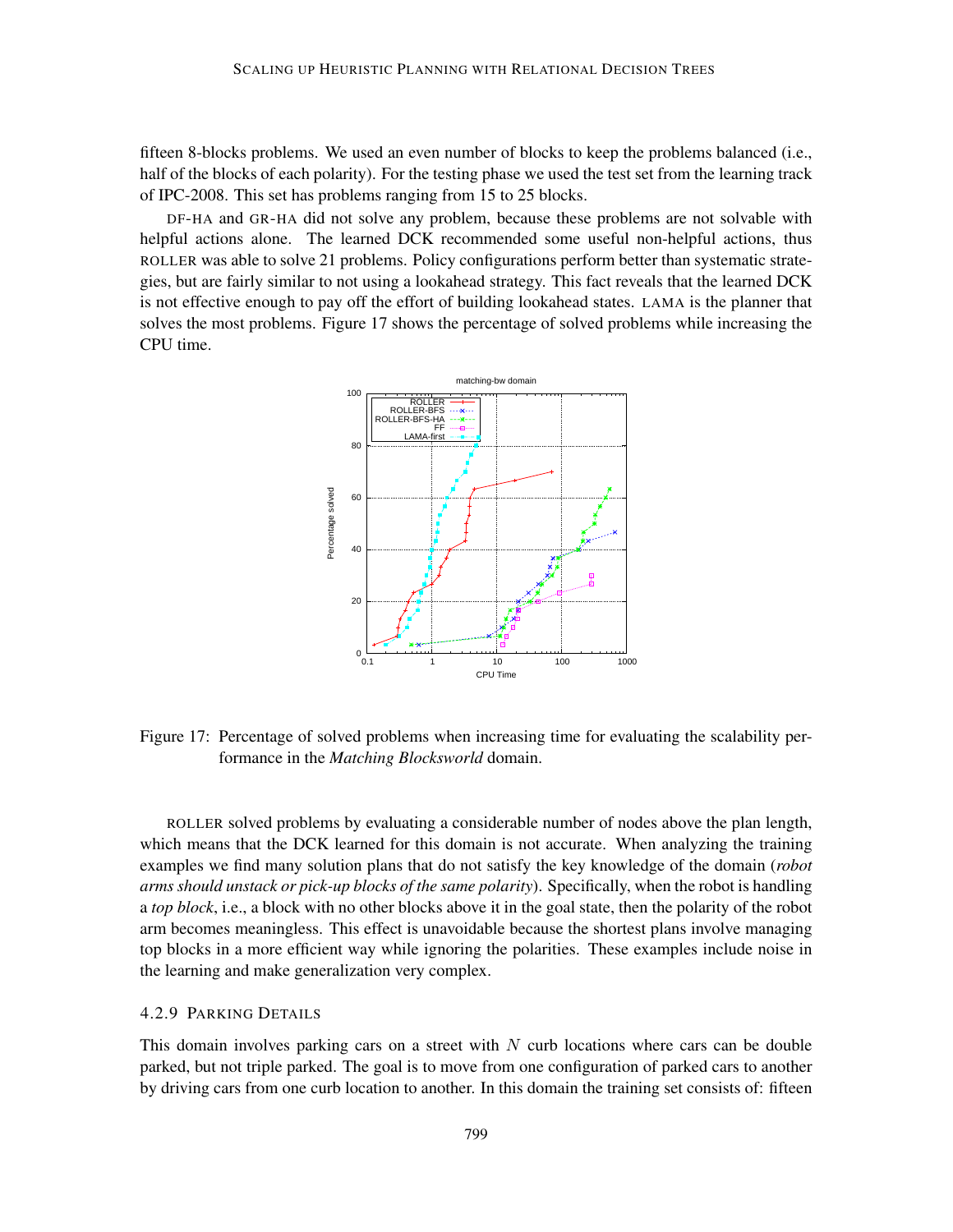problems with six cars and four curbs and fifteen problems with eight cars and five curbs. For testing we used the test set from the learning track of IPC-2008. The hardest problem in this set has 38 cars and 20 curbs.

The three ROLLER configurations solve all problems and perform significantly better than nonlearning strategies. In addition, the three ROLLER configurations outperform FF and LAMA with a difference of more than one order of magnitude. This is the reason for LAMA and FF low speed scores. ROLLER configurations are also consistently better than systematic and empty configurations. Figure 18 shows the percentage of solved problems while increasing the CPU time. On the other hand, the three ROLLER configurations did not achieve first solutions of suficient quality. However, these solutions are refined in the anytime evaluation, especially by ROLLER-BFS-HA, which achieves the top quality score and has a plan length average fairly similar to LAMA.



Figure 18: Percentage of solved problems when increasing time for evaluating the scalability performance in the *Parking* domain.

The learned DCK in this domain was quite effective (ROLLER rarely backtracked). The operator tree perfectly classifies the MOVE-CAR-TO-CURB action at the first tree node, asking if it is considered a *helpful action*. Besides, the binding tree for this operator selects the right car by asking about the target goal and rejecting other candidates. These two decisions guide the planner to place a car in the right position whenever possible. As a result, a large number of nodes are not evaluated, which explains the scalability difference with FF and LAMA.

## 4.2.10 ROVERS DETAILS

This domain is a simplification of the tasks performed by the autonomous exploration vehicles sent to Mars. The tasks consist of navigating the rovers, collecting soils and rocks samples, and taking images of different objectives. In this domain the training set consists of: ten problems with one rover, four waypoints, two objectives and one camera; ten problems with an additional camera; and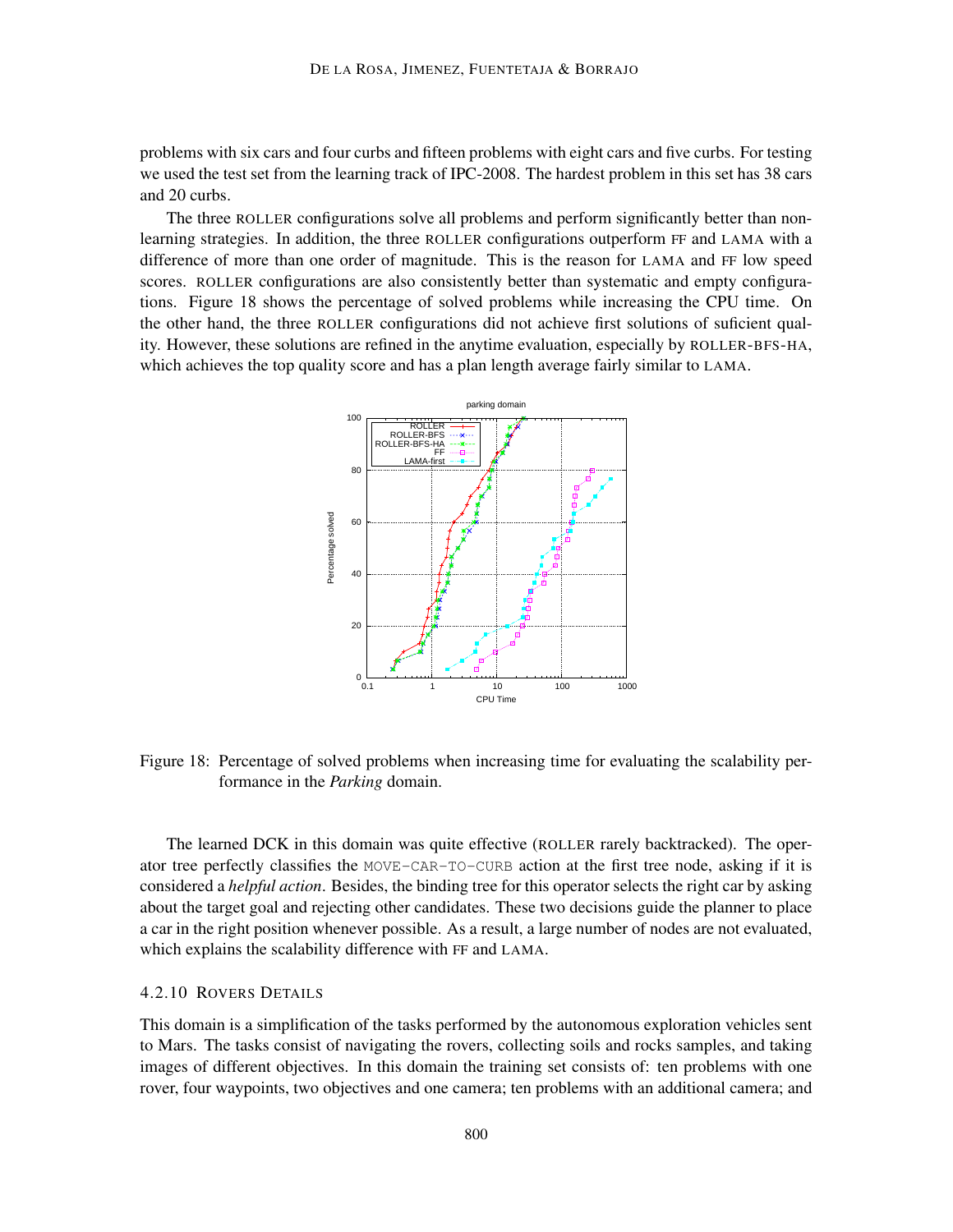ten problems with an additional rover. Problems in the test set are the thirty largest problems from the IPC-2006 set (i.e., problems 11 to 40). The largest problem in this set has 14 rovers and 100 waypoints.

DCK strategies are faster than systematic and empty strategies, but differences are not significant since all configurations solved most of the problems. On the one hand helpful actions in the *Rovers* domain are quite good but on the other hand the test set does not have problems which are big enough to generate differences among approaches. Regarding planner comparison, ROLLER achieves the top performance score and scales significantly better than FF, and solves two problems less than LAMA. Figure 19 shows the percentage of solved problems when increasing the CPU time. Regarding the anytime evaluation, all planners are able to refine their first solutions. LAMA gets the top quality score and the best plan length after refining solutions.



Figure 19: Percentage of solved problems when increasing time for evaluating the scalability performance in the *Rovers* domain.

In this domain, ROLLER learned imperfect DCK, but it manages to achieve good scalability results. DCK is imperfect partially because actions for communicating rock, soil or image analysis can be applied in any order among them. Therefore, the preferences for ranking and selecting solutions fail to discriminate among these actions which confuse the learning algorithm. Since these actions could be applied in any order, the DCK mistakes seem to be harmless at planning time.

## 4.2.11 SATELLITE DETAILS

This domain comprises a set of satellites with different instruments, which can operate in different formats (modes). The tasks consist of managing the instruments for taking images of certain targets in particular modes. In this domain the training set consist of thirty problems with one satellite, two instruments, five modes and five observations. Problems in the test set are the thirty largest problems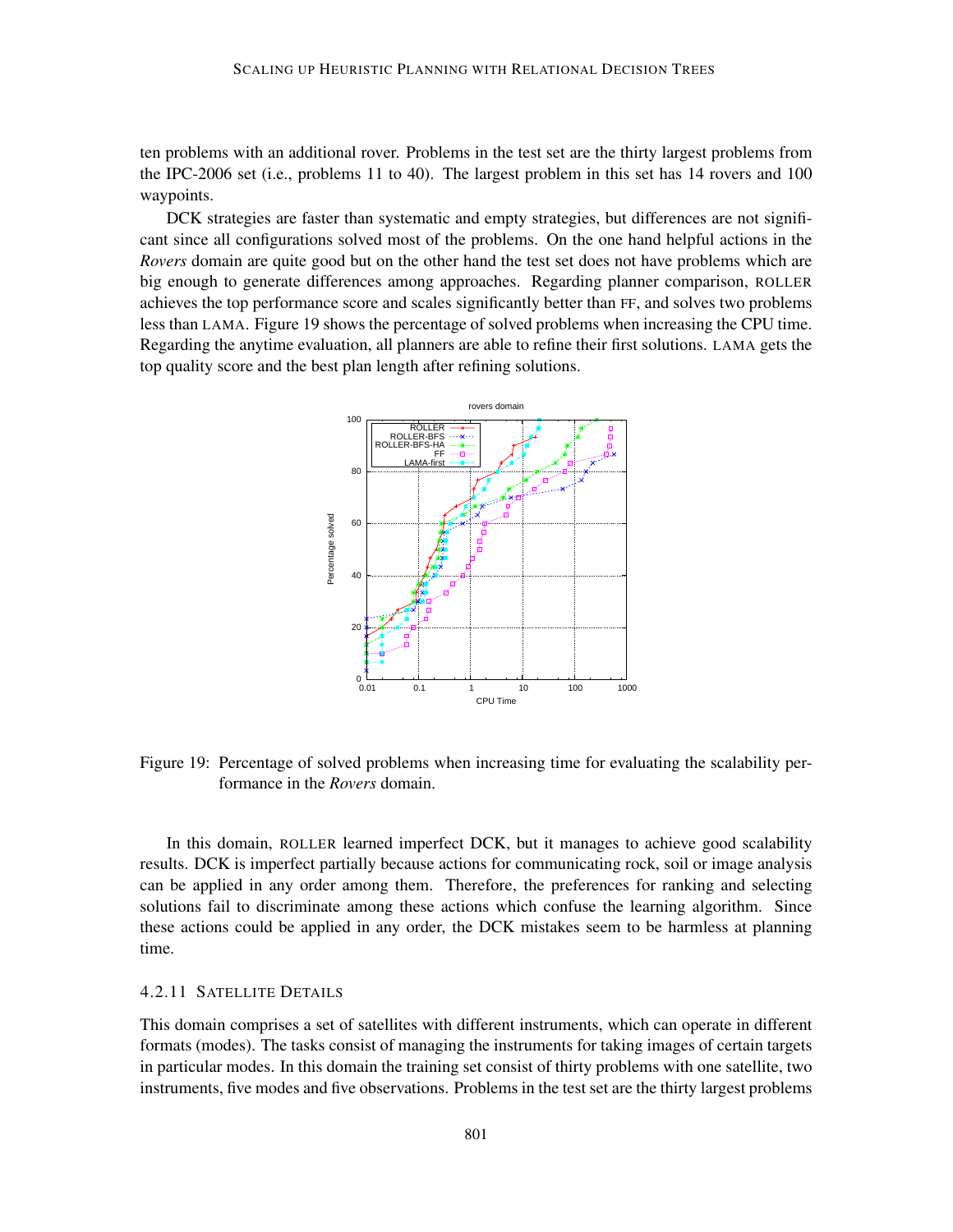from the IPC-2004 (i.e., problems 7 to 36). The largest problem in this set has 10 satellites, 5 modes and 174 observations.

The three ROLLER configurations improved the number of solved problems of their non-learning counterpart. In addition, ROLLER and ROLLER-BFS-HA solved the 30 problems in the set, two more than LAMA and eight more than FF. Figure 20 shows the percentage of solved problems when increasing the CPU time. ROLLER and ROLLER-BFS-HA achieve good quality solutions and are able to refine them in the anytime evaluation, achieving plan lengths similar to LAMA.



Figure 20: Percentage of solved problems when increasing time for evaluating the scalability performance in the *Satellite* domain.

The learned DCK captures the key knowledge of the *Satellite* domain. The trees shown in Figure 4 and Figure 7 are part of the learned DCK with fewer training examples. In this domain both ROLLER and ROLLER-BFS-HA perform quite similarly. The reason is that the FF heuristic is also quite accurate in the domain. Thus, the deepest lookahead state generated by the learned policy is frequently selected by the heuristic in the BFS search.

#### 4.2.12 STORAGE DETAILS

This domain is concerned with the storage of a set of crates taking into account the spatial configuration of a depot. The domain tasks comprise using hoists to move crates from containers to a particular area in the depot. The training set consists of 30 problems with 1 depot, 1 container, 1 hoist and different combinations of 2 or 3 crates and from 2 up to 6 areas inside the depot. For the test set we used the 30 problems from the IPC-2006 set. The largest problem in this domain has 4 depots with 8 areas each, 5 hoist and 20 crates.

The first 12 problems are trivially solved by all configurations. Then, problem difficulty increases quickly when the number of problem objects increases. The BFS solved 20 problems, one more than any DCK strategy, meaning that DCK lookahead strategies do not pay off. This domain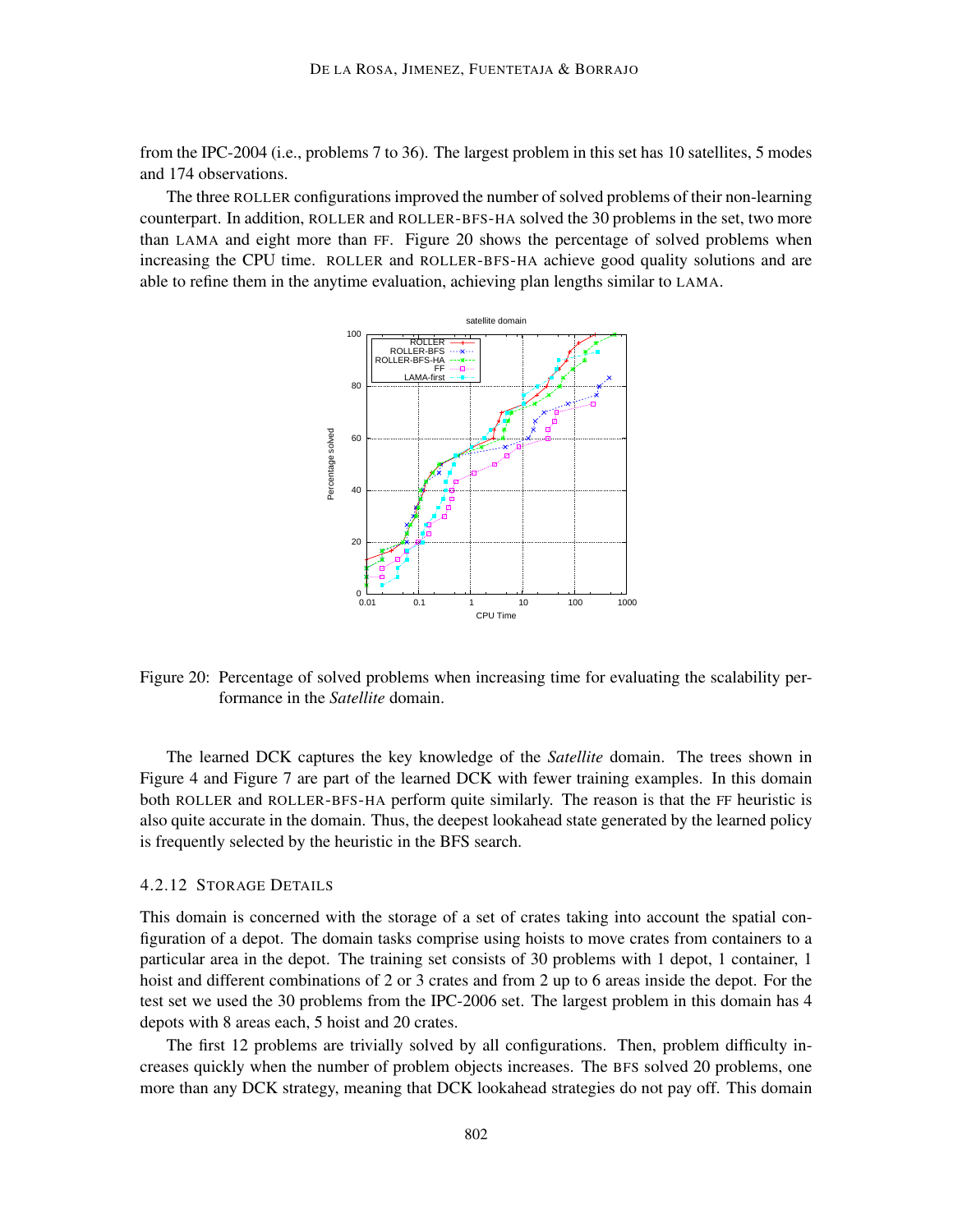is also hard for FF and LAMA. Figure 21 shows the percentage of solved problems when increasing the CPU time.



Figure 21: Percentage of solved problems when increasing time for evaluating the scalability performance in the *Storage* domain.

Although DCK is not effective, we found interesting properties in it. The learned operator tree is compact and succeeds in selecting the GO-IN action which is normally not marked as a *helpful action*.

### 4.2.13 THOUGHTFUL DETAILS

This domain models a version of the *solitaire* card game, where all cards are visible and one can turn each card from the talon rather than 3 cards at a time. As in the original version, the goal of the game is to place all cards in ascending order in their corresponding suit stacks (home deck). There is no available random problem generator for this domain. Therefore, we used the bootstrap problem distribution given in the learning track of IPC-2008. This set contains problems for the four suits, having up to card seven for each suit. For the test phase we used the 30 problems from the test distribution of the learning of IPC-2008. The largest problem in this domain has the full set of a standard card game.

ROLLER only solves 12 problems, three fewer than GR-HA. However, ROLLER-BFS and ROLLER-BFS-HA are better in the number of solved problems than non-learning approaches. In this domain, the use of DCK for lookahead construction combined with the FF heuristic makes the search process more robust against policy mistakes. ROLLER-BFS-HA solves 23, three more than LAMA. Figure 22 shows the percentage of solved problems when increasing the CPU time.

The BFS-BnB algorithm for generating training examples is only able to solve 12 out of 30 problems from the bootstrap problem distribution. We believe that a different bootstrap distribution with smaller problems would generate more accurate DCK. Additionally, even though DCK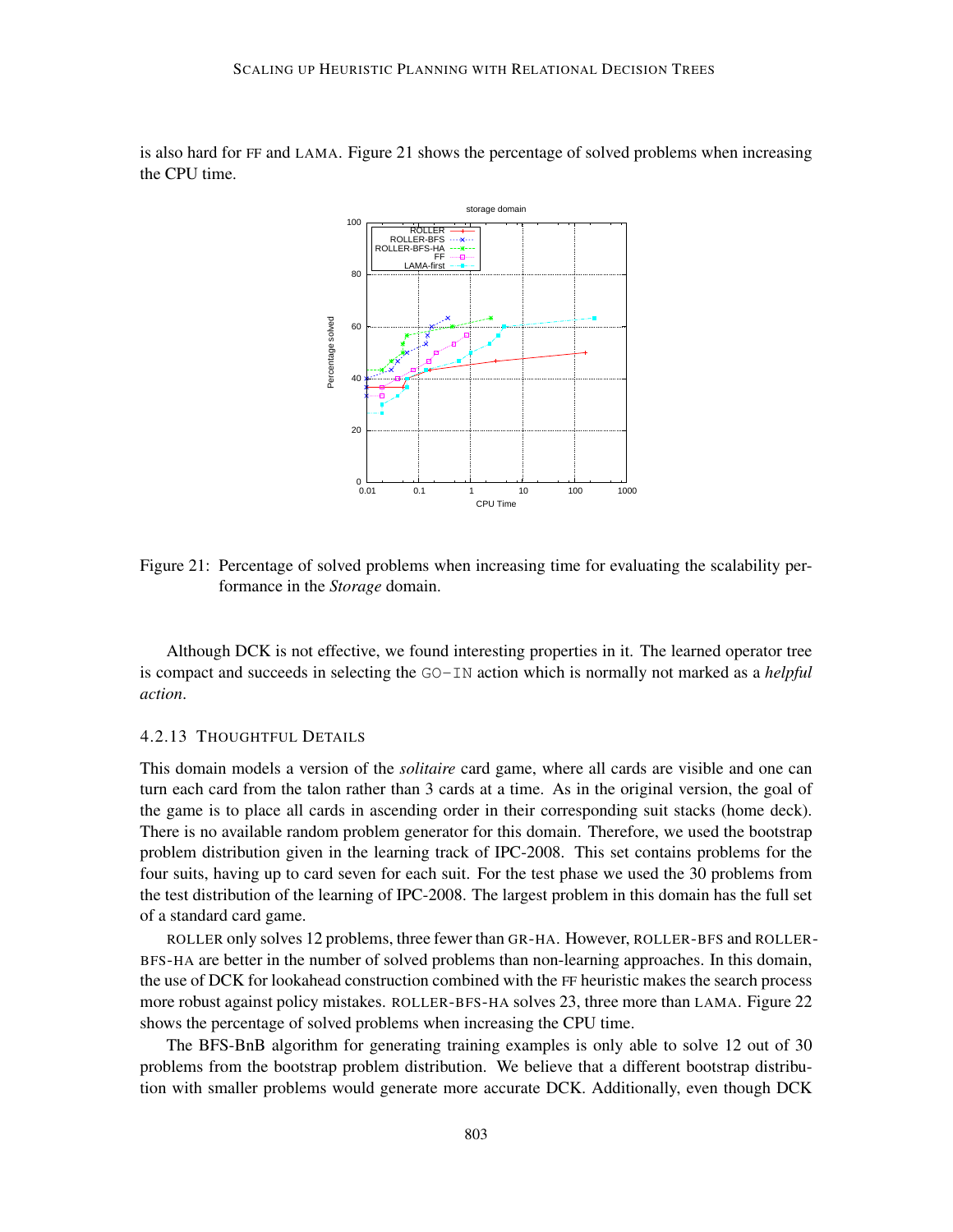

Figure 22: Percentage of solved problems when increasing time for evaluating the scalability performance in the *Thoughtful* domain.

lookahead strategies achieve good results, learning accurate decision trees is more complex when there are many more classes (20 operators in this particular domain) and many more arguments in the predicates of the background knowledge (up to 6 parameters in operator  $col-to-home$  and 7 parameters in operator col-to-home-b).

### 4.2.14 TPP DETAILS

TPP stands for *Traveling Purchase Problem*, which is a generalization of the *Traveling Salesman Problem*. Tasks in the domain consist in selecting a subset of markets to satisfy the demand for a set of goods. The selection of markets should try to optimize the routing and the purchasing costs of the goods. In the STRIPS version, the graph that connects markets has equal costs for all arcs. Nevertheless, the domain is still interesting because it is difficult for planners to scale when increasing the number of goods, markets and trucks. The training set consists of thirty problems with a number of goods, trucks and depots varying from one to three and with load levels of five and six. The test set consists of the thirty problems used for planner evaluation at IPC-2006. The largest problem in this set has 20 goods, 8 trucks, 8 markets with a load level of six.

ROLLER, GR-HA and DF-HA solved the 30 problems in the test set, but ROLLER performs faster than the other two, achieving similar plan lengths. Besides, ROLLER outperforms the rest of the planners and it is two orders of magnitude faster than FF. The main reason is the overwhelming branching factor of the large problems together with the fact that FF heuristic falls into big plateaus in this domain. Greedy (depth-first) approaches perform better because they avoid the effect of these plateaus. Additionally, ROLLER achieved competitive quality scores and average plan length in the first solution and the anytime evaluation. ROLLER-BFS and ROLLER-BFS-HA got very bad results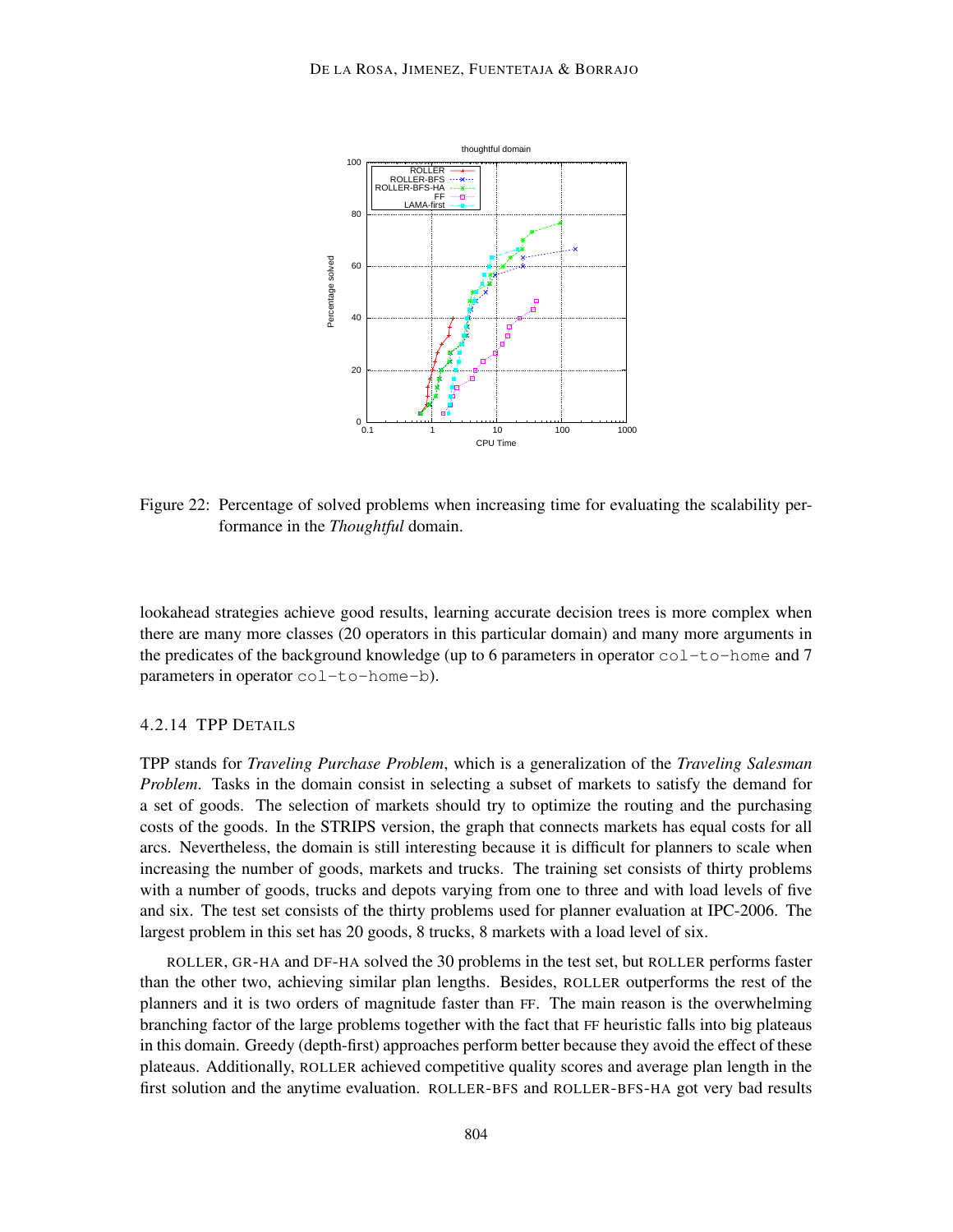for this domain because of the imprecision of the FF heuristic. Figure 23 shows the percentage of solved problems while increasing the CPU time.



Figure 23: Percentage of solved problems when increasing time for evaluating the scalability performance in the *TPP* domain.

The learned DCK is compact and useful for reducing the number of evaluations, as shown by ROLLER performance. For instance, the DRIVE binding tree recognizes perfectly when a truck in market A does not need to go to a market B because there is already a truck in B handling the goods of that market. In these situations, the state with the truck in B has a helpful action DRIVE, meaning the truck B has something to deliver.

## 5. Lessons Learned from the IPC

IPC-2008 included a specific track for planning systems that benefit from learning. Thirteen systems took part in this track including a previous version of ROLLER (De la Rosa et al., 2009) that achieved the 7th position. This version was an upgrade of the original ROLLER system (De la Rosa et al., 2008). The first version proposed the *EHC-Sorted* algorithm as an alternative to the H-Context Policy, but it was not effective in many domains. The competing version tried to recommend ordering for applying actions from the relaxed plans. This idea, although initially appealing, was not a good choice because its usefulness strongly depends on the fact that the relaxed plan contains the right actions. After the competition we completed an analysis of the ROLLER performance to diagnose and strengthen its weak points. The system resulting from these improvements is the ROLLER version described in this article. One example of the ROLLER improvements is the results obtained at the *Thoughtful* and *Matching Blocksworld* domains. At IPC-2008, ROLLER failed to solve all the problems from the *Thoughtful* domain and it only solved two problems from the *Matching Blocksworld*. As reported in section 4, the current version of ROLLER solves 23 and 19 problems respectively in these domains. In addition, the current version of ROLLER outperforms LAMA and FF in the *Park-*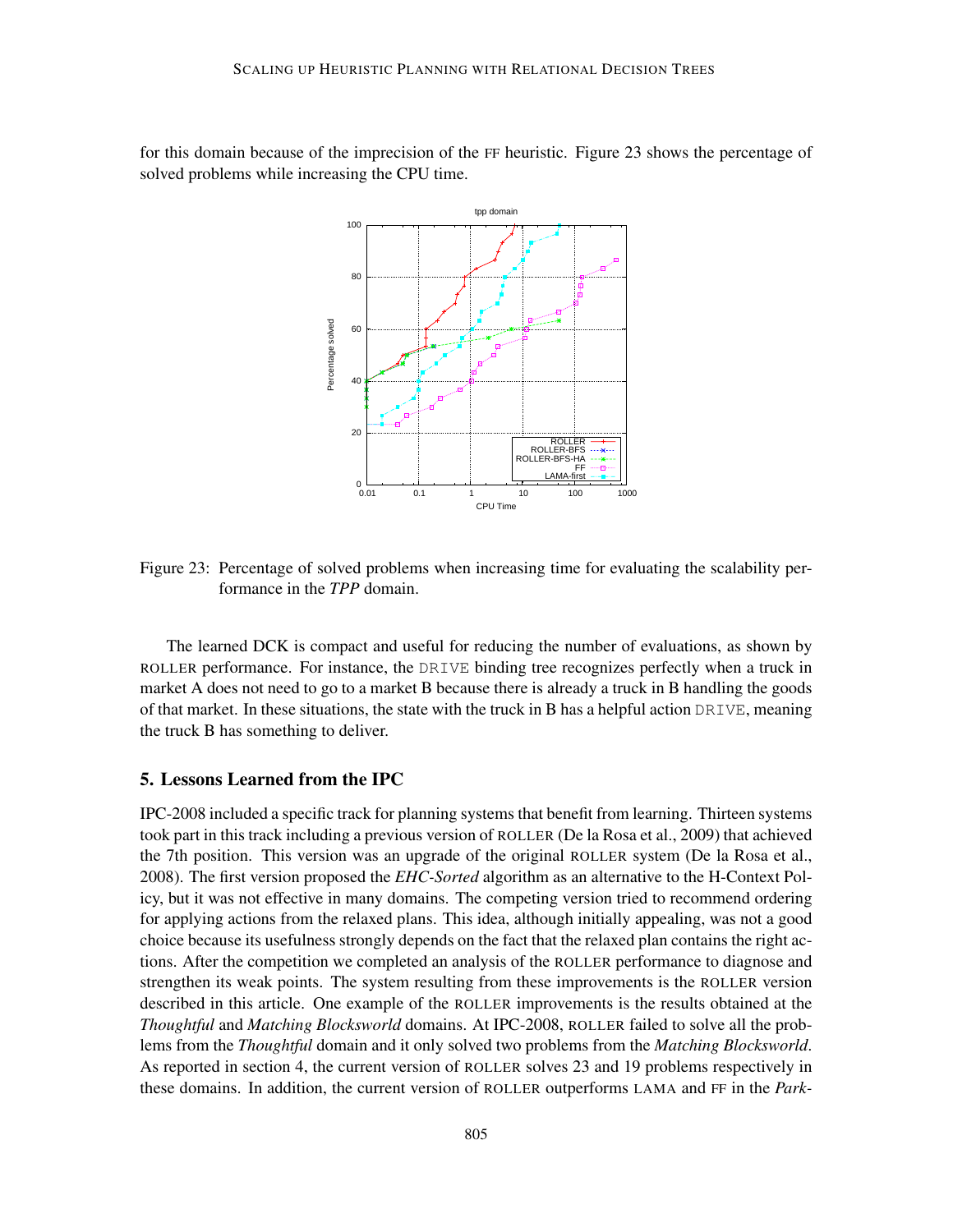*ing* domain by one order of magnitude. The improvements of ROLLER overcome limitations of the version submitted to IPC-2008 in three aspects:

- Robustness to wrong DCK. Issues discussed in Section 2 are all decisions that introduce biases in the learning process making learning of DCK a complex task. In fact, no competitor at IPC-2008 was able to learn useful DCK for all the domains. Furthermore, in many domains the learned DCK damaged the performance of the baseline planner. This was the case of ROLLER. As we described in the paper, we have strengthened ROLLER against wrong DCK by proposing two versions of a modified BFS algorithm that combine the learned DCK with a numerical heuristic. The combination of DCK and the heuristic makes the planning process more robust to imperfect and/or incorrectly learned knowledge. A similar approach was followed by the winner of the best learner award, OBTUSE WEDGE (Yoon et al., 2008).
- Efficiency of the baseline. The overall competition winner was PBP (Gerevini, Saetti, & Vallati, 2009) a portfolio of state-of-the-art planners that learns which planner and settings are the best ones for a given planning domain. As a result, the performance of this competitor was never worse than the performance of a state-of-the-art planner. At IPC-2008 the baseline performance of ROLLER was far from being competitive with state-of-the art planners because ROLLER algorithms were coded in LISP. To overcome this weakness we optimized the implementation of ROLLER using C code that outperformed our IPC-2008 results in all domains.
- Definition of significant training sets. Training examples are extracted from the experience collected while solving problems of a training set. Therefore, the quality of the training examples depends on the quality of the problems used for training. At IPC-2008 the training problems were fixed by the organizers and, in many domains, they were too large for the ROLLER system to extract useful DCK. In this paper we have created training problems using random generators to build useful training sets for the ROLLER system for each domain.
- Selection of training examples. Relational classifiers induce a set of rules/trees that model regularities in the training data. For the case of forward state-space search planning not all best-cost solutions for a problem may be used as training data, because this leads to alternatives that will confuse the learner. To avoid this, training data should be cleaned before being used by the learning algorithm. The ranking and solution selection proposed in this article is an option to give the learner training data with clearer regularities.

Additionally, ROLLER performed poorly in the *Sokoban* and *N-puzzle* domains. Traditionally, useful DCK for these domains has the form of numeric functions, such as the Manhattan distance, which provides a lower-bound for the solution length. In general, action policies are inaccurate in these domains, because they lack knowledge about the trajectory to the goals. Currently, we are still unable to learn useful DCK for ROLLER in these domains. A possible future direction is to introduce not only goals but subgoals (e.g. landmarks) in the *helpful context* with the aim of capturing some of this knowledge.

## 6. Related Work

Our approach is strongly inspired by the way Prodigy (Veloso et al., 1995) models DCK. In the Prodigy architecture, the action selection is a two-step process: first, Prodigy selects the uninstan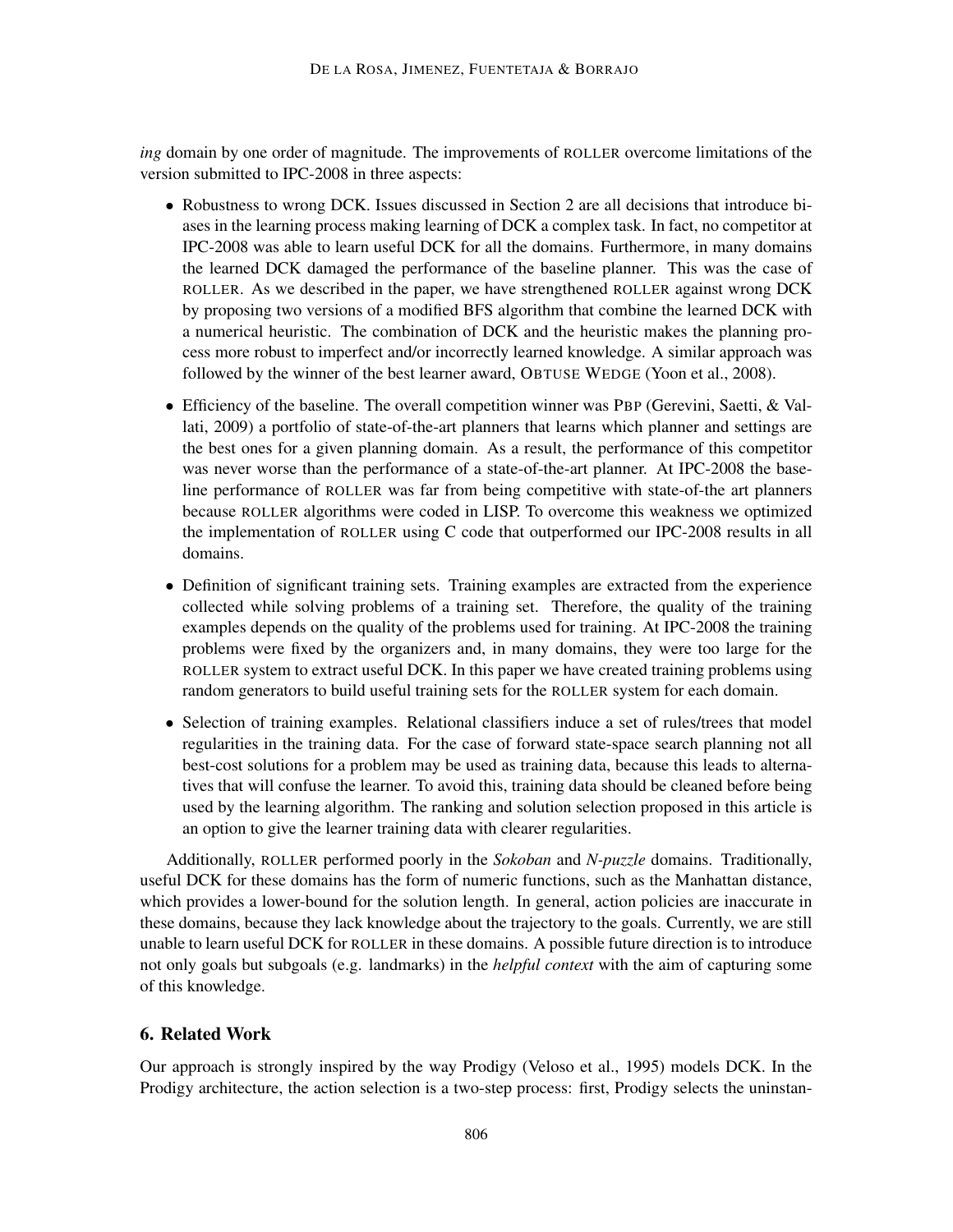tiated operator to apply, and second, it selects the bindings for that operator. Both selections can be guided by DCK in the form of control rules (Leckie & Zukerman, 1998; Minton, 1990). We have returned to this idea of the two-step action selection because it allows us to define the learning of planning DCK as a standard classification task and therefore to solve this learning task with an off-the-shelf classification technique such as *relational decision trees*. Nevertheless, ROLLER does not need to distinguish among different kinds of nodes as Prodigy does, because ROLLER performs a standard forward heuristic search in the state space where all the search nodes are of the same type.

Relational decision trees have been previously used to learn action policies in the context of Relational Reinforcement Learning (RRL) (Dzeroski, De Raedt, & Blockeel, 1998). In comparison with the DCK learned by ROLLER, RRL action policies present two limitations when solving planning problems. First, in RRL the learned knowledge is targeted to a given set of goals, therefore RRL cannot directly generalize the learned knowledge for different goals within a given domain. Second, since training examples in RRL consist of explicit representations of the states, RRL needs to add extra background knowledge to learn effective policies in domains with recursive predicates such as *Blocksworld*.

Previous works on learning generalized policies (Martin & Geffner, 2004; Yoon et al., 2008) succeed in addressing these two limitations of RRL. First, they introduce planning goals in the training examples. In this way the learned policy applies for any set of goals in the domain. Second, they change the representation language of the DCK from *predicate logic* to *concept language*. This language makes capturing decisions related to recursive concepts easier. Alternatively, ROLLER captures effective DCK in domains like *Blocksworld* without varying the representation language. ROLLER implicitly encodes states in terms of the set of helpful actions of the state. As a result, ROLLER can benefit directly from off-the-shelf relational classifiers that work in predicate logic. This fact makes learning times shorter and the resulting policies easier to read.

Recently, other techniques have also been developed to improve the performance of heuristic planners:

- Learning Macro-actions (Botea, Enzenberger, Müller, & Schaeffer, 2005; Coles & Smith, 2007) are the combination of two or more operators that are considered as new domain operators in order to reduce the search tree depth. However, this benefit decreases with the number of new macro-actions added because they enlarge the branching factor of the search tree causing the *utility problem* (Minton, 1990). Other approaches overcome this problem, applying filters that decide on the applicability of the macro-actions (Newton, Levine, Fox, & Long, 2007). Two versions of this work participated in the learning track of IPC-2008, obtaining third and fourth place. One advantage of macro-actions is that the learned knowledge can be exploited by any planner. Thus, approaches which learn generalized policies could also benefit from macro-actions. Nevertheless, as far as we know, this combination has not been tried for improving heuristic planners.
- Learning domain-specific heuristic functions: In this approach (Yoon, Fern, & Givan, 2006; Xu, Fern, & Yoon, 2007), a state-generalized heuristic function is obtained from examples of solution plans. The main drawback of learning domain-specific heuristic functions is that the result of the learning algorithm is difficult to understand by humans which makes the verification of the learned knowledge difficult. On the other hand, the learned knowledge is easy to combine with existing domain-independent heuristics. A slightly different approach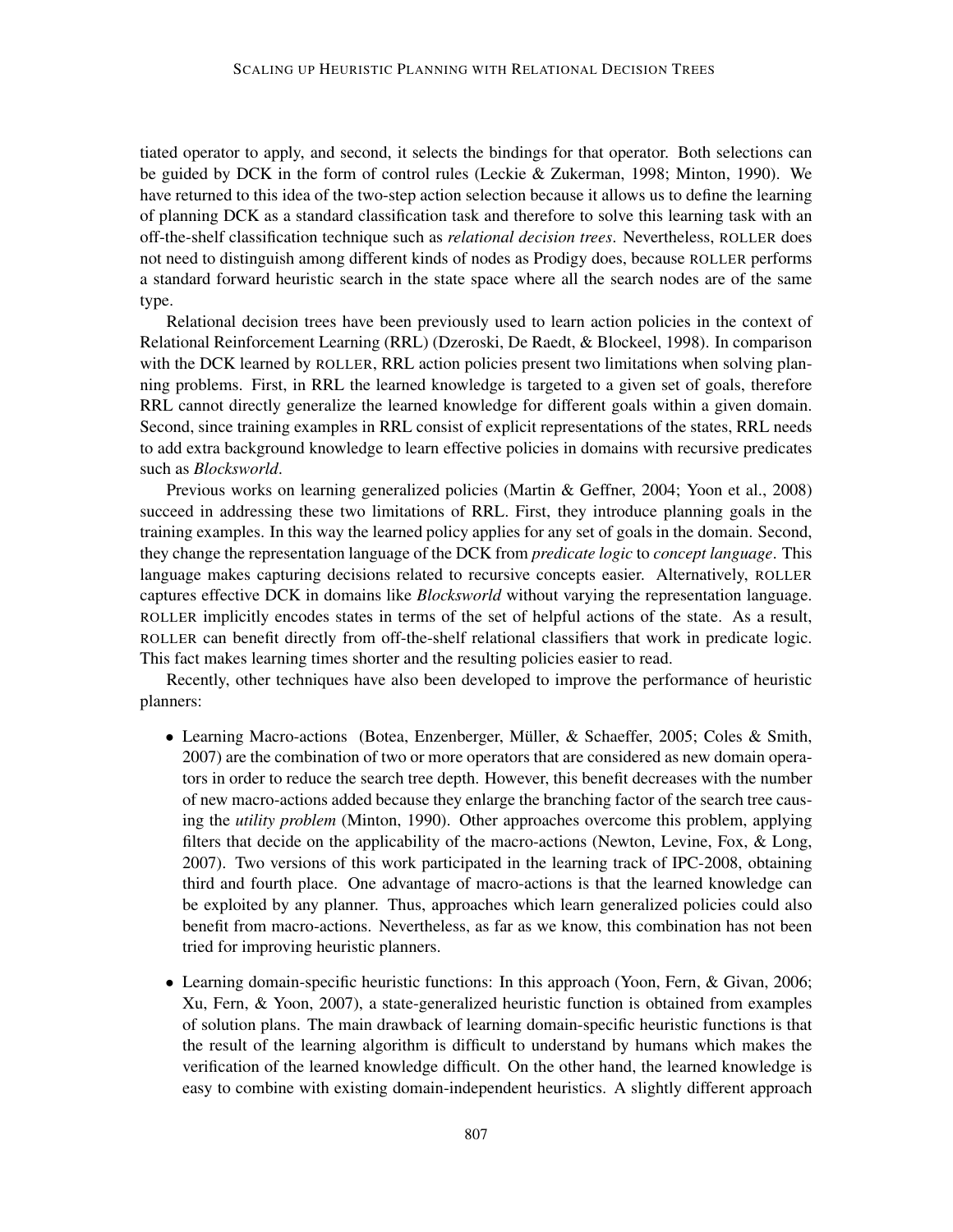consists of learning a ranking function for greedy search algorithms (Xu, Fern, & Yoon, 2009, 2010). At each step of a greedy search, the current node is expanded and the child node with the highest rank is selected to be the current node. In this case, the ranking function is iteratively estimated in an attempt to cover a set of solution plans with the greedy algorithm.

• Learning task decomposition: This approach learns how to divide planning tasks of a given domain into smaller subtasks that are easier to solve. Techniques for reachability analysis and landmark extraction (Hoffmann, Porteous, & Sebastia, 2004) are able to compute intermediate states that must be reached before satisfying the goals. However, it is not clear how to systematically exploit this knowledge to build good problem decompositions. Vidal et al. (2010) consider this as an optimization problem and use a specialized optimization algorithm to discover good decompositions.

In general, any system that learns planning DCK has to deal with ambiguity in the training examples, because a given planning state may present many good actions. Trying to learn DCK that selects one action over other, inherently equal, is a complex learning problem. To cope with ambiguous training data ROLLER created a function that ranks solutions with the aim of learning from the same kind of solutions. A different approach is followed by Xu et al. (2010) who generate training examples from partially ordered plans.

## 7. Conclusions and Future Work

We have presented a new technique for reducing the number of node evaluations in heuristic planning based on learning and exploiting generalized policies. Our technique defines the process of learning generalized policies as a two-step classification and builds domain-specific relational decision trees that capture the action to be selected in the different planning contexts. In this work, planning contexts are specified by the helpful actions of the state, the pending goals and the static predicates of the problem. Finally, we have explained how to exploit the learned policies to solve classical planning problems, applying them directly or combining them with a domain independent heuristic in a lookahead strategy for the BFS algorithm. This work contributes to the state-of-the-art of learning-based planning in three ways:

- 1. Representation. We propose a new encoding for generalized policies that is able to capture efficient DCK using predicate logic. As opposed to previous works that represent generalized policies in predicate logic (Khardon, 1999), our representation does not need extra background knowledge (support predicates) to learn efficient policies for the *Blocksworld* domain. Besides, encoding states with the set of helpful actions is frequently more compact and furthermore, this set normally decreases when the search has fewer goals left. Thus, the process of matching DCK becomes faster when the search advances towards the goals.
- 2. Learning. We have defined the task of learning a generalized policy as a two-step standard classification task. Thus, we can learn the generalized policy with an off-the-shelf tool for building relational classifiers. Results in this paper are obtained with the TILDE system (Blockeel & De Raedt, 1998), but any other tool for learning relational classifiers could have been used. Because of this, advances in relational classification can be applied in a straightforward manner in ROLLER to learn faster and better planning DCK.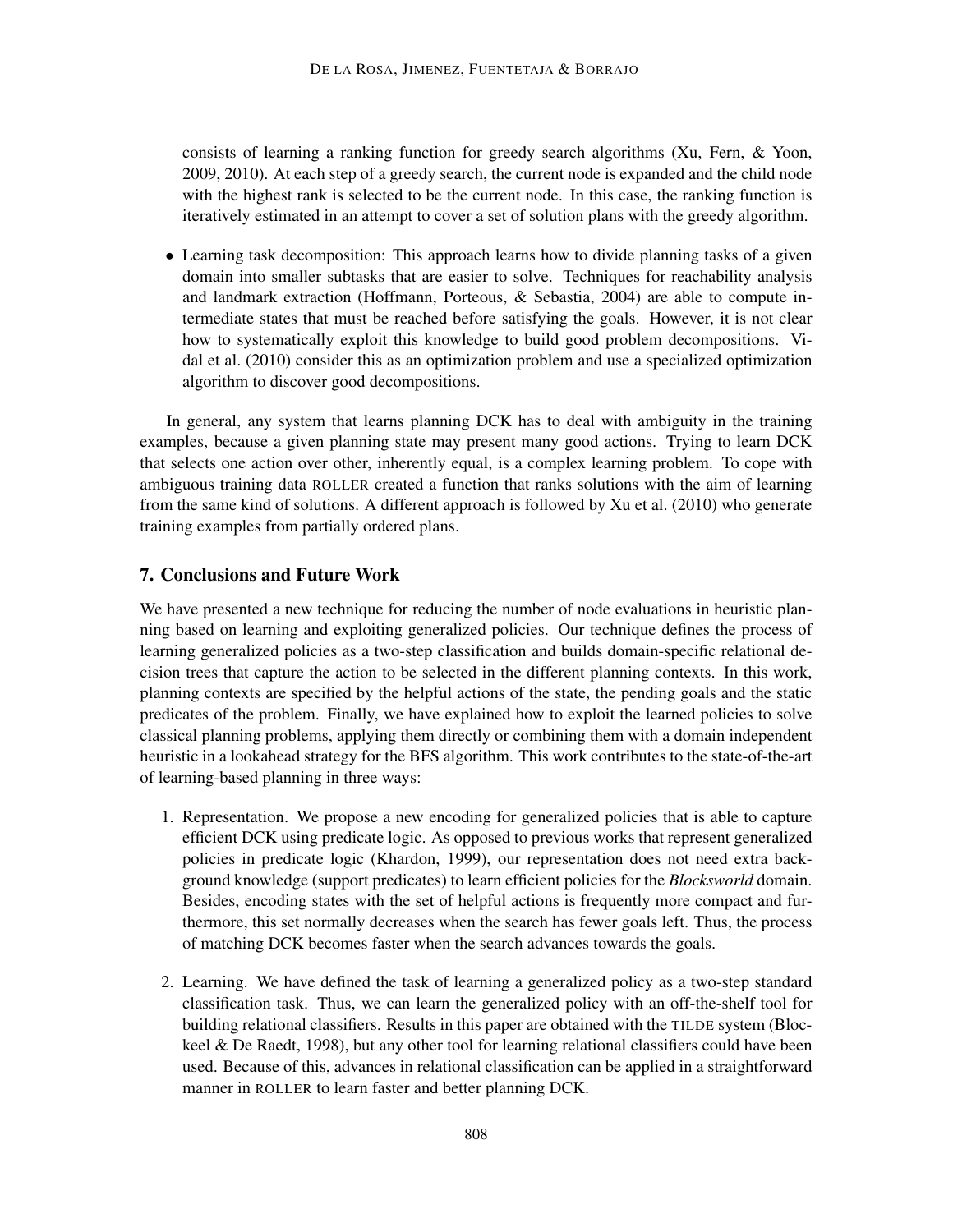3. Planning. We have explained how to extract an action ordering from an *H-Context Policy* and we have shown how to use this ordering to reduce node evaluations: (1) in the algorithm *Depth-First H-Context Policy* that allows a direct application of the H-Context policies; and (2) in the *H-Context Policy Lookahead BFS*, which combines the policy with a domainindependent heuristic within a BFS algorithm. In addition, we have included a modified version of this algorithm (ROLLER-BFS-HA) that only considers helpful successors in order to reduce the number of evaluations in domains where helpful actions are good.

Experimental results show that our approach improved the scalability of the baseline heuristic planners FF and LAMA (winner of IPC-2008) over a variety of IPC domains. This effect is more evident in domains where the learned DCK presents good quality, e.g. *Blocksworld* and *Parking*. In these domains the direct application of the learned DCK saves large amounts of node evaluations achieving impressive scalability performance. Moreover, using the learned DCK in combination with a domain-independent heuristic in a BFS algorithm achieves good quality solutions. When the quality of the learned DCK is poor, planning with the direct application of the policy fails to solve many problems, mainly the largest ones which are more difficult to solve without a reasonable guide. Unfortunately, the only current mechanism for quantifying the quality of the learned DCK is evaluating it against a set of test problems. Therefore, a good compromise solution is combining the learned DCK with domain-independent heuristics.

In some domains, the DCK learned by ROLLER presents poor quality because the helpful context is not able to represent concepts that are necessary in order to discriminate between good and bad actions. This problem frequently arises when the arguments of the good action do not correspond to the problem goals or the static predicates. We plan to study refinements to our definition of the helpful context to achieve good DCK in such domains. One possible direction is extending the helpful context with subgoal information such as landmarks (Hoffmann et al., 2004) of the relaxed plan. Moreover, the use of decision trees introduces an important bias in the learning step. Algorithms for tree learning only insert a new query in the tree if doing so produces a significant information gain. However, in some domains this information gain can only be obtained by the conjunction of two or more queries. Finally, we are currently providing the learner with a fixed distribution of training examples. In the near future, we plan to explore how the learner can generate the most convenient distribution of training examples according to a target planning task as proposed by Fuentetaja and Borrajo (2006).

## Acknowledgments

This work has been partially supported by the Spanish MICIIN project TIN2008-06701-C03-03 and the regional CAM-UC3M project CCG08-UC3M/TIC-4141.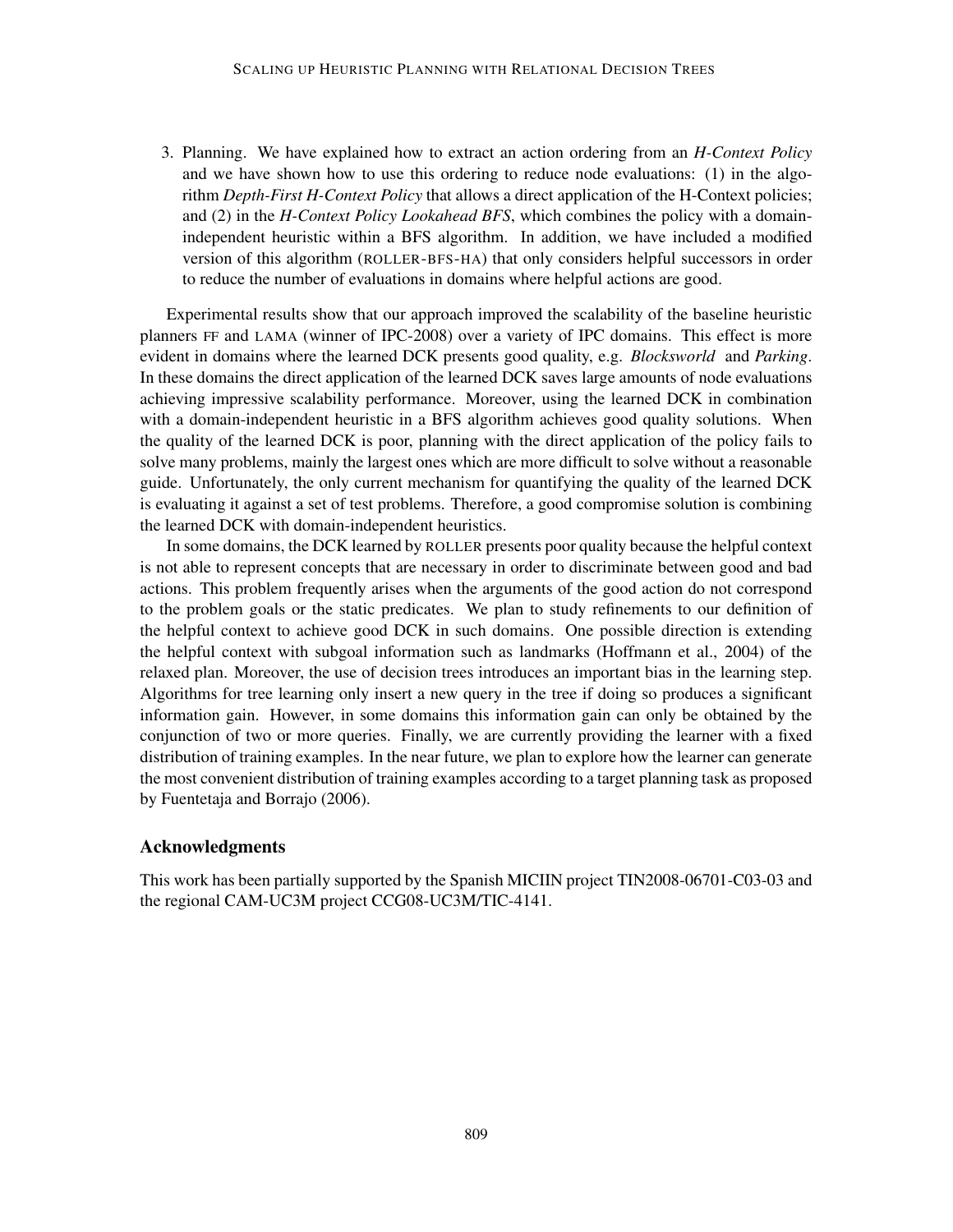|                   | <b>DEPH-FIRST</b> |       |       | <b>BEST-FIRST</b> |        |       | <b>HELPFUL BEST-FIRST</b> |           |        |
|-------------------|-------------------|-------|-------|-------------------|--------|-------|---------------------------|-----------|--------|
| Domains           | roller            | gr-ha | df-ha | roller-bfs        | lh-bfs | bfs   | roller-bfs-ha             | lh-bfs-ha | bfs-ha |
| Blocksworld (30)  | 29.87             | 0.03  | 0.00  | 2.47              | 0.00   | 0.00  | 2.40                      | 0.00      | 0.00   |
| Depots $(22)$     | 19.42             | 7.70  | 3.61  | 10.51             | 5.32   | 2.45  | 10.98                     | 5.27      | 7.08   |
| Gold-miner (30)   | 28.00             | 0.00  | 0.00  | 0.04              | 0.05   | 0.00  | 7.35                      | 0.00      | 0.00   |
| Matching-BW (30)  | 20.88             | 0.00  | 0.00  | 3.82              | 0.98   | 3.90  | 3.72                      | 2.20      | 5.81   |
| Parking (30)      | 28.57             | 1.23  | 0.00  | 22.72             | 0.26   | 0.01  | 23.60                     | 0.26      | 0.04   |
| Rovers $(30)$     | 25.99             | 10.09 | 7.73  | 14.58             | 5.52   | 0.14  | 18.12                     | 17.17     | 8.21   |
| Satellite (30)    | 27.97             | 2.93  | 1.69  | 16.09             | 3.05   | 0.08  | 21.93                     | 2.68      | 2.90   |
| Storage $(30)$    | 11.02             | 8.03  | 8.08  | 11.53             | 10.56  | 8.97  | 16.12                     | 7.00      | 7.00   |
| Thoughtful $(30)$ | 11.91             | 13.15 | 0.00  | 11.30             | 8.90   | 2.31  | 11.89                     | 9.05      | 3.04   |
| TPP $(30)$        | 29.50             | 10.86 | 11.45 | 14.83             | 8.67   | 5.00  | 13.97                     | 7.54      | 6.13   |
| Total             | 233.13            | 54.02 | 32.56 | 107.89            | 43.31  | 22.86 | 130.08                    | 51.17     | 40.21  |

# Appendix A. DCK Usefulness Results

Table 9: Problems solved for the DCK usefulness evaluation.

|                  | <b>DEPH-FIRST</b> |        |       |            | <b>BEST-FIRST</b> |        | <b>HELPFUL BEST-FIRST</b> |           |        |
|------------------|-------------------|--------|-------|------------|-------------------|--------|---------------------------|-----------|--------|
| Domains          | roller            | gr-ha  | df-ha | roller-bfs | lh-bfs            | bfs    | roller-bfs-ha             | lh-bfs-ha | bfs-ha |
| Blocksworld (30) | 29.83             | 0.06   | 0.00  | 8.00       | 0.00              | 0.00   | 8.00                      | 0.00      | 0.00   |
| Depots $(22)$    | 8.82              | 8.21   | 3.02  | 12.68      | 14.84             | 12.37  | 13.20                     | 16.06     | 19.97  |
| Gold-miner (30)  | 19.78             | 0.00   | 0.00  | 11.50      | 17.00             | 15.41  | 16.67                     | 0.00      | 0.00   |
| Matching-BW (30) | 11.53             | 0.00   | 0.00  | 12.76      | 6.35              | 13.84  | 17.21                     | 9.39      | 16.54  |
| Parking (30)     | 21.53             | 8.20   | 0.01  | 26.92      | 6.33              | 6.14   | 26.92                     | 6.33      | 8.18   |
| Rovers $(30)$    | 21.54             | 26.34  | 25.51 | 21.94      | 24.63             | 10.75  | 25.71                     | 26.32     | 29.63  |
| Satellite (30)   | 28.03             | 17.36  | 9.58  | 22.60      | 21.48             | 14.64  | 27.60                     | 22.31     | 22.42  |
| Storage $(30)$   | 13.43             | 8.02   | 8.00  | 15.59      | 16.87             | 19.23  | 15.66                     | 8.59      | 9.31   |
| Though full (30) | 6.89              | 12.40  | 0.00  | 16.56      | 13.35             | 10.60  | 19.48                     | 14.91     | 11.75  |
| <b>TPP</b> (30)  | 25.46             | 27.92  | 23.75 | 13.94      | 22.04             | 8.71   | 16.20                     | 24.36     | 13.88  |
| Total            | 186.84            | 108.51 | 69.87 | 162.49     | 142.89            | 111.69 | 186.65                    | 128.27    | 132.35 |

Table 10: Quality scores for the DCK usefulness evaluation.

## References

- Bacchus, F., & Kabanza, F. (2000). Using temporal logics to express search control knowledge for planning. *Artificial Intelligence*, *116*(1-2), 123–191.
- Bibaï, J., Savéant, P., Schoenauer, M., & Vidal, V. (2010). An evolutionary metaheuristic based on state decomposition for domain-independent satisficing planning. In *Proceedings of the 20th International Conference on Automated Planning and Scheduling (ICAPS'10)* Toronto, ON, Canada. AAAI Press.
- Blockeel, H., & De Raedt, L. (1998). Top-down induction of first-order logical decision trees. *Artificial Intelligence*, *101*(1-2), 285–297.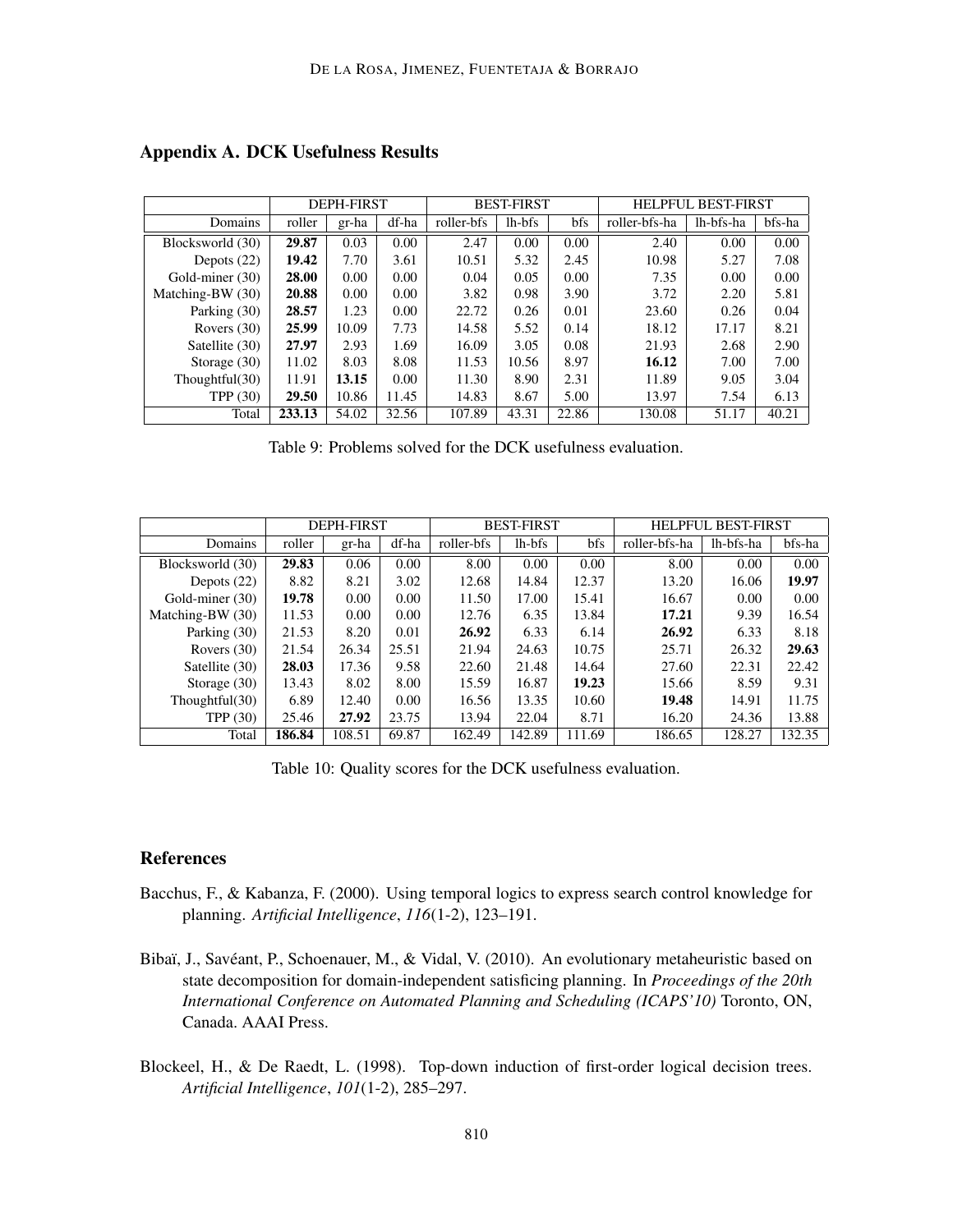- Bonet, B., Loerincs, G., & Geffner, H. (1997). A robust and fast action selection mechanism for planning. In *Proceedings of the American Association for the Advancement of Artificial Intelligence Conference (AAAI)*, pp. 714–719. MIT Press.
- Botea, A., Enzenberger, M., Müller, M., & Schaeffer, J. (2005). Macro-FF: Improving AI planning with automatically learned macro-operators. *Journal of Artificial Intelligence Research*, *24*, 581–621.
- Coles, A., & Smith, A. (2007). Marvin: A heuristic search planner with online macro-action learning. *Journal of Artificial Intelligence Research*, *28*, 119–156.
- De la Rosa, T., Jiménez, S., & Borrajo, D. (2008). Learning relational decision trees for guiding heuristic planning. In *International Conference on Automated Planning and Scheduling (ICAPS)*.
- De la Rosa, T., Jiménez, S., García-Durán, R., Fernández, F., García-Olaya, A., & Borrajo, D. (2009). Three relational learning approaches for lookahead heuristic planning. In *Working Notes of ICAPS 2009 Workshop on Planning and Learning*, pp. 37–44.
- De Raedt, L. (2008). *Logical and Relational Learning*. Springer, Berlin Heidelberg.
- Doherty, P., & Kvarnström, J. (2001). Talplanner: A temporal logic based planner. AI Magazine, *22*(3), 95–102.
- Dzeroski, S., De Raedt, L., & Blockeel, H. (1998). Relational reinforcement learning. In *International Workshop on ILP*, pp. 11–22.
- Emde, W., & Wettschereck, D. (1996). Relational instance-based learning. In *Proceedings of the 13th Conference on Machine Learning*, pp. 122–130.
- Flórez, J. E., García, J., Torralba, A., Linares, C., García-Olaya, A., & Borrajo, D. (2010). Timiplan: An application to solve multimodal transportation problems. In *Proceedings of SPARK, Scheduling and Planning Applications workshop, ICAPS'10*.
- Fuentetaja, R., & Borrajo, D. (2006). Improving control-knowledge acquisition for planning by active learning. In *ECML, Berlin, Germany*, Vol. 4212, pp. 138–149.
- Gerevini, A., Saetti, A., & Vallati, M. (2009). An automatically configurable portfolio-based planner with macro-actions: Pbp. In *Proceedings of the 19th International Conference on Automated Planning and Scheduling*, pp. 191–199 Thessaloniki, Greece.
- Hoffmann, J., & Nebel, B. (2001). The FF planning system: Fast plan generation through heuristic search. *Journal of Artificial Intelligence Research*, *14*, 253–302.
- Hoffmann, J., Porteous, J., & Sebastia, L. (2004). Ordered landmarks in planning. *Journal of Artificial Intelligence Research*, *22*.
- Khardon, R. (1999). Learning action strategies for planning domains. *Artificial Intelligence*, *113*, 125–148.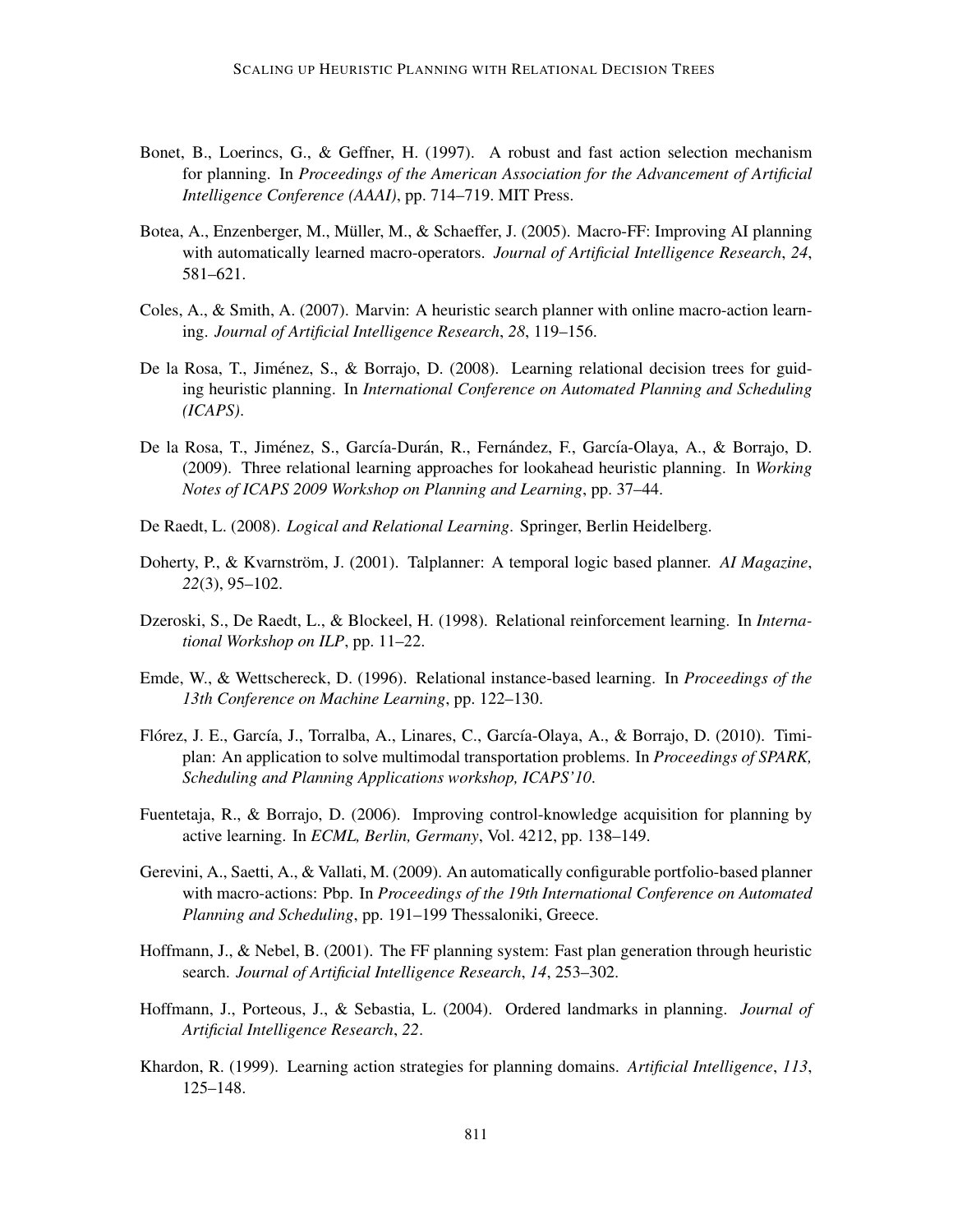- Leckie, C., & Zukerman, I. (1998). Inductive learning of search control rules for planning. *Artificial Intelligence*, *101*(1–2), 63–98.
- Martin, M., & Geffner, H. (2000). Learning generalized policies in planning using concept languages. In *International Conference on Artificial Intelligence Planning Systems, AIPS00*.
- Martin, M., & Geffner, H. (2004). Learning generalized policies from planning examples using concept languages. *Appl. Intell*, *20*, 9–19.
- Mcallester, D., & Givan, R. (1989). Taxonomic syntax for first order inference. *Journal of the ACM*, *40*, 289–300.
- McDermott, D. (1996). A heuristic estimator for means-ends analysis in planning. In *Proceedings of the 3rd Conference on Artificial Intelligence Planning Systems (AIPS)*, pp. 142–149. AAAI Press.
- Minton, S. (1990). Quantitative results concerning the utility of explanation-based learning. *Artif. Intell.*, *42*(2-3), 363–391.
- Muggleton, S. (1995). Inverse entailment and progol. *New Generation Computing*, *13*, 245–286.
- Muggleton, S., & De Raedt, L. (1994). Inductive logic programming: Theory and methods. *Journal of Logic Programming*, *19*, 629–679.
- Nau, D., Au, T.-C., Ilghami, O., Kuter, U., Murdock, W., Wu, D., & Yaman, F. (2003). SHOP2: An HTN planning system. *Journal of Artificial Intelligence Research*, *20*, 379–404.
- Newton, M. A. H., Levine, J., Fox, M., & Long, D. (2007). Learning macro-actions for arbitrary planners and domains. In *Proceedings of the 17th International Conference on Automated Planning and Scheduling (ICAPS)*.
- Quinlan, J. (1986). Induction of decision trees. *Machine Learning*, *1*, 81–106.
- Richter, S., & Westphal, M. (2010). The LAMA planner: Guiding cost-based anytime planning with landmarks. *Journal of Artificial Intelligence Research*, *39*, 127–177.
- Röger, G., & Helmert, M.  $(2010)$ . The more, the merrier: Combining heuristic estimators for satisficing planning. In *Proceedings of the 20th International Conference on Automated Planning and Scheduling (ICAPS)*, pp. 246–249.
- Veloso, M., Carbonell, J., Perez, A., Borrajo, D., Fink, E., & Blythe, J. (1995). Integrating planning ´ and learning: The PRODIGY architecture. *JETAI*, *7*(1), 81–120.
- Vidal, V. (2004). A lookahead strategy for heuristic search planning. In *Proceedings of the 14th International Conference on Automated Planning and Scheduling (ICAPS 2004), Whistler, British Columbia, Canada*, pp. 150–160.
- Xu, Y., Fern, A., & Yoon, S. W. (2007). Discriminative learning of beam-search heuristics for planning. In *IJCAI 2007, Proceedings of the 20th IJCAI*, pp. 2041–2046.